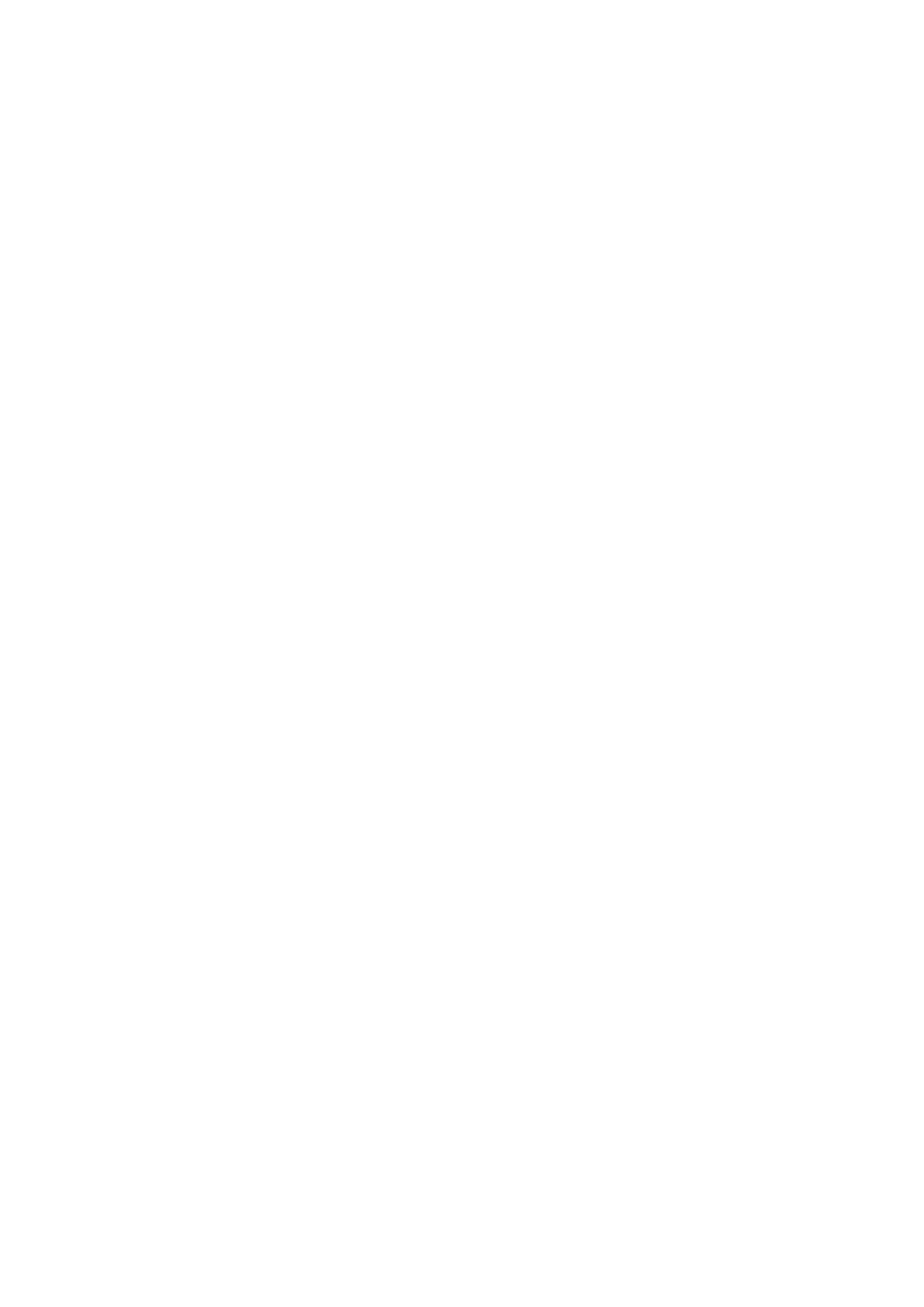TABLE OF CONTENTS

| <b>ABSTRACT</b>                           | 3  |
|-------------------------------------------|----|
| 1 INTRODUCTION                            | 5  |
| 1.1 The Queen of Crime                    | 7  |
| 1.2 The Three Exhibits                    | 8  |
| 2 DETECTIVE FICTION UNDER THE MICROSCOPE  | 11 |
| 2.1 Conventional Crimes                   |    |
| 2.2 Popular Crimes                        | 16 |
| 3 SOCIETY, IDEOLOGY AND REPRESENTATION    | 18 |
| <b>4 WINDS OF CHANGE</b>                  | 22 |
| 4.1 Social Change                         | 22 |
| 4.1.1 Church                              | 22 |
| 4.1.2 Rationality                         | 29 |
| 4.1.3 Transformation of a Small Community | 34 |
| 4.2 Societal Change                       |    |
| 4.2.1 Class                               | 37 |
| 4.2.2 Women                               | 42 |
| 4.2.3 Rise of the Younger Generation      | 48 |
| 4.3 Moral Change                          | 52 |
| 4.3.1 Sexual Norms                        | 52 |
| 4.3.2 Reasons for Crime                   | 55 |
| 4.3.3 Absence of Punishment               | 58 |
| 5 CONCLUSIONS                             | 63 |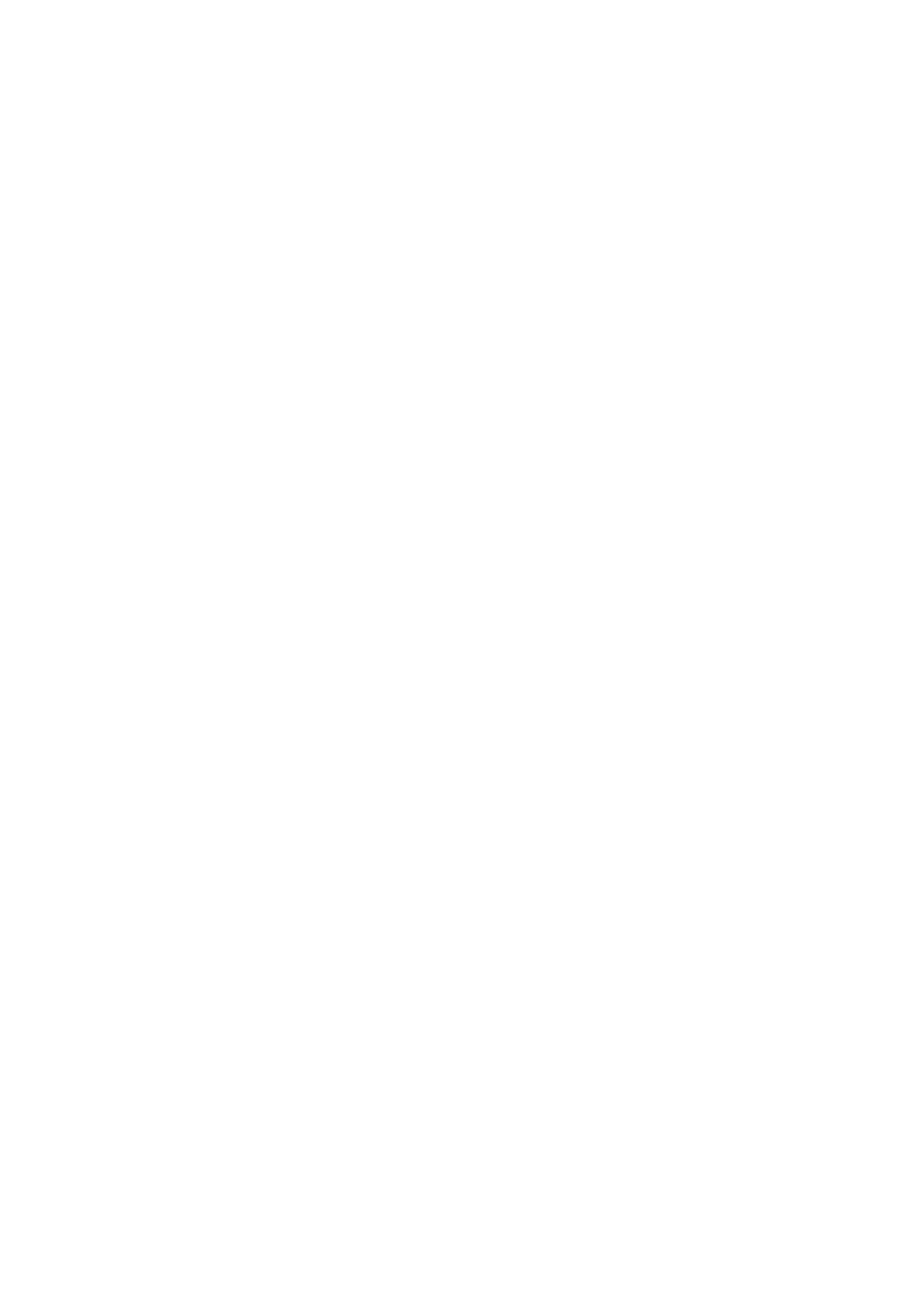| UNIVERSITY OF VAASA          |                                                             |
|------------------------------|-------------------------------------------------------------|
| <b>Faculty of Philosophy</b> |                                                             |
| Department:                  | <b>English Studies</b>                                      |
| <b>Author:</b>               | Marja Alanko                                                |
| <b>Master's Thesis:</b>      | Winds of Change                                             |
|                              | Social, Societal and Moral Change in Agatha Christie's Miss |
|                              | Marple Novels                                               |
| Degree:                      | <b>Master of Arts</b>                                       |
| Subject:                     | Literature                                                  |
| Date:                        | 2013                                                        |
| <b>Supervisor:</b>           | Tiina Mäntymäki                                             |
|                              |                                                             |

# **ABSTRACT:**

Tutkielmassa selvitetään, millaisena yhteiskunta näyttäytyy klassisissa salapoliisiromaaneissa ja onko yhteiskunnan kuvauksessa havaittavissa muutosta pidemmällä aikavälillä. Tutkielman lähtökohtana on huomio siitä, että nykyajan rikoskirjallisuudessa yhteiskuntaa kuvataan hyvin eri tavalla kuin varhaisemmissa salapoliisiromaaneissa. Yhteiskunnallisuus tuli olennaiseksi osaksi salapoliisiromaaneja vasta 1970-luvulla, ja nykyään niissä otetaan selkeästi kantaa yhteiskunnallisiin asioihin, mistä syystä varhaisempien salapoliisiromaanien yhteiskuntakuvausta on mielenkiintoista tarkastella.

Tutkimusaineistona on kolme Agatha Christien eri vuosikymmenillä kirjoittamaa Neiti Marple -romaania. Christie oli yksi genren merkittävimmistä kirjailijoista ja neiti Marple yksi hänen tunnetuimmista amatöörietsivistään. Teoreettisena viitekehyksenä on käytetty hegemonian, ideologian, representaation ja yhteiskunnan rapautumisen käsitteitä. Hegemonia viittaa yhteiskunnan valta-asetelmien ja sen omakuvan muodostumiseen. Ideologia puolestaan yhdistää yhteiskunnan omakuvan ja sen jäsenten ajattelun. Tämä kudelma representoituu teksteissä, joissa luodaan merkityksiä kielen ja viestinnän avulla, mikä mahdollistaa sen ajan ja paikan tarkastelun, jossa teksti on tuotettu.

Yhteiskunta sekä sen muutos ja rapautuminen osoittautuivat olennaisiksi osiksi Neiti Marple -romaaneja, ja niitä tarkastellaan tutkielmassa kolmen kategorian kautta: sosiaalinen, yhteiskunnallinen ja moraalinen muutos. Sosiaalinen muutos näkyy kirkon aseman heikkenemisen myötä pienen, sisäänpäin kääntyneen yhteisön avautumisena ja maailmallistumisena. Yhteiskunnallinen muutos näkyy patriarkaalisen yhteiskunnan väistymisenä naisten ja miesten välisen tasa-arvon tieltä ja nuoremman sukupolven esiinmarssina. Moraalinen muutos ilmenee seksuaalisena vapautumisena, rikollisten inhimillisempänä kohteluna ja rangaistustavoissa, mutta se ei ilmene yhtä selkeästi kuin muut muutoksen muodot.

**----------------------------------------------------------------------------------------------------------**

**KEY WORDS: Agatha Christie, Miss Marple, detective fiction, society, hegemony, ideology, representation, grand narratives, micronarratives**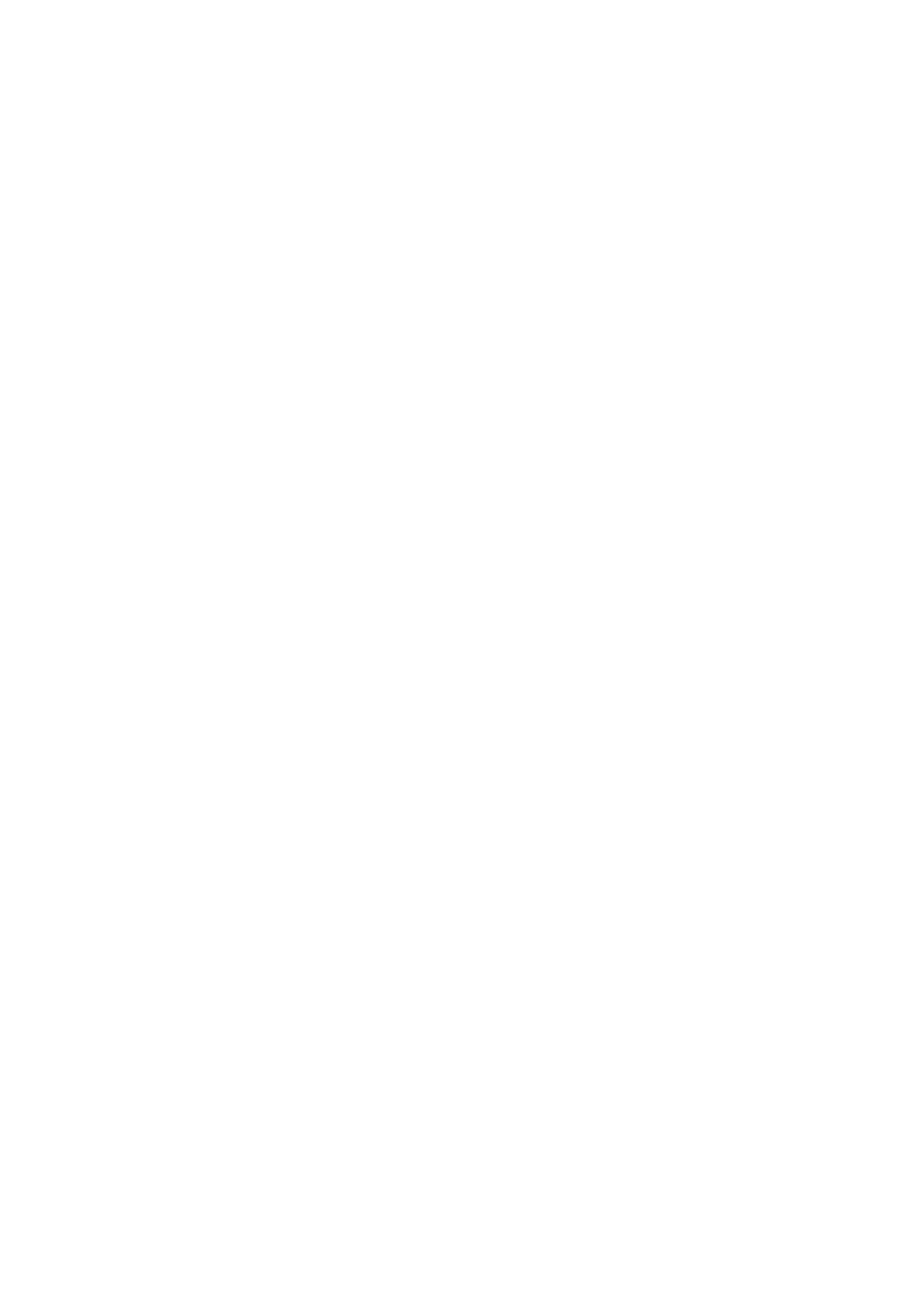## 1 INTRODUCTION

When Agatha Christie (1890–1976) created an elderly amateur detective Miss Jane Marple, she hardly foresaw how influential this spinster would be on future generations. Innocent as she seems, Miss Marple is an excellent judge of character who merely happens to solve crimes along with her dear hobbies, gardening and knitting. Simultaneously, she offers the readers a mental game of identifying the culprit before she does. The character of Miss Marple contributed to Agatha Christie's becoming one of the most popular writers of detective fiction of her time, and even though it is nearly forty years since Christie's death, the success has not faded; her works are read, performed and made into films and TV series even today.

Miss Marple's detections enfold in *The Murder at the Vicarage* (1930) and are located mostly to St Mary Mead, a restful little village. Comparing St Mary Mead with the settings in contemporary crime fiction, however, exposes that the worlds the novels are set in are very dissimilar. A more contemporary colleague to Miss Marple is, to take an explicit example, a journalist called Lindsay Gordon who is first presented in a novel by Val McDermid, titled *Report for Murder* (1987). Even though Christie and McDermid are both British crime writers who write about female amateur detectives, the worlds in which their detectives solve their cases are very far from each other. Miss Marple's St Mary Mead is an idyllic place where crimes are frequent but only temporary disturbances, whereas the stories featuring Lindsay Gordon are situated in the modern and busy Glasgow where crimes are part of everyday life. The differences between these two detective fiction novels as regards the protagonists, their environments, the cases with which they deal and the values that seem to underlie their work refer to generic change, which is inherently connected to changes in society.

Miss Marple novels are examples of classic detective stories in which society did not play as dominant a role as in more contemporary crime fiction. Instead, classic detective stories focused mostly on the puzzle: who is murdered, who is the murderer, what is the motive, how is the murder solved? What did dominate in these novels was the evil side of human nature because the reason for crime was seen to lay in the lacks of an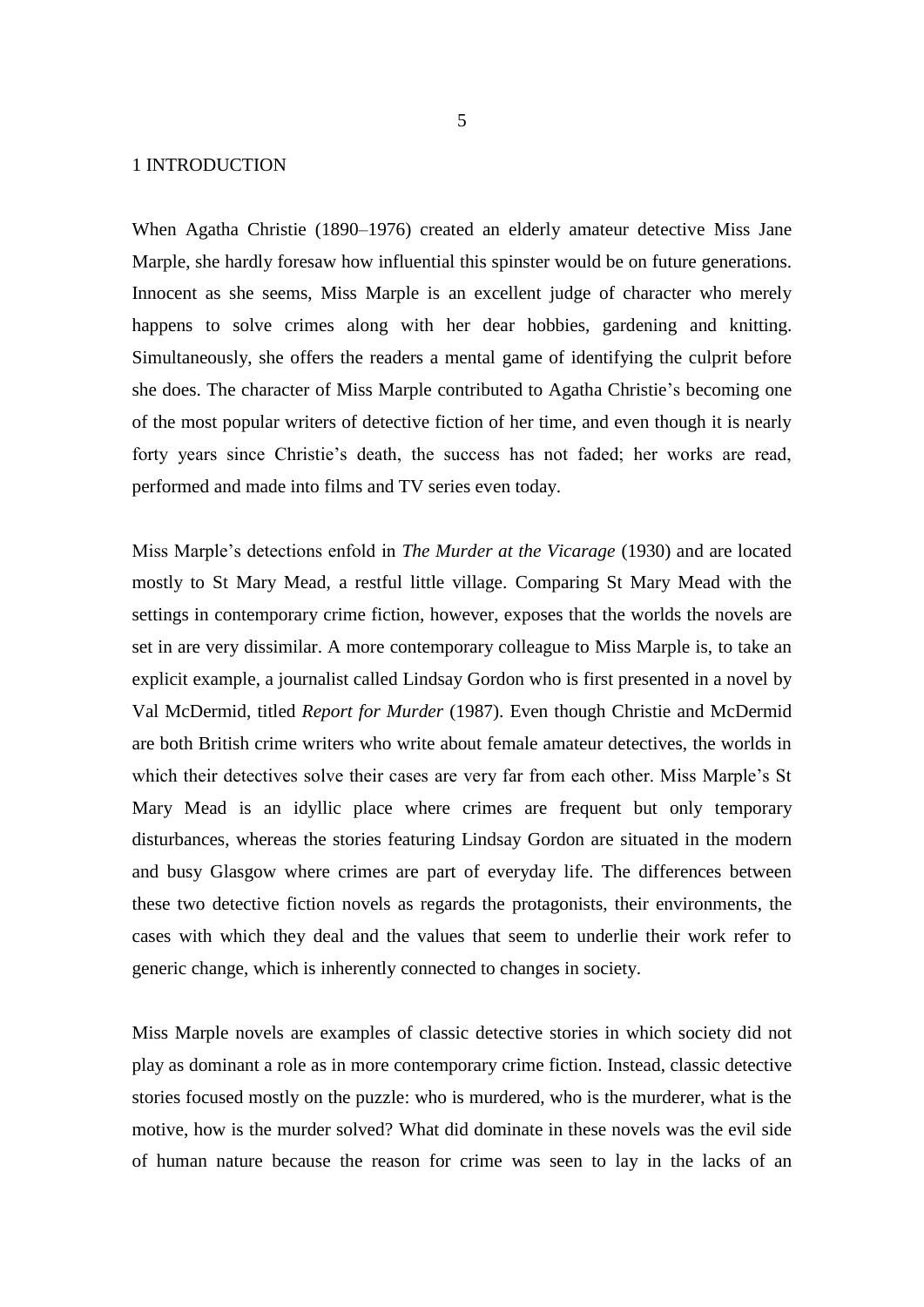individual. Miss Marple puts it plainly in *The Murder at the Vicarage* (Christie 1930: 324): "There's money, and the mutual attraction people of an  $-$  er  $-$  opposite sex  $-$  and there's queerness of course – so many people are a little queer, aren't they?" It was only later, at the beginning of the 1970s, when the detective novel began to focus more on society, claiming that evil deeds by individuals correlate with social injustice. Because of their interest in pointing out social problems, they can be referred to as new types of novels of society.

Because literature is always produced in a certain place at a certain time, it obviously reveals something of the values, customs and mindsets of the place and time of its production. It is said that because Christie's writings stretch over a long period of time during which England went through many changes, for example the world wars, population growth and emergence of television, Christie was able to document part of England's history. Therefore, I examine in this thesis how society is represented in three Miss Marple novels by Agatha Christie. I also study whether the representation of society changes during the series.

What I mean by society is foremost cultural institutions and institutionally produced practices which are an integral part of society in that they represent the values, norms and ideologies which are the foundation of that society. The definition of society is formulated with the aid of Anthony Gramsci's (1929–1935) concept of hegemony that divides society in superior and inferior groups of which the superior decides what is desirable in that society while the inferior group accepts this arrangement, and supplemented with Louis Althusser's (1969) ideas on ideology that links the writer and the writer's surroundings together. Jean-François Lyotard's (1979) thoughts on the collapse of the grand narratives are used in describing the change (see chapter 3).

It is impossible, though, to pinpoint exactly that a certain historical detail would have resulted in a certain detail in a certain literary output, and it is equally impossible to claim that the reader's 'reading' of it is pure and free from influences. Therefore, the concept of representation is used in order to get as near 'the truth' as possible. By communicating through language, the text, in this case a Miss Marple novel, mediates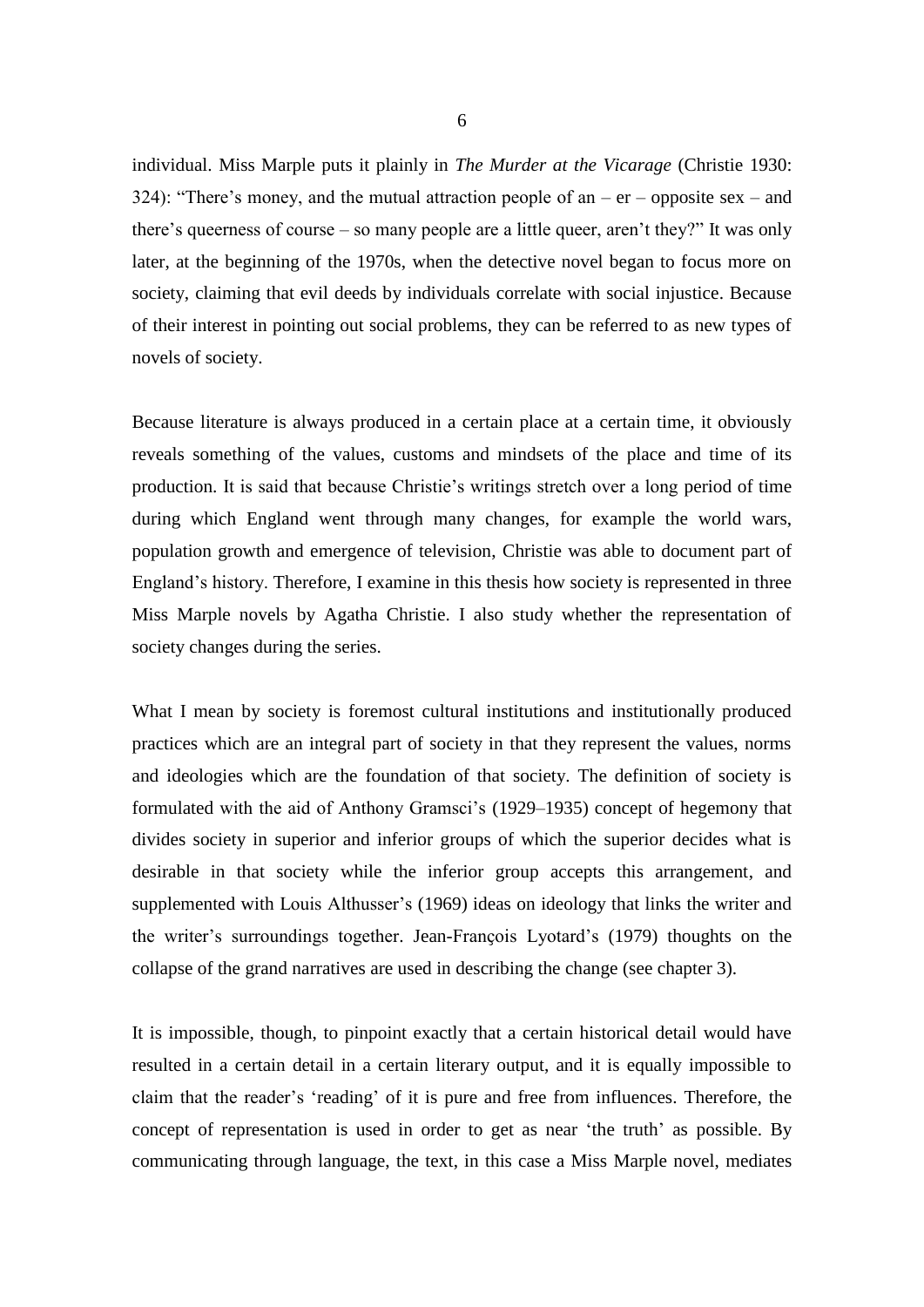the time of its production, just as the reader of the text interprets it in the light of his/her surroundings and time of reading.

#### 1.1 The Queen of Crime

Agatha Christie has been referred to as "the queen of crime" or "the first lady of crime" (Bargainnier 1980: 1) because she was one of the most important writers of detective fiction and among the most influential developers of the genre. The official Agatha Christie homepage (www.agathachristie.com) recounts the impressing facts about her life and production. Although Christie is mostly remembered as a distinguished detective fiction writer and a creator of Miss Marple and Hercule Poirot, the Belgian detective, she was a versatile writer producing poems, plays, fairy tales, an autobiography, non-fiction and even romantic novels under the pseudonym of Mary Westmacott. Even though Christie's most active writing career was 1920–1970, her works are still read all over the world. As many as two million copies of her works have been sold, which is a number that comes right after the number of sold copies of Shakespeare's works. Her play, *The Mousetrap*, has been performed in London West End since 1952, and her novels are translated into 45 different languages, surpassed only by the Bible and Shakespeare translations.

Several reasons have been suggested for why her works have gained so much attention and popularity, and the explanations often coincide with the strengths and characteristics of the genre itself. Christie's strength was that she was able to develop the genre with her excellent storyteller abilities as well as to surprise the readers, and her writing concentrated on dialogue which made it more accessible to a wider readership. Her works are optimistic because they do not concentrate on violence and because the crimes are always solved. Most importantly considering this thesis, Christie's writing "provides a social history of England" (Bargainnier 1980: 202) because it stretches over a half a century, and during that time England went through many changes. Because Christie writes from the perspective of the upper middleclass, which dominated those years of change in England, she has been able to document the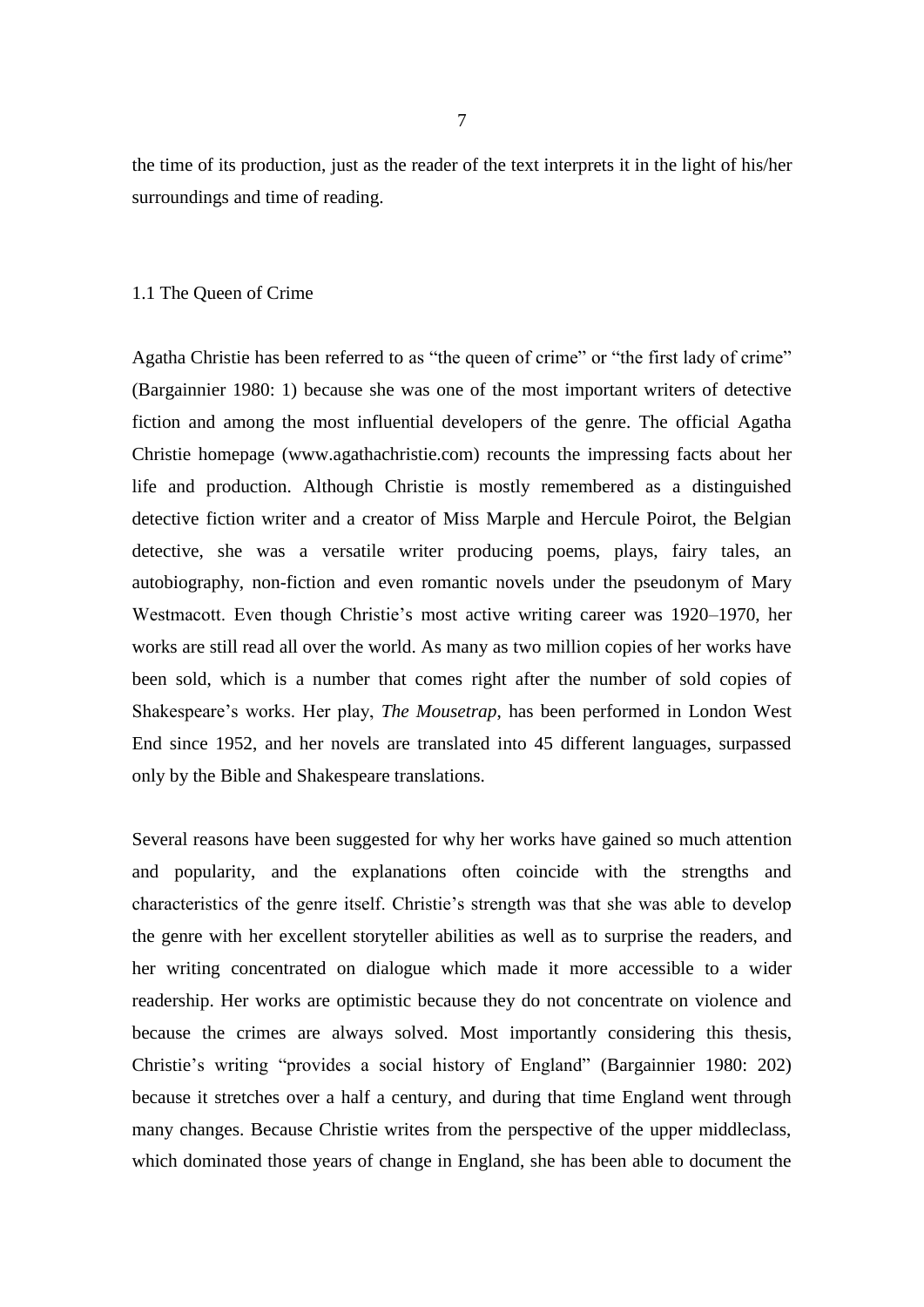social history of England in her novels. The changes may not be that apparent because the characters remain quite unchanged, but seriality creates continuity and reveals the change. (ibid. 199–204)

## 1.2 The Three Exhibits

The Miss Marple series comprises twelve novels. There are also several short stories or collections of short stories in which Miss Marple is the protagonist, for example *The Thirteen Problems* (1932). Due to the large number of novels and the limitations of the thesis, the number of the primary sources is reduced to three. The novels examined are *The Murder at the Vicarage* (1930), *A Pocket Full of Rye* (1953) and *Nemesis* (1971), which are, henceforth, signified by MV, PFR and N in references.

There are three reasons why these particular novels are chosen. First, the novels cover quite substantially – starting from 1930 and ending up in  $1971$  – the most active writing career of Agatha Christie and the Miss Marple series as a whole. *The Murder at the Vicarage* is the first novel that introduced Miss Marple. *A Pocket Full of Rye* accounts for the middle part of Christie's writing career and Miss Marple's sleuthing. *Nemesis*, although not the last novel in the series, is the last novel published when Christie was still alive.

Secondly, the novels are chosen because of their divergent settings that supposedly bring along a variety of references to society. *The Murder at the Vicarage* is set in St Mary Mead where the vicarage plays an important part. *A Pocket Full of Rye* has London and its whereabouts as its setting, and it deals with the business world and the lifestyle of the upper-middle class people. *Nemesis*, although at the beginning situated in St Mary Mead, is set on a bus tour, and it includes a great deal of information on nature and architecture, but also on women's position in society.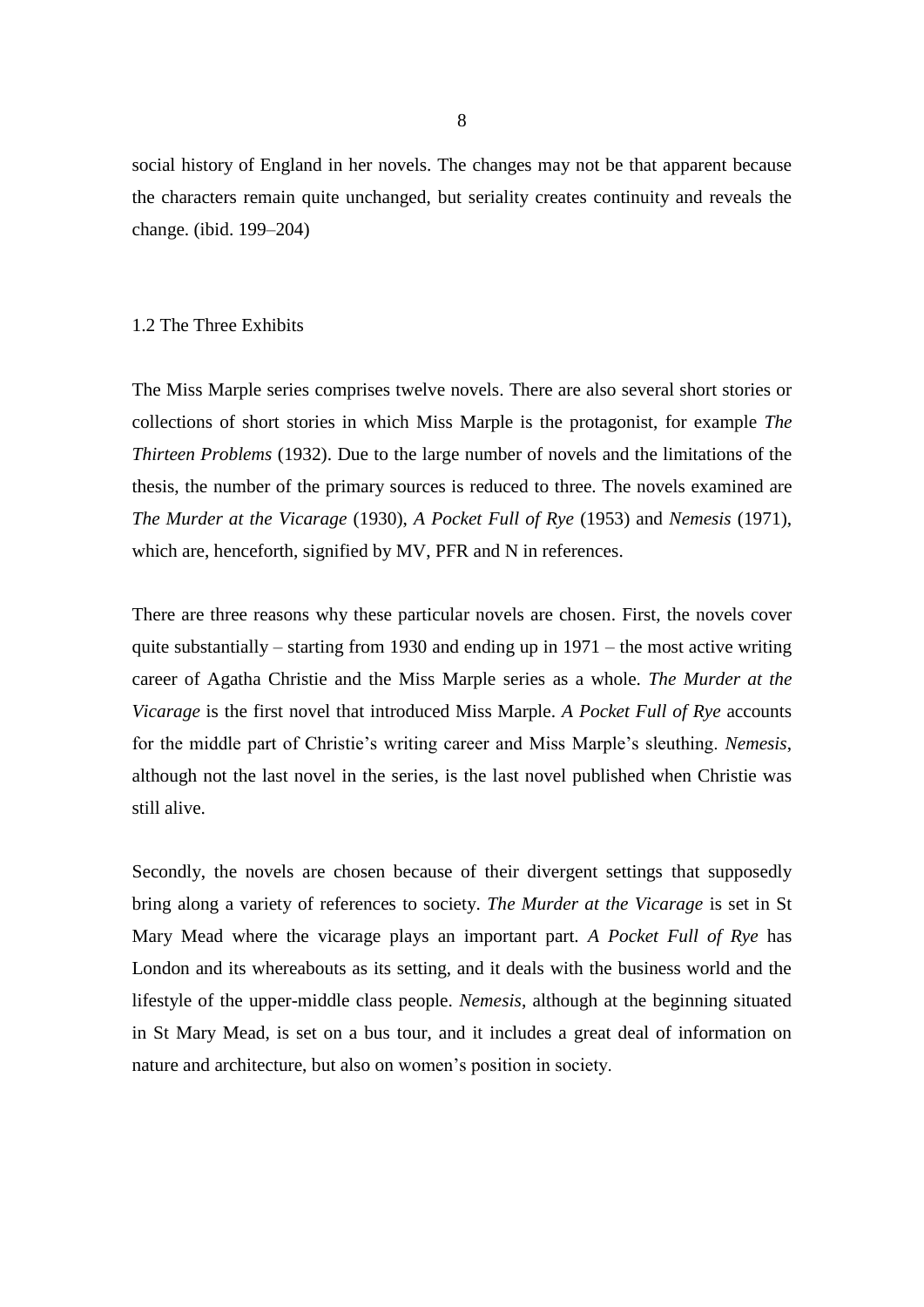Lastly, these novels cover the time from the 1930s to 1970s, the 50-year-period that comprised the Second World War, the Cold War, the emergence of popular media (TV), rapid economic growth and, resulting from that, the change of values.

*The Murder at the Vicarage* introduces the reader to the life of St Mary Mead where the elderly spinster lady Jane Marple lives solving crimes amongst other things. Even though Miss Marple is an important character in the story because she eventually solves the crime, the vicar of the village, Leonard Clement, is the narrator, and the story is told from his perspective. The story revolves around the shooting of Colonel Protheroe, who is one of the most disliked people in the village. After discovering the body at the vicarage, two people give themselves to the police admitting they have committed the crime, but the evidence seems to talk against both of them, which is why the police are not convinced. In the end Miss Marple catches both of them just in time to prevent another murder. Because of the narrator, the role of religion and Christian moral values are pronounced in this novel.

*A Pocket Full of Rye* is situated near London in the mansion of Baydon Heath owned by the Fortescues, and the novel deals with the lives of upper-middle class people. The head of the family, Rex Fortescue, a shrewd businessman, is found poisoned and soon afterwards his wife, Adele, and their parlourmaid Gladys. Mr Fortescue dies rye in his pocket and Gladys a clothes peg attached to her nose. The murders seem to be woven around an old nursery rhyme which makes the case very peculiar. Miss Marple arrives at the house because she is the former employer of Gladys and therefore able to help the police. The novel concentrates on following Inspector Neele at work, but it is Miss Marple who presents him the right conclusion. The only thing that is left for the Inspector, is to prove that Miss Marple's theory is accurate, which, of course, it is.

In the third novel, *Nemesis*, Miss Marple is hired by an old friend, Mr Rafiel, whom she had met in an earlier novel, *Caribbean Mystery* (1964), to solve a crime, but she does not know which one. Miss Marple is guided onto a tour of "Famous Houses and Gardens of Great Britain", and step by step she is directed to the vicinity of three sisters, and she realises what she has to do. In the end, she succeeds in solving three murders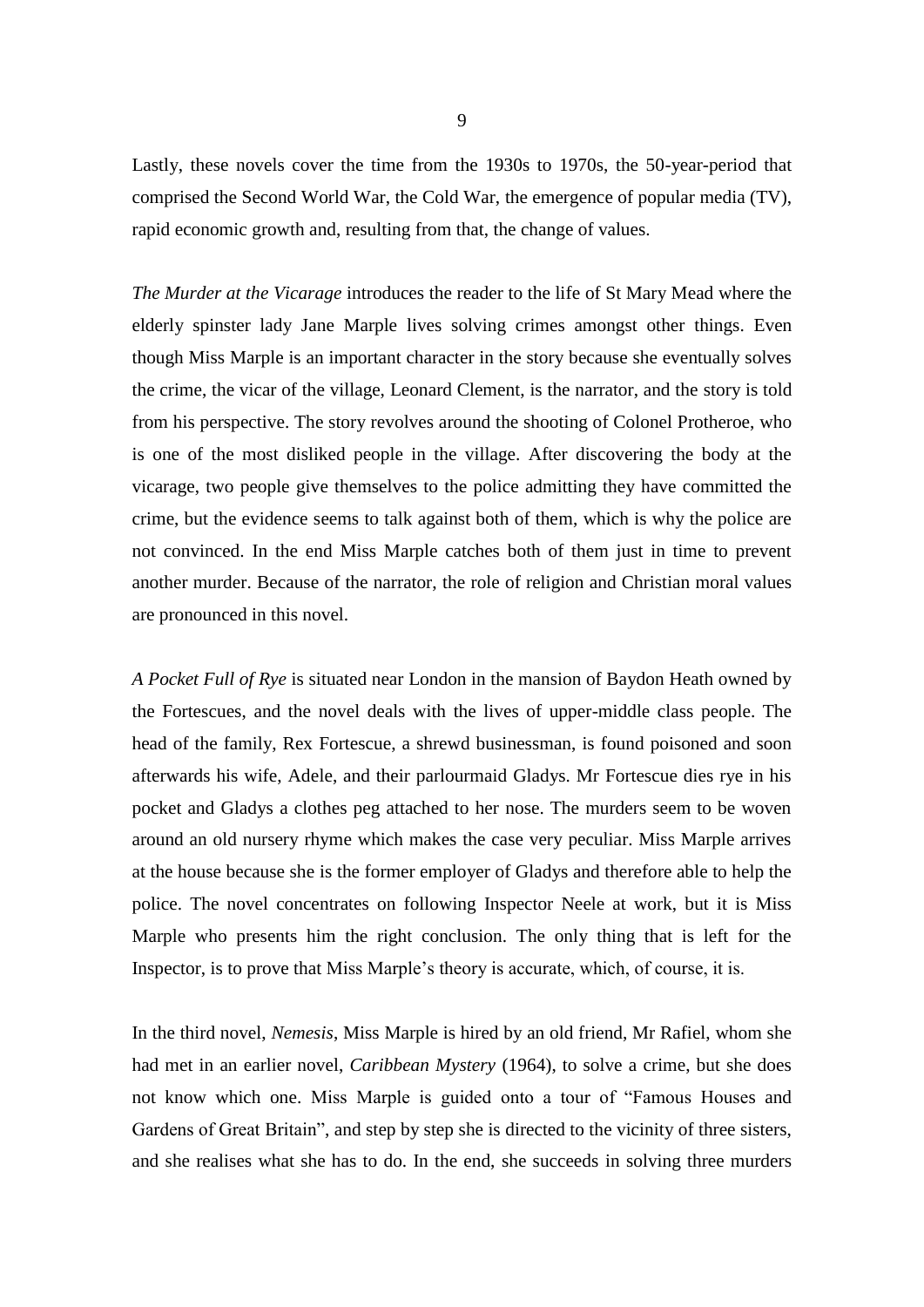and bringing justice to a young man who is falsely accused. This novel deals with British cultural heritage and comments on the role of women in society.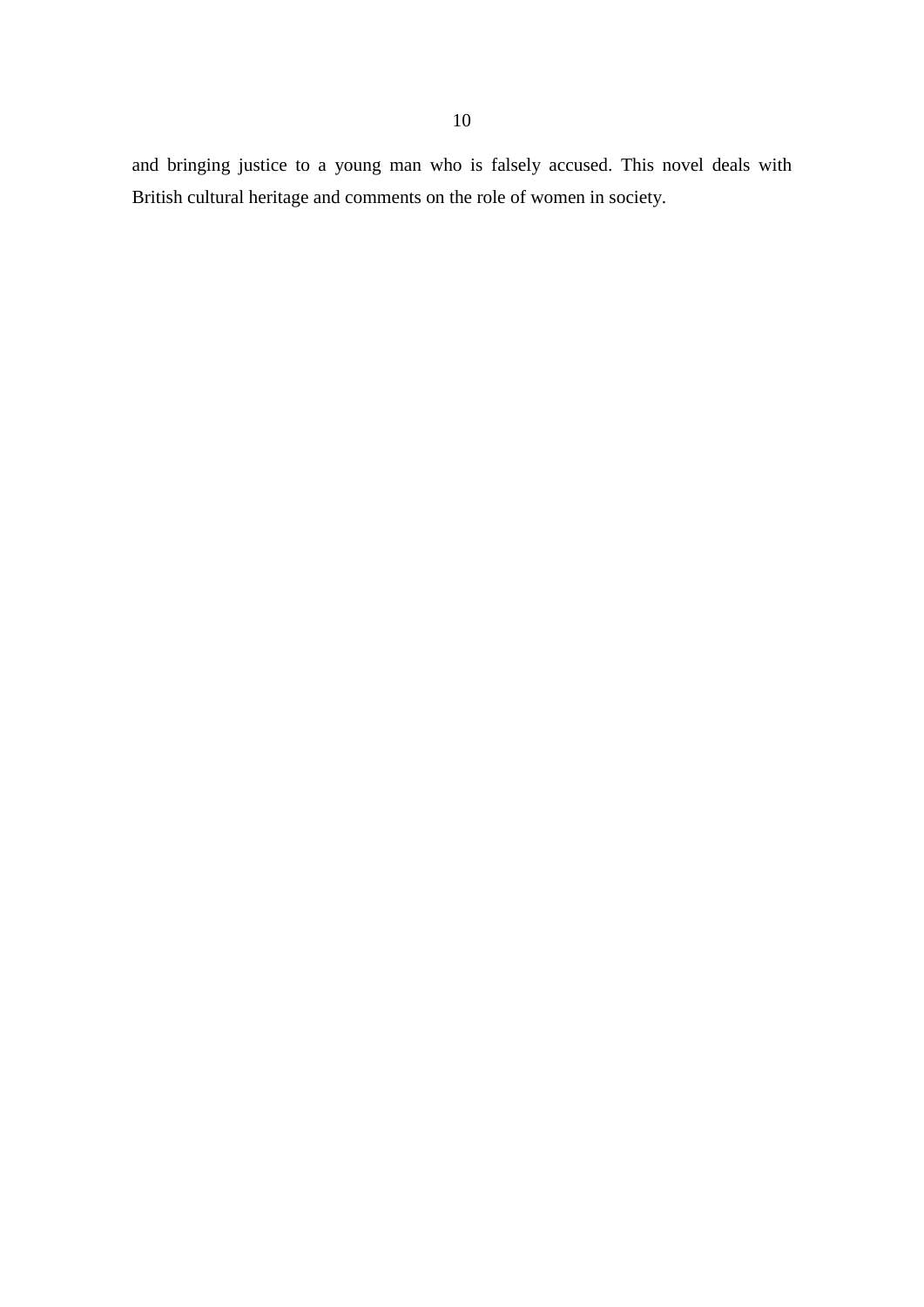# 2 DETECTIVE FICTION UNDER THE MICROSCOPE

The genre of detective fiction started to take form already before Christie's time. It was in the 19<sup>th</sup> century that Edgar Allan Poe's stories *The Murders in the Rue Morgue* (1841), *The Mystery of Marie Rogêt* (1842) and *The Purloined Letter* (1844) presented the detective C. Auguste Dupin and gave Poe the status of 'the father' of the genre (Scaggs 2005: 7, 19). The origins of crime fiction can be traced even further back in time. Dorothy L. Sayers (quoted in Scaggs 2005: 7–8) has stated that the beginnings of crime fiction can be found in the Bible, for example in the story of the falsely accused Susanna in the book of Daniel, or in the Hercules myths. What has been essential since the first crime stories is that they concentrate on solving the crimes and penalising the wrongdoer, which are two things that culminate in early detective fiction.

Detective fiction gained popularity gradually, and it was not until the  $20<sup>th</sup>$  century that it got footing as a literary genre. The Golden Age of detective fiction, the time when the classic detective story was at its peak, is seen to cover the time between the First and the Second World War, which is roughly 1918–1940 (Knight 2003: 77). Detective fiction flourished mainly in Britain where especially women writers dominated the field: Margery Allingham, Dorothy L. Sayers, Josephine Tey and Patricia Wentworth, not forgetting Agatha Christie (Kaplan 1997: 212; Scaggs 2005: 26–27).

Detective fiction novels are characterized by certain conventions (see 2.1) that received criticism and partly caused the genre not to survive in its purest form. Over time, crime stories developed different forms. In America they evolved towards the hard-boiled formula that brought along "the modern city" (Cawelti 1976: 140–141) where violence and death lay beneath the surface of lively and seemingly serene society. Nowadays, society is a vital part of the detective novel. Swedish detective fiction writer Liza Marklund interviewed by Heini Larros (2001) acknowledges the detective novel as a great medium for social criticism because crime is defined by society and every criminal is part of society. Even though classic detective fiction belongs to times passed, present-day writers have re-created classic detective fiction in the form of so called cozy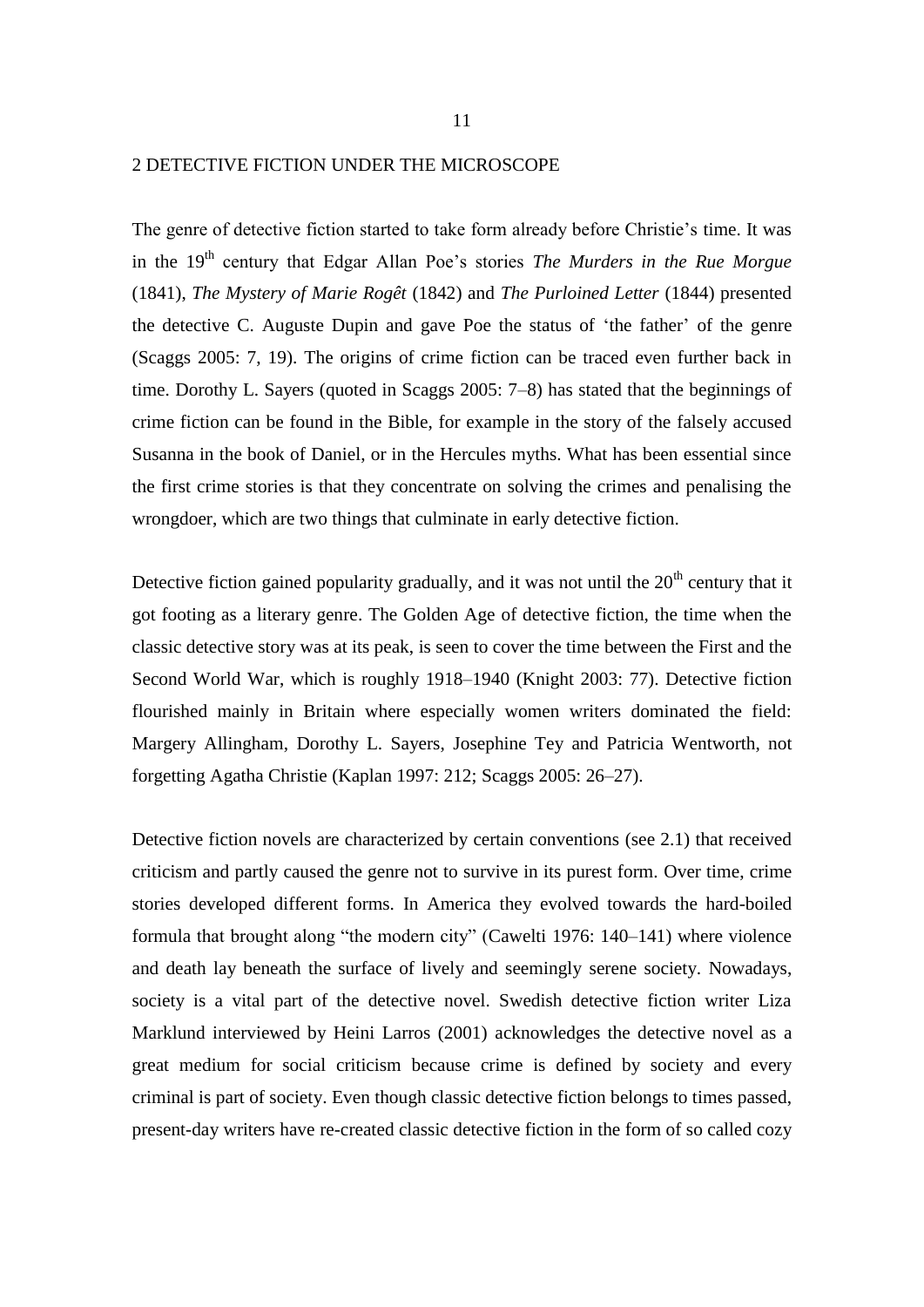mysteries that resemble the Golden Age stories (Tirronen 2011: 26–29). This means that classic detective fiction has not come to an end.

#### 2.1 Conventional Crimes

Classic detective fiction is characterized by certain conventions or rules. Many writers – some in a more detailed manner than others – produced lists of rules where they tried to explain the essentials of a detective novel. S.S. Van Dine wrote his "Twenty rules for writing detective stories" in 1928 stating most importantly that "[t]he reader must have equal opportunity with the detective for solving the mystery. All clues must be plainly stated and described". Ronald Knox's ten rules conclude, for example, that in a detective story, there cannot be any supernatural elements, the criminal must be mentioned in the early part of the story and that the number of secret passageways is limited (Scaggs 2005: 35–37). Of course, many of these rules have been broken during the history of detective fiction, quite notably by Agatha Christie, but they show how strict the formula was. As a result, the genre received a great deal of criticism for the lack of character development: characters' motivations were too simple and the detectives too shallow (ibid. 35).

Besides the abovementioned rules, the conventions of classic detective fiction were very wide-ranging. Molander Danielsson (2002: 22–24), among other researchers of detective fiction, identifies the five most important conventions that are typical for a detective novel: structure, narrative world, detective, closure and audience. Firstly, a detective novel's structure consists of four identifiable parts. The first part is concerned with the problem, which means that the crime is discovered, usually fairly early in the novel. The second part consists of the presentation of the clues. In the third part, the detective discovers the criminal, and in the last part, the evidence is presented and the detective is proved to be right. (ibid. 30) Applying this to the Miss Marple novels, the body is found on page 59 in *The Murder at the Vicarage* while the investigation takes up most of the novel, up to page 353, when Miss Marple reveals the murderer. In the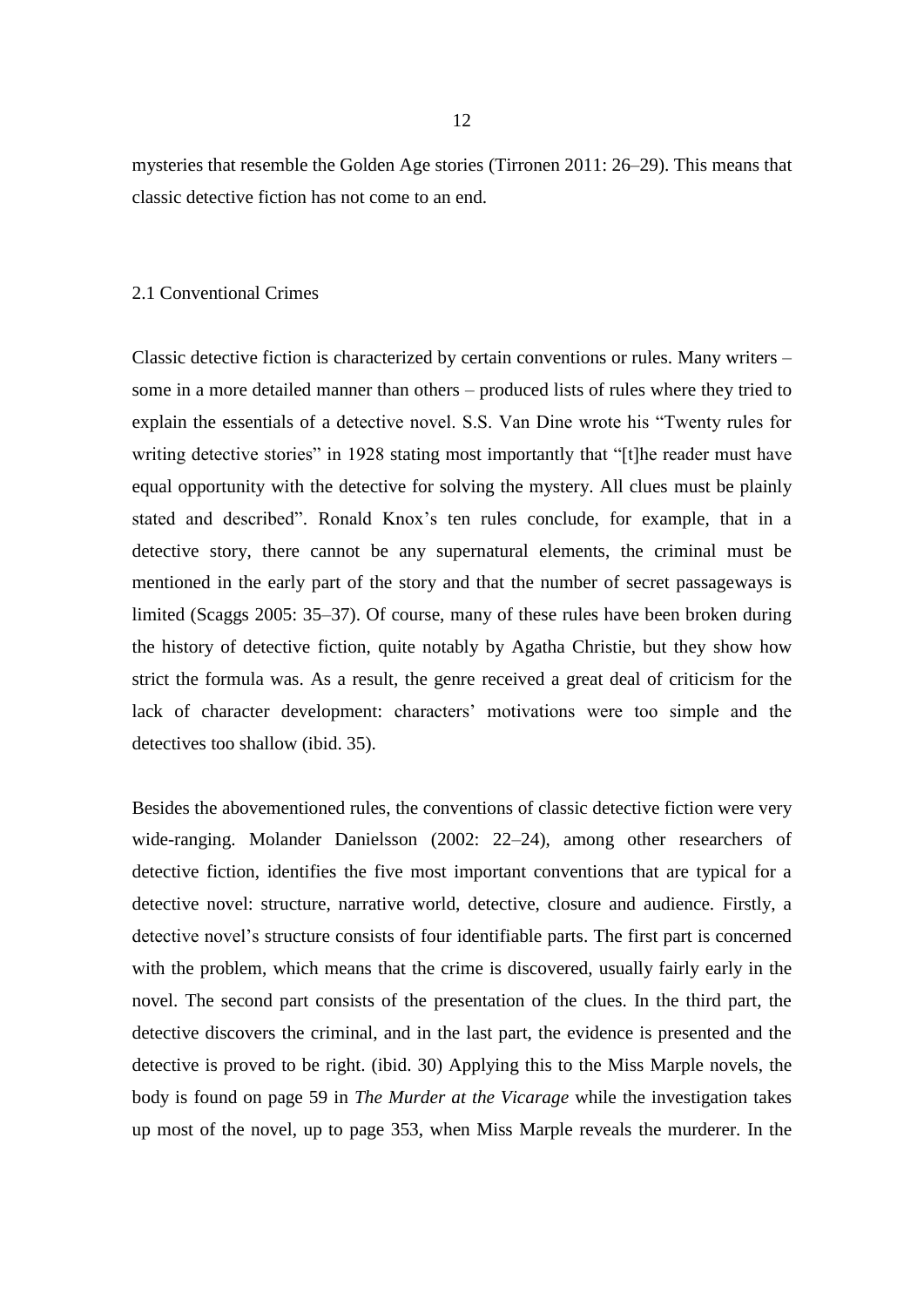last three chapters, the police set up a trap for the murderer who is then caught, and Miss Marple gives a full account of how and why the crime was committed.

The main plot consists of the investigation process and the resolution (Dove 1997: 10). In every Miss Marple novel, the solving of the crime case forms the most important plot line, even though there may be numerous subplots, as for example Dr Stone as an impostor archaeologist with the aim to cover a theft and a dying mother in search for her child in *The Murder at the Vicarage*. At the end of every novel, the criminal is caught and order restored. The crime has to be very unusual (ibid. 10) which is the reason why Miss Marple novels cover at least one murder. Smaller crimes can be included in the subplots, but the main plot includes nothing less than a murder case.

Tzvetan Todorov has examined the structure of a detective fiction novel in his article "The Typology of Detective Fiction" (1988: 158–160). According to Todorov, a certain duality prevails in every detective fiction novel because they comprise of two different stories: the story of the crime and the story of the investigation. Both of these stories carry their own status and in their purest form they do not have anything in common.

The story of the crime occurs before the story of the investigation begins, and it merely explains what has happened without giving any credit for the literary outcome of the rest of the novel. The special status of the first story lays in its absence. The writer cannot fully give the first story to the reader, because in doing so, he/she would diminish or erase the quest and the mystery of finding the murderer. Still, the story is real because otherwise there would not be any story to tell. This means that the first story is a perquisite for the second one. (Todorov 1988: 158–160)

The story of the investigation takes up most of the novel when the clues are searched through one by one, but nothing really happens in it. As Todorov (1988: 160) writes, the characters "do not act, they learn". The second story only mediates the first story to the reader. Todorov (ibid. 160) describes the duality by differentiating the story from the plot in the way that "the story is what happened in life, the plot is the way the author presents it to us". Still, these two stories are united in one novel.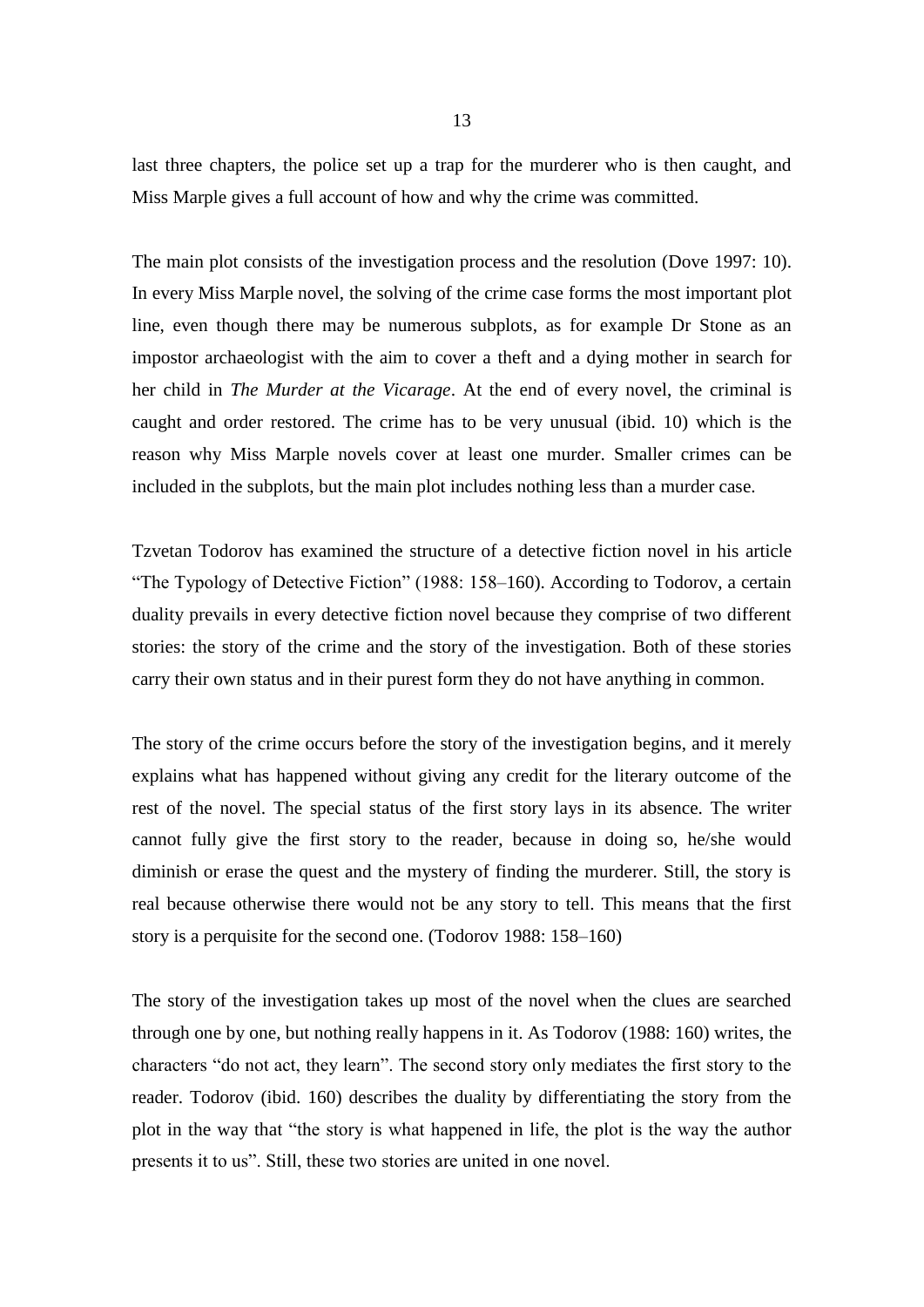Secondly, the narrative world is usually "Edenic, The Great Good Place" (Molander Danielsson 2002: 35) that is threatened by the crimes committed. The crimes disturb the harmony and balance, and in order to regain the balance, society "must also be vindicated through […] the disclosure and apprehension of the criminal, which then makes a return to order possible" (ibid. 39). When the criminal is identified, the evil is connected to that particular person (Bargainnier 1980: 191). This is the reason why society did not have a role in the early days of detective fiction. Corruption was seen to come from an individual who had his own motives. It was a disturbed person who committed the crime, and when this person was revealed and punished, the problem was solved.

Thirdly, the detective is the main character, whether professional or amateur, male or female (Dove 1997: 10), who works individually on the side of justice. Miss Marple is the main character in the novels although she is not the narrator in every novel. By using her abilities she has acquired without any education, Miss Marple can help in restoring the order in the community of St Mary Mead. She is involved because she is part of the community that is affected by the evil or somehow connected to the ones affected by the crime. She is old and living alone, so she is only glad if she can be of help. Being an amateur detective is Miss Marple's strength because she does not have anything to gain or lose unlike the police (Molander Danielsson 2002: 48).

The amateur detective is always sharp-witted and erudite possessing a special gift that helps in solving the cases. Miss Marple is able to deduce who the criminal is on the basis of her experience of human character she has gathered during her long life. It is also typical that the detective has a sidekick. The role of the sidekick is to help, but not outwit, the detective. Using the sidekick as the narrator of the story instead of the detective is also a structural means that allows the writer to hide what is going on inside the mind of the detective and, by that way, mislead the readers and surprise them at the time of solution (Cawelti 1976: 83). Miss Marple does not have any particular sidekick – instead she has many. Due to the restrictions of her age, Miss Marple cannot physically accomplish all her investigations, thus, she asks for help. One of her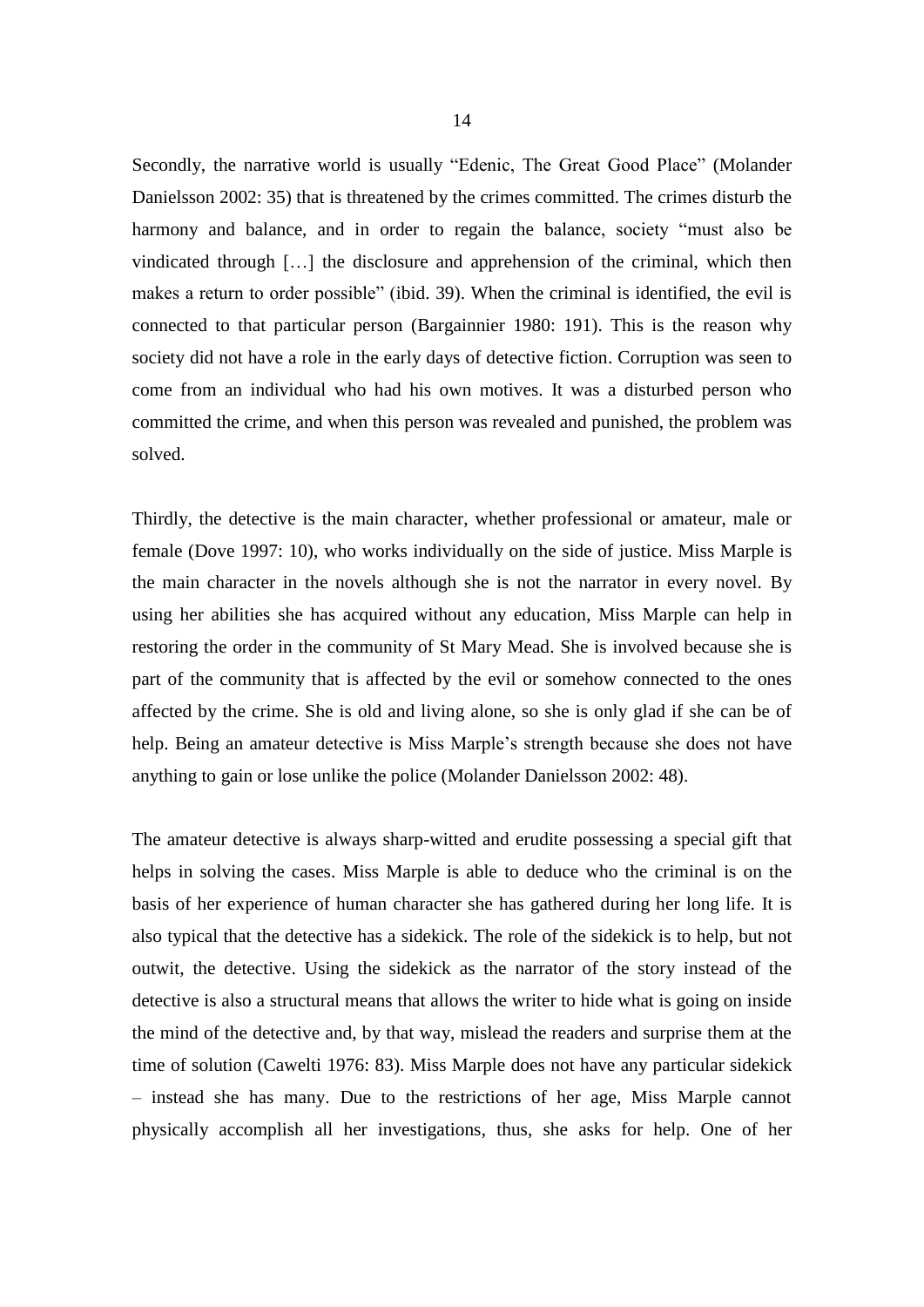sidekicks is Lucy Eyelesbarrow in *4.50 From Paddington* (1957), not to mention her nephew Raymond West.

Besides the detective, there are always the criminal(s), the victim(s) and other characters involved. The criminal is always clever but not as clever as the detective, and the criminal may have complex motives. The victim has to be important because otherwise there would not be an investigation or a story to tell, but at the same time, the victim has to be unimportant because the story would not evolve if the other characters remained mourning the victim. The other characters are not able to solve the crime, but they can help the detective to do the work. (Cawelti 1976: 91–96)

The detective novel's closure is, fourthly, conventional because it has to be conclusive. It is very important that the criminal is caught in the end and that it is explained to the reader why this person committed the crime and how it was done, so that there is no doubt of the final outcome. In so doing, the reader is given "the intellectual satisfaction" (Molander Danielsson 2002: 52) he or she has waited for through the whole novel, which also underlines that the case remains on the level of a game, a battle of wits. The ending is very important because when the murderer is discovered, the innocent are, at the same time, freed from guilt (Bargainnier 1980: 191). Usually after the denouement and the last unexpected twist which brings the story to its end, Miss Marple explains how the crime was committed so that nothing is left unclear for the reader. However, even though it is obvious that the criminal will be punished in the end, the act of punishment is never carried out or, at least, it is not narrated to the reader.

The role of the audience is the last convention. The writers of detective fiction must consider the reader, offer him/her the game, but do it in a way that the reader is not disappointed or lured. It is vital that the writers play fair. They are not supposed to mislead the reader on purpose but the reader must be given all the important facts so that he/she will be able to try to solve the case before the detective. (Molander Danielsson 2002: 22)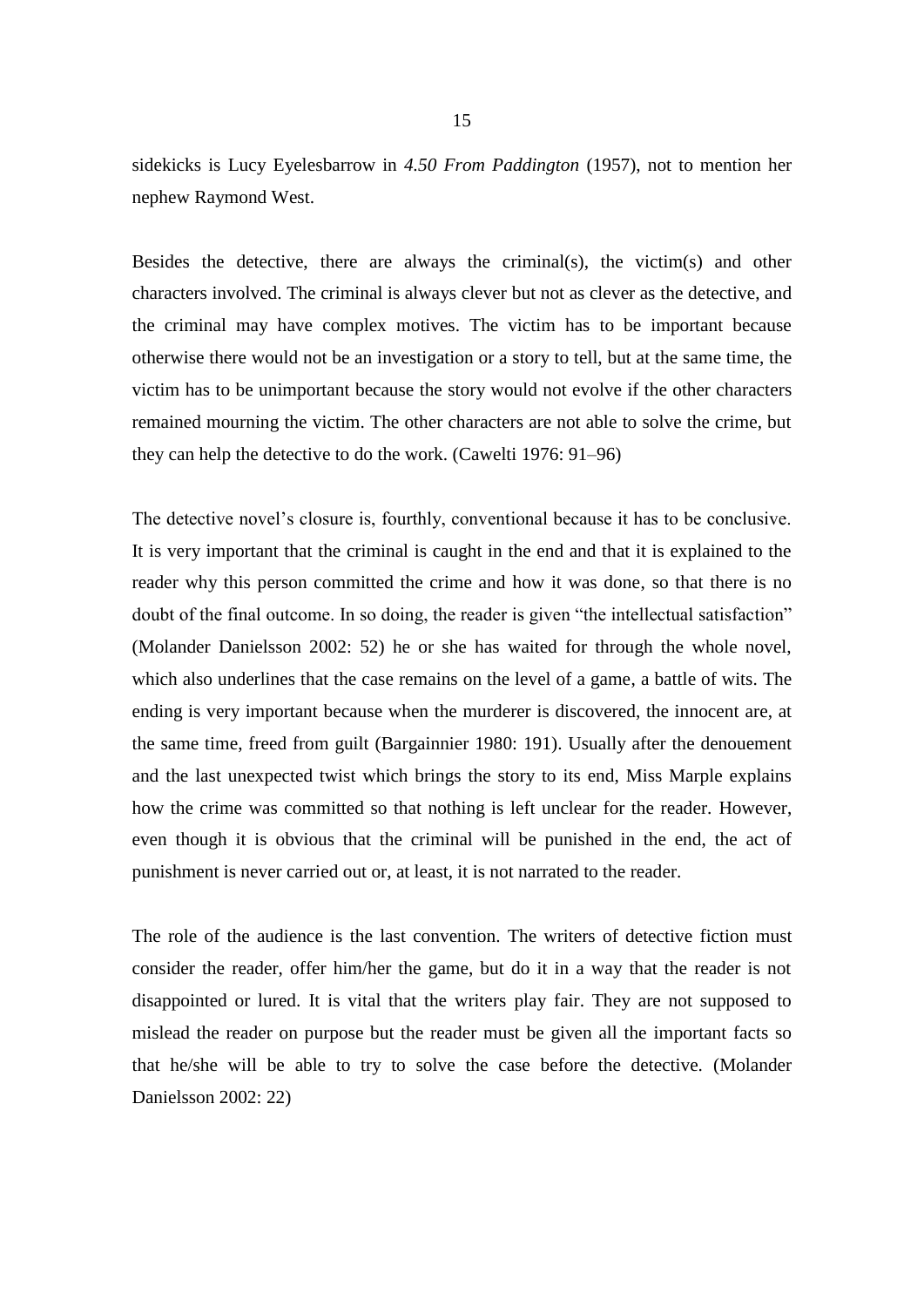## 2.2 Popular Crimes

What were the reasons for the great popularity of classic detective fiction? They stemmed from the changes that took place within society. The time when the three novels were written (1930–1971) was characterized by several considerable changes that took place in Britain. The two world wars had a great impact. Many lives were lost in the battles, and the wars affected the economic situation of Britain. Unemployment rates went up after the First World War, and the middle and upper middle classes had to work harder to keep the nation going during the inter-war period. The wars also resulted in something good, because while the men were on the battlefields, the women had to step up and take care of the men's chores by, for example, working in factories. It was an important breakthrough for women. (Johnson 1994: 283–290)

After the world wars, the Cold War dominated the international relations, as it did from the Second World War to 1991. It was a period of an arms race between the Soviet Union and the United States. (Painter 2002: 1–2) Despite the name, the war was not a shooting one but it was fought mostly with political, economic and ideological weapons, even though atomic weapons, generated by "[t]he systematic application of science to warfare" (ibid. 7), posed a threat to both sides and affected simultaneously other countries that were not directly involved, such as Britain.

After the Second World War Britain started to recover and develop into the welfare society it is today. Improvements in housing, diet, medical service and welfare increased population growth (Ryder & Silver 1981: 167). Married women started to work, so that when in 1911 only 9.6 per cent of married women were working, the corresponding number had become 29.4 per cent in 1961 (Bédarida 1979: 270). The family life was influenced by new means of birth control as well as more liberal policies regarding abortion and divorce (ibid. 263). Work outside home meant also more spare time that gave people more time to read. This, combined with the development of the mass media, affected the popularity and development of detective fiction and popular literature in general. People had more time and money to spend on literature, and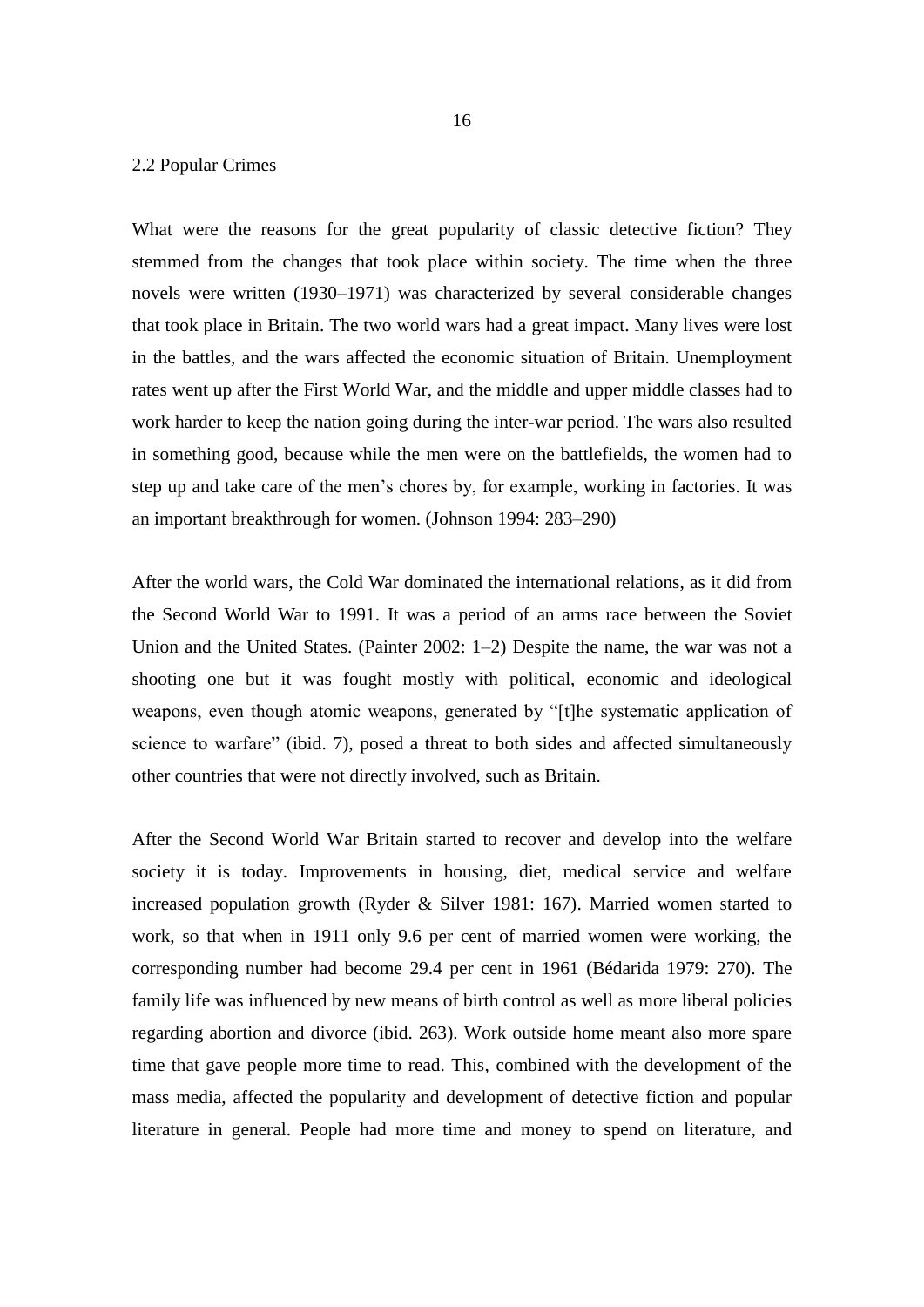literature was more accessible because publishers, naturally, tried to keep up with the growing demand and give the readers what they wanted.

The readership of detective fiction consisted of middle class people and especially women. Because of its readership, detective fiction reflected the upper middle-class values, which Agatha Christie herself also represented. Detective fiction gave the readers faith in that there would be order, the law would help them to defend their lives and rationality would outweigh violence (Cawelti 1976: 153). Detective fiction often highlighted family life because "[t]he special drama of crime in the classical detective story lies in the way it threatens the serene domestic circles of bourgeois life with anarchy and chaos" (ibid. 96). Therefore the crimes depicted always took place within family circles. Detective fiction offered the readers one way to be freed from guilt and to escape from reality.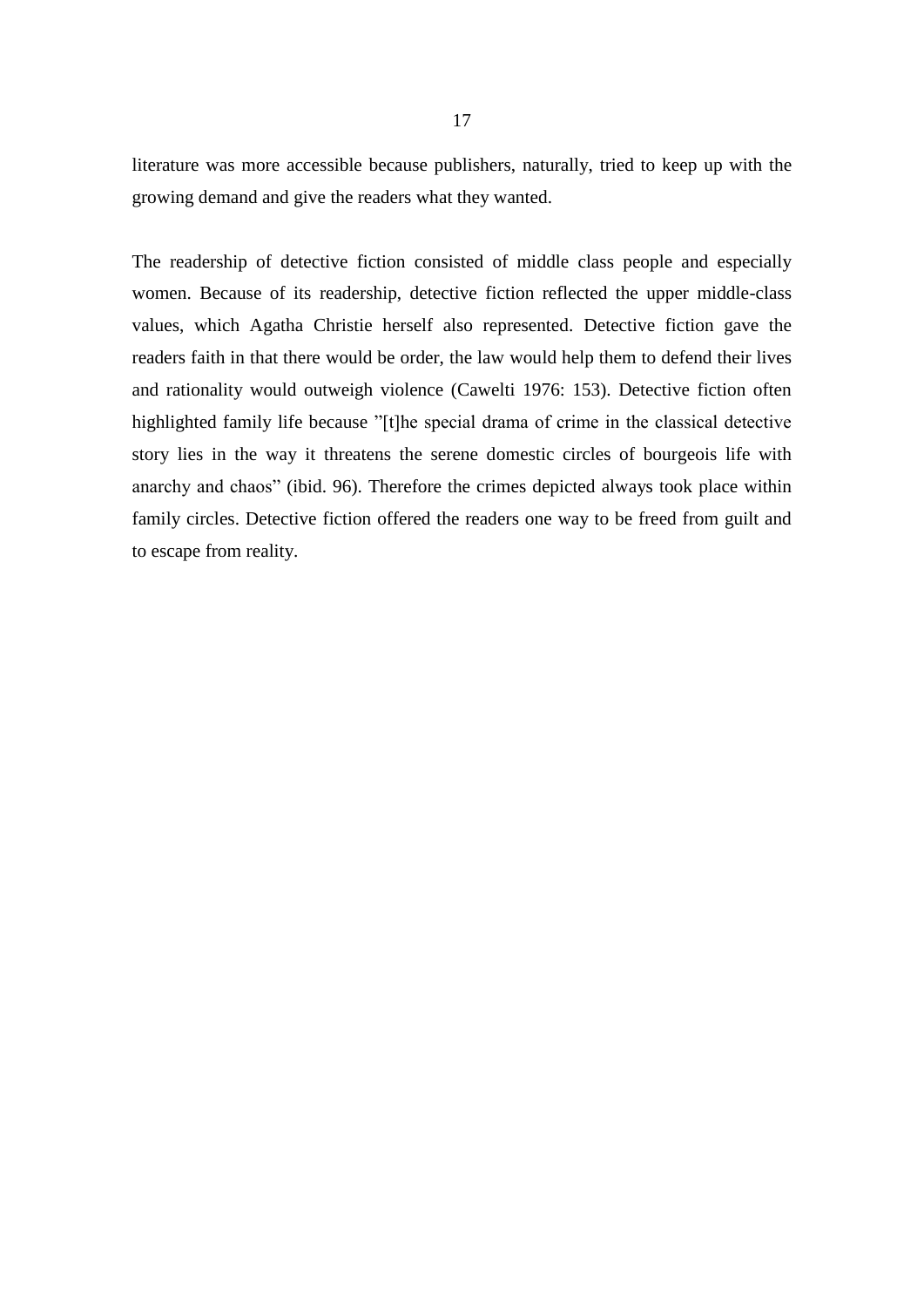#### 3 SOCIETY, IDEOLOGY AND REPRESENTATION

The Miss Marple novels are fictional products, which means that it is not possible to take them as accurate documents of history. However, all texts, whether historical documents or fictional stories like Christie's novels, are always representations of either real historical events or imaginary ones. In each case, the texts are rooted in social reality, which is why the texts can reveal a great deal about the values, practices and ways of thinking of their time.

Examining society in the three Miss Marple novels requires understanding of the concept of society. The most important ideas on society considering this thesis are those of Antonio Gramsci, Louis Althusser and Jean-François Lyotard.

Antonio Gramsci thinks that the reality we live in is constructed by hegemony. Society consists of different groups of people of which one group is dominant, ruling and leading the other groups by deciding which ideas are preferred and imposing these ideas on other groups. These other groups want to adopt the ideas of the dominant group because they want to understand the world better. (Finlayson 1999: 141–142; Storey 2012: 82)

Hegemony does not mean that a society is unanimous. Maintaining hegemony is "a continual process" (Finlayson 1999: 142) as the dominant group persuades others that its ideas are the best, but it is not stable because there are conflicts and the dominant group sometimes has to give in a little in order to maintain its ruling position. (ibid. 141–142; Storey 2012: 82–83)

Hegemony appears on two levels: on the level of 'civil society' and on the level of state. The level of 'civil society' refers to areas of social life that are private and not regulated by the state (the family, the church, the press, education). The level of state refers to, for example, political activities, the army and the police force. The state attempts to unify people culturally and morally. (Finlayson 1999: 143; Storey 2012: 84)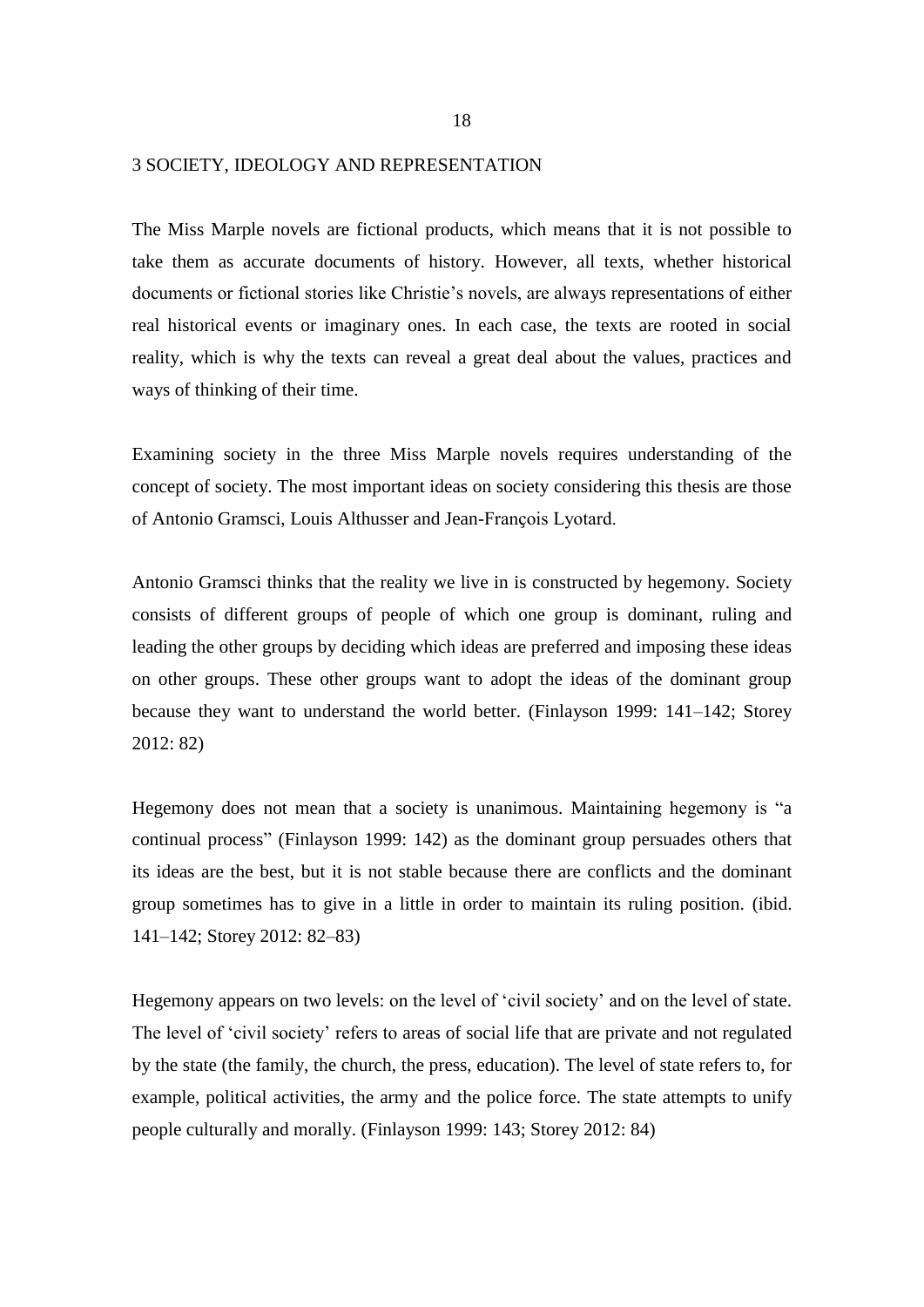The concept of hegemony can be paralleled with Jean-François Lyotard's idea of the "Grand narratives" (for example Christianity, Marxism) that is based on the mainstream, the ideas of the dominant group, like hegemony. Lyotard is of the opinion that society can be seen in grand narratives or metanarratives. These narratives summarize comprehensively all historical events, social and cultural phenomena. Resisting these grand narratives causes them to become fragmented and eventually collapse, and instead, we create little narratives or micronarratives that better serve our own views and purposes. This gives way to fragmentariness and weaker society, and it separates the members of society further away from each other. (Internet Encyclopedia of Philosophy: Jean-François Lyotard; Storey: 190–192)

Hegemony is also closely related to Louis Althusser's ideas of social formation which is manifested, among other things, in ideological practices. He defines ideology as "a system of representations […] through which men and women live their relations to the real conditions of existence" (Storey 2012: 73). Ideology adapts our experiences to the social formation so that the real world and our representations of it to us and others exist in parallel. (ibid. 72–74)

For Althusser, ideology always stays within its boundaries. In order to thoroughly examine a text and discover the problematic (the assumptions, ideas and motivations the text is based on) we should look at what is present and what is not present in a text, because this problematic reveals the ideological and historical conditions. (Storey 2012: 74, 78)

Ideology becomes visible in rituals, customs and patterns of behaviour (Storey 2012: 80). These can be seen through ISAs (Ideological State Apparatuses), by which Althusser referred to the state's means of exercising covert force in order to maintain ideological dominance (for example religion, education, the media), and RSAs (Repressive State Apparatuses), the state's means of exercising overt force (for example the police, the penalty system) (Cormack 1992: 11).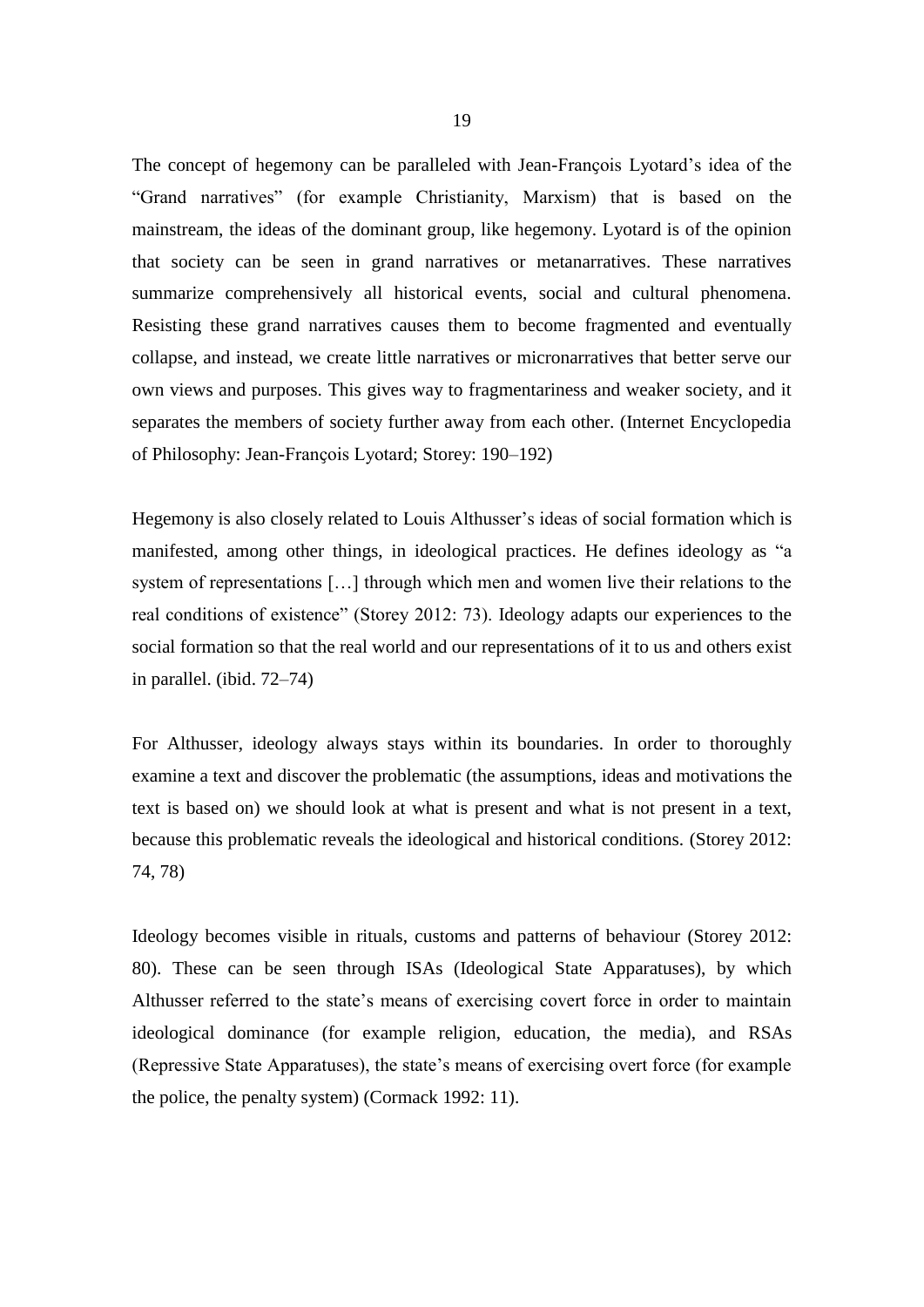The key element in manifesting, maintaining and overruling ideology is communication. Communication requires language, which leads us to representation. Representations (images, discourses, ideas, concepts etc.) help us to comprehend reality. They present one version on reality, and we understand and affect others through them (Ashe 1999: 148; Storey 2012: 73). Richard Dyer (1993: 3) has stated that "there is no such thing as unmediated access to reality" and that "one apprehends reality through representations of reality". What he means is that we comprehend reality through different kinds of media, for example, through texts and images, but that the media in itself has already produced a representation of reality in its attempt to convey it. Comprehending reality depends on what and how is presented and how we interpret it.

Because representations are understood within a larger context, they are not 'pure' (Dyer 2002: 13). They use the surrounding conventions that on the one hand restrict them but on the other make the understanding of them possible (ibid. 13). Even though representations seem to restrict reality because they only give a certain view of it and are not actual entities of it (like a picture of a tree: it only represents a tree, it is not any actual or particular tree), representations make it possible to comprehend reality (we can talk about, analyse and compare trees). So representations operate in two different ways at the same time.

Irene Costera Meijer and Liesbet Van Zoonen (2002: 326–329) distinguish two types of representation: representation as the reflection of reality and representation that refers to a culture's values. By representation as the reflection of reality they mean that what we see in the media is taken to be real even though it is not. If we see an advertisement in which a woman is wearing a long white coat and is telling us that we should use a particular brand of toothpaste, we believe that the woman actually is a dentist, even though she probably is an actor. We accept that the woman 'stands for' the dentist, and we believe that this is the truth. Then, representation that refers to cultural values emerges when the dentist is considered in the light of cultural values. If the dentist is a woman and has blonde hair and a white smile, it signifies the cultural values of society in which the advertisement is made and shown. In some other culture, the advertisement would be very different or perhaps there would not exist such an advertisement at all.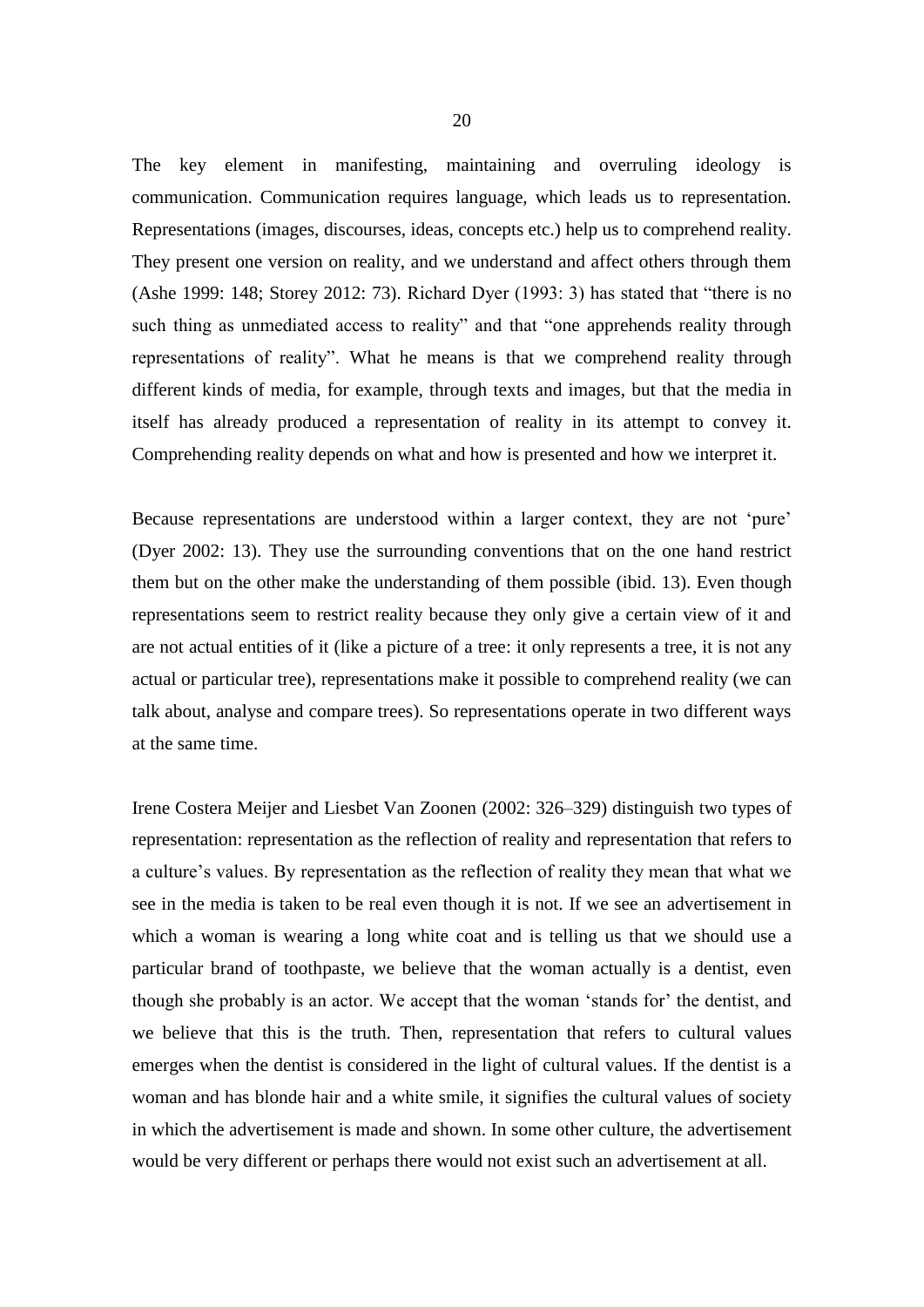Stuart Hall (1997: 15) has described representation aptly as "using language to say something meaningful about the world to other people". It is a process that links language, meaning and culture together. According to Hall, representation works through a set of concepts because we perceive the world through concepts that are in various ways linked together in our minds forming a multifaceted map. Representation also works, inseparably from the set of concepts, through language because we use language in order to create meanings and to communicate with other people. (ibid. 19– 21) That way we can invoke feelings in other people via representations that become alive in our language. Mikko Lehtonen states in his book *Merkitysten maailma* [The world of meanings] (1996: 46) that using language (speaking, reading and writing) does not mean that we just reproduce the reality but instead we give meaning to it.

Language is arbitrary. In English, we call an object that has covers and text on its pages a book, because we have agreed to do so, not because the letters of that word combined together carry a deeper meaning or because the word reminds us of that object. The arbitrary nature of language means that language can change for example as times go by (to give an example: 'gay' used to mean 'carefree and merry', nowadays it means 'homosexual'). Meanings are therefore produced in a particular culture at a particular time. This means that meanings can change when other meanings and interpretations become topical. This notion puts the reader of the meaning in a special position.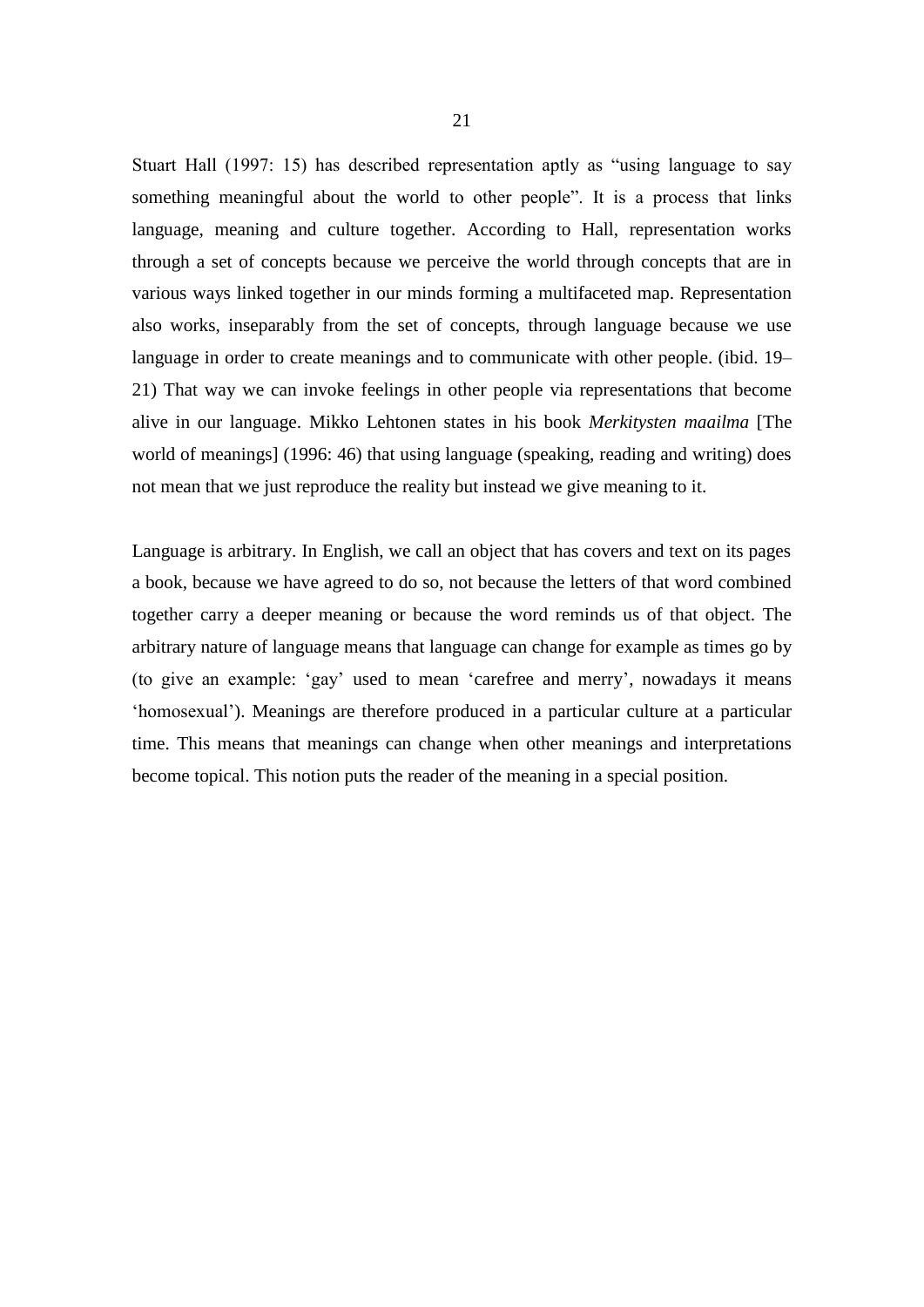## 4 WINDS OF CHANGE

The analysis is divided into three parts: social, societal and moral change. It becomes evident in the course of the novels that society plays an important role and that it develops and transforms over time. Social and societal change are the most apparent forms whereas moral change is not as explicit. These changes also reflect the transition from hegemonic society to a society of micronarratives that results in the end of the series in more complex society than at the beginning.

#### 4.1 Social Change

Social change shows how the power of the church decreases and is replaced by rationality. It also shows the infrastructural change and the growth of population that opens up the small community to welcome the rest of the world.

#### 4.1.1 Church

The Church of England has a long tradition, and it has been characterised by High Church views, meaning that it has been conventional in its practices and even resisted modernisation (High Church 2012). The Victorian era (1837–1901) was the heyday of the church when considering the investments made in church buildings. At the time, the church had not only religious but also social functions because it, for example, took care of educational responsibilities and served as a meeting place. However, the church's standing has changed during the  $20<sup>th</sup>$  century due to the lessening number of churchgoers, and many explanations to this phenomenon have been presented: the knowledge on human origins introduced by Charles Darwin diminishing the ideological credibility of the church, the transference of many of the church's responsibilities to the state and the two world wars, to give a few examples. (Johnson 1994: 428–429)

The church is remarkably clearly present in *The Murder at the Vicarage*, as can be deduced from the title of the novel, but neither in *A Pocket Full of Rye* nor in *Nemesis*.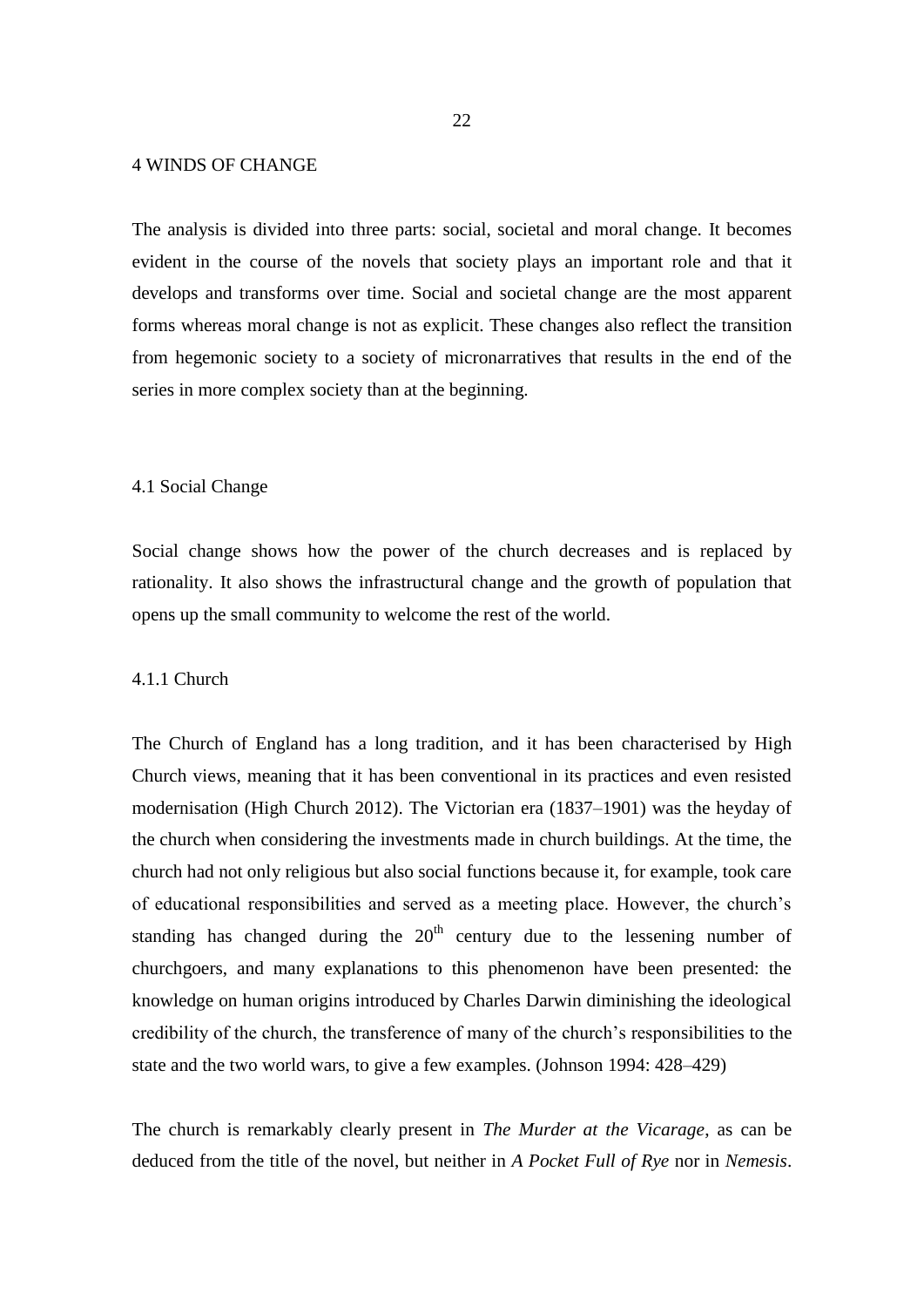*The Murder at the Vicarage* presents church very positively through the narrator, the church building and the Bible. The role of the church as an authority and a creator of togetherness is highlighted by describing how the villagers of St Mary Mead live around the church and how they resent other authorities, such as the police and the magistrates, but not the church. In *A Pocket Full of Rye*, the church is viewed more negatively, whereas in *Nemesis* the tone is more neutral.

The church is present in *The Murder at the Vicarage* through the narrator, the vicar Leonard Clement, who is an intelligent and learned character. Dr Haydock complements the vicar by saying that "[y]ou're an intelligent man, Clement, which is more than some parsons are" (MV: 164), and this is reinforced by the vicar himself when he says to his wife that "[l]ooking up a reference, I became so engrossed in Canon Shirley's *Reality* that I haven't got on as well as I should" (MV: 12). Other characters give credit to his intelligence, and the vicar reads demanding books and looks up for references when he prepares his talks, which indicates that he is a learned person.

The vicar has different kinds of responsibilities. Especially at the beginning of the novel, Leonard introduces many aspects of the vicar's duties, but small pieces of information come up throughout the novel, and this information gives reason to believe that the clergyman has a central position in society. Leonard says that "I took the eight o'clock service the following morning" (MV: 258) and that "[t]he Wednesday evening service was sparsely attended as usual" (MV: 33). These examples indicate that the vicar has to officiate at the services in the mornings as well as in the evenings, which shows that there is a need for so many services. But Leonard frets about the listeners being so few in numbers, which means that churchgoing is not as popular as it used to be.

In addition to the services, Leonard has educational responsibilities, such as teaching the Sunday School teachers and tuition in the Church Day School. He describes his tasks as follows: "I teach in the Church Day School on Wednesday mornings" (MV: 11) and "I now proceeded to ring up the Sunday School teachers, who were coming at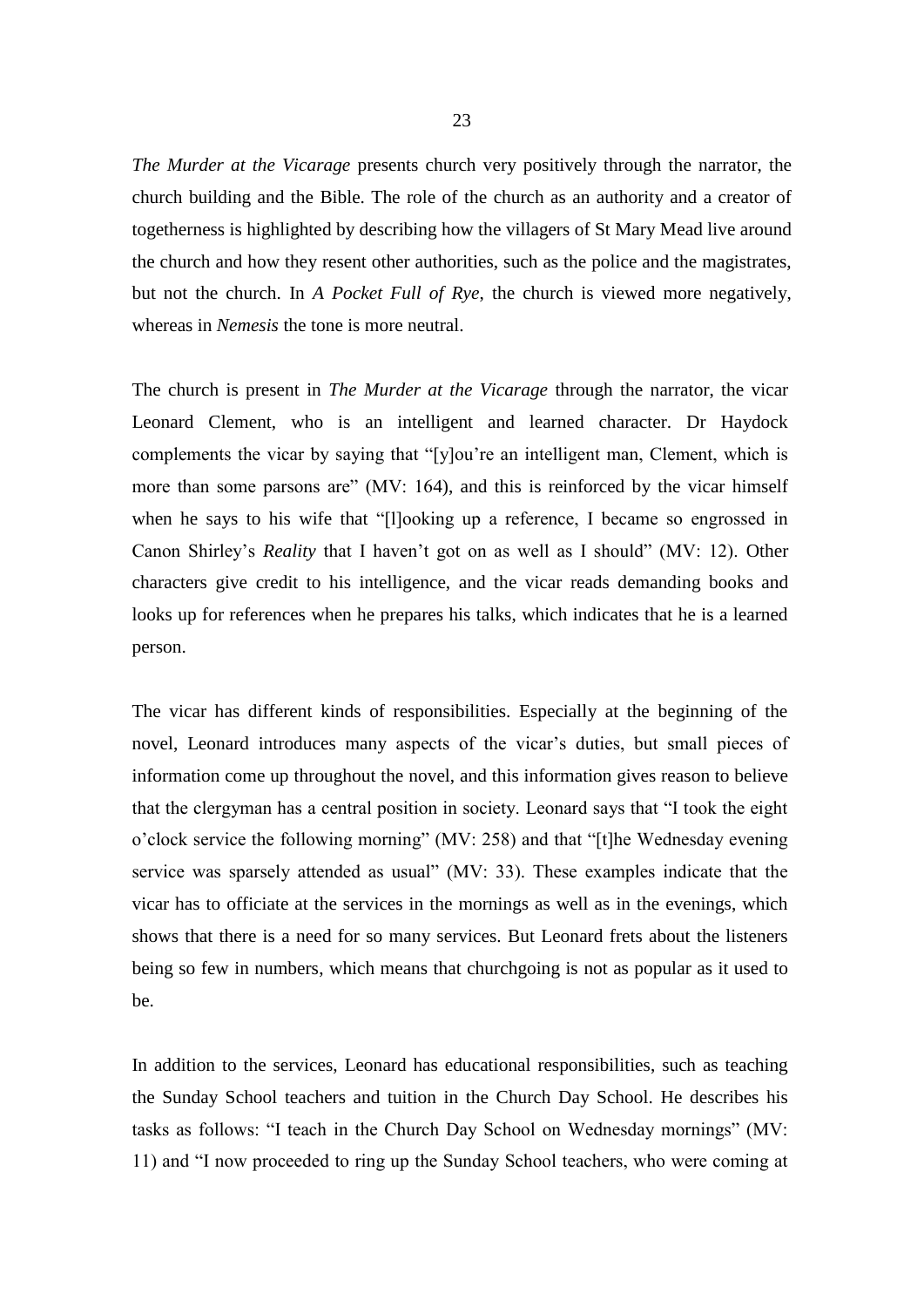7.45 for their weekly preparation class" (MV: 70). In addition to being a teacher, Leonard is in connection with various unions and clubs, for example "the C.E.M.S." (MV: 12), "Mother's Union" and "District Visitors" (MV: 176). These examples show that the vicar is sociable but also a role model and an authority because people want to hear what he has to say. They want to learn from him, and his presence is preferred in various occasions.

The vicar's responsibilities include being available for the villagers. Leonard states himself that "[i]t is one of my duties to call on my parishioners" (MV: 186). One way to be available is to visit dying parishioners like Mr Abbot: "I [Leonard] was informed that Mr Abbot of Lower Farm was dying and would I please come at once" (MV: 54). The vicar, not the doctor, has to be present when somebody is dying, which means that his presence is comforting and that people rely more on religion and belief than on science. Leonard's presence is also important to Chief Constable Melchett who needs to visit Miss Marple in order to ask her some questions, and he wants Leonard to come along: "You'd better come with me, Vicar,' he said. 'I don't want to give a member of your flock hysterics. So lend the weight of your soothing presence" (MV: 99). This statement implies that the vicar usually appears to be an authority whose presence is preferred because he represents the morals, faith, the church and God. The vicar is the one people can rely on, like the bedrock of society. Referring to Miss Marple as a member of Leonard's 'flock' implies that Leonard is seen like a shepherd (also a metaphor for God) who tends his flock. He is the most important person leading and guiding the members of his congregation.

The villagers regard the vicar as an authority and respect him. What Griselda says is very revealing: "Nobody flutters round him [Dr Haydock] and calls him "the dear Vicar", and embroiders awful slippers for him, and gives him bed-socks for Christmas" (MV: 11). This means that people like Leonard because they give him gifts and talk to him warmly and respectably. Furthermore, it reveals that the vicar is better liked than the doctor, and this reveals that religion comes first, then science. Instead of the doctor, people rely on the vicar because of what he represents and because they presume that the church is more important considering their afterlife.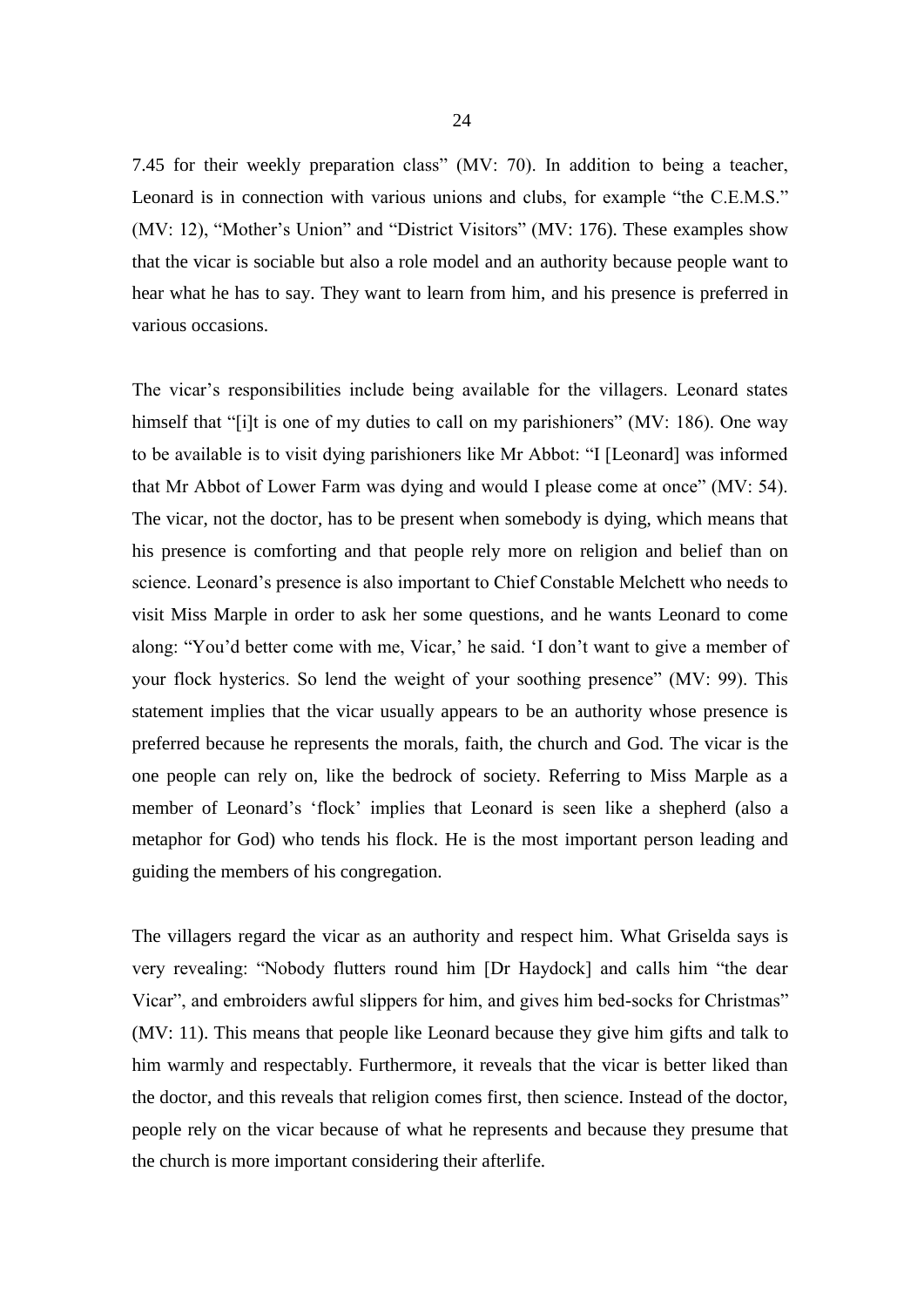Even though Leonard is an important person in a respected position, his emotional life is in turmoil because he has strong opinions of what a vicar should be like and he feels he cannot live up to his own expectations. This reveals that the church is in an inbetween state where the old and modern ideas intersect. Firstly, the vicar claims at the beginning of the novel that he has "always been of the opinion that a clergyman should be unmarried" (MV: 8). He thinks that marriage is "a serious affair, to be entered into only after long deliberation and forethought, and suitability of tastes and inclinations is the most important consideration" (MV: 8), continuing that "I am more than ever convinced that celibacy is desirable for the clergy" (MV: 9). In spite of these views, even though some of them are meant to be jokes, Leonard's actions speak against him. He is a middle-aged man married to Griselda who is younger that he is, they got married hastily and she is pregnant. His conventional ideas and modern lifestyle reveal that he is a very humane character.

Secondly, Leonard feels that he is not a good Christian. This issue comes up when Leonard mentions Hawes, their new curate, and says that Hawes "has High Church views and fasts on Fridays" (MV: 10). Then later, he confesses that "I felt rather remorseful when he [Hawes] had gone for not liking him better. These irrational likes and dislikes that one takes to people are, I am sure, very unChristian" (MV: 22). Hawes has quite strict ideas of religion and practical matters, and therefore Leonard feels that he is threatened by him, that he is not as strong a believer and good a person as Hawes is, and that bothers him. Leonard also states directly that he does not like Hawes and he feels guilty thinking like that. All in all, Leonard knows what a vicar should be like, but he has failed to live up to his own ideas, and therefore, he feels inferior and sinful. His emotional turmoil shows that the vicar is only human and that there are divergent views inside the church on religion, practices and teachings.

It would seem natural that the evidently humane character of the vicar could bring the vicar and his congregation closer to each other, but there is distance between the vicar and the ordinary people. This reinforces the existence of social hierarchies in the village. The people of the village are of the opinion that the vicar does not know what is going on in 'the real world'. Inspector Slack states the following when he is suspecting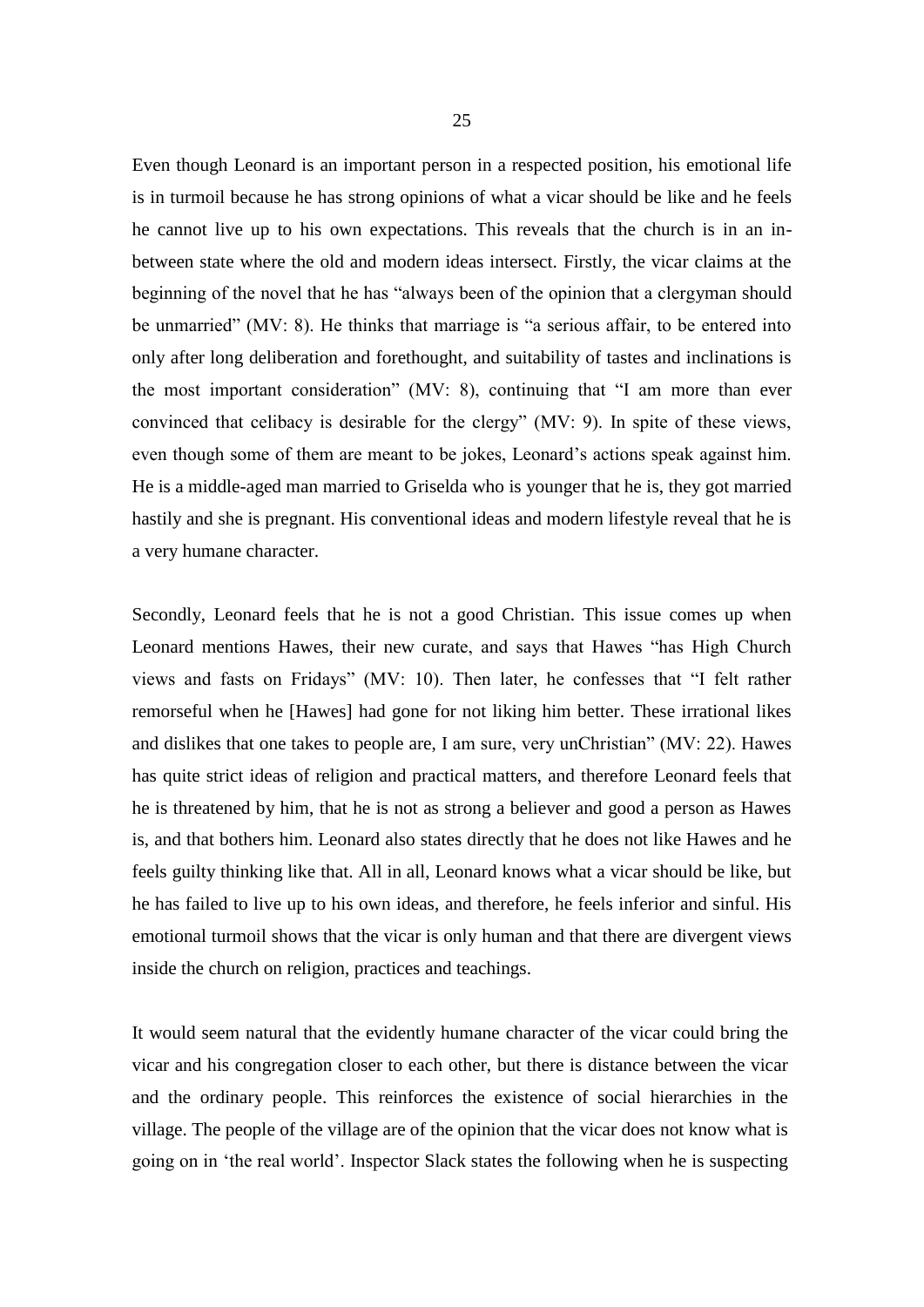Mrs Lestrange of the murder, and the vicar does not agree with him: "you're a clergyman. You don't know half of what goes on" (MV: 209). On the other hand, the vicar feels that he is much more than his post and he would like the others' to see it, so he thinks that it is "a pity that the mere presence of a clergyman should have a dampening effect" (MV: 45). These examples show that although the vicar is a person that glues society together and maintains the morals of the people, he is alienated from reality. This fact cannot be based on the vicar's personality because he is a learned character and the villagers like him, but it can be due to the fact that a vicar's occupation is a calling and, therefore, people look up to him. Leonard can be trusted because he is so unlike a 'proper' vicar should be, but at the same time, because Leonard represents the moral institution, people feel that they do not want to get close to him personally but rather keep good relations with him because he is in the service of God. The vicar, instead, knows that he is on the same level with the villagers despite his post, but his post hinders him from connecting with the villagers.

In addition to the important role of the vicar, the church building in itself has a special role in the novel. When the police ask Miss Marple to give the exact time when she had talked to Mrs Protheroe, the widow of the murdered Colonel Protheroe, she states that "I should say it was just a minute of two after a quarter past six. Yes, that's right. The church clock had just chimed the quarter" (MV: 101). This means that the church and church clock, being in the middle of the village, guides the villagers' everyday life. The people in the village identify time by remembering the church clock and its chiming which can probably be heard through the entire small village. Moreover, the vicar points out that "[w]e have some rather fine old stained glass, and indeed the church itself is well worth looking at (MV: 33). The church is magnificent thanks to the villagers' investments. They have wanted to make it something that the passers-by can stop to look at. They have done this although they do not have that much money to spend, but this is something they have wanted to spend on. An impressive church at the heart of the village reinforces the power and importance of it.

The church is also present in the novel through the Bible. A quotation taken from the Bible underlines the importance of the church when Leonard describes his sermon in the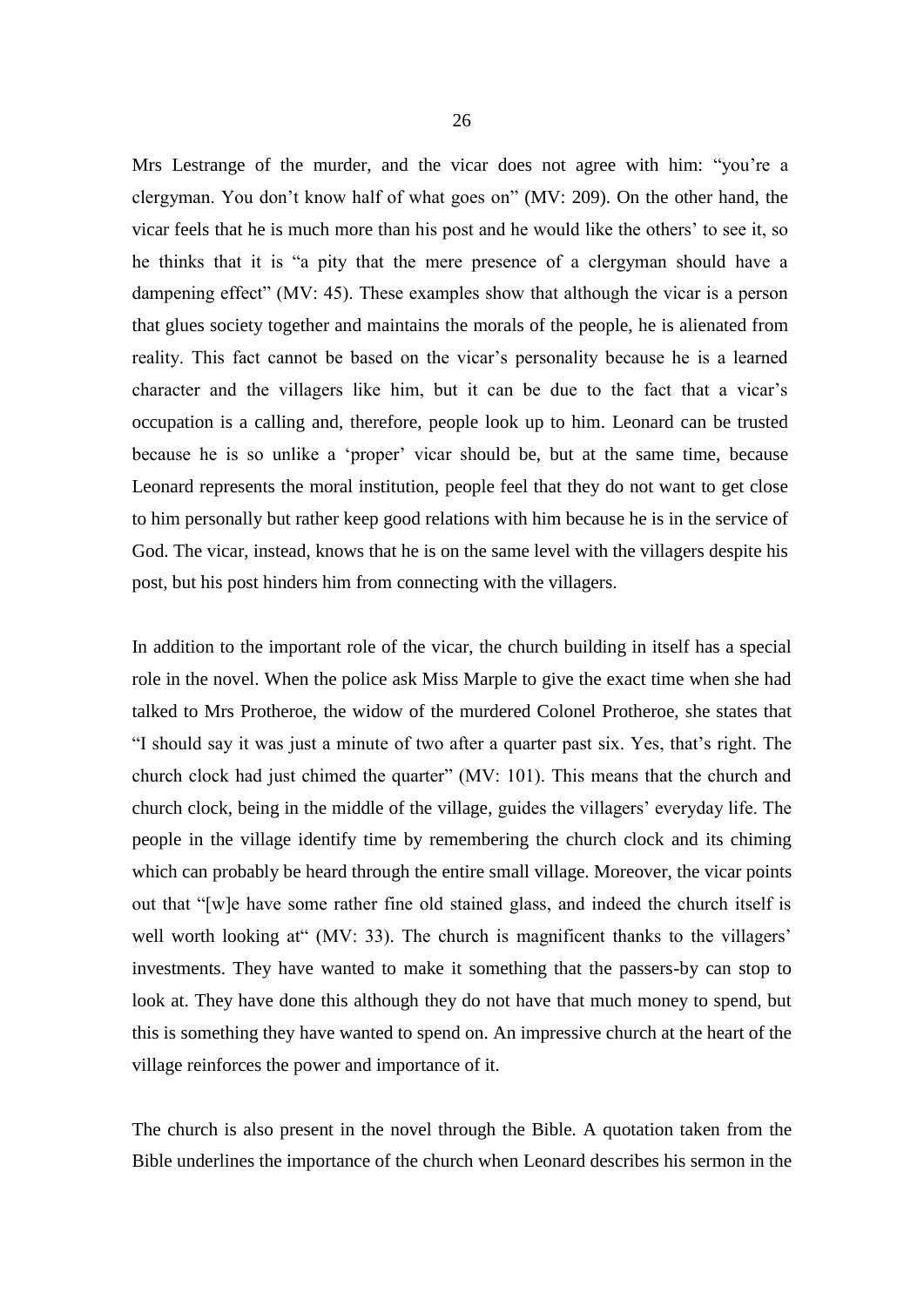following way: "I finished up with those beautiful and poignant words – perhaps the most poignant words in the whole Bible: '*This night thy soul shall be required of thee*'" (MV: 319, original italics). This quotation has been taken from Luke 12:20. Besides that these words fit in the subject matter of the novel, the murderer is revealed soon after Leonard has quoted these words in his speech in the church. Hence, this quotation serves the plot of the novel as well as it underlines the importance of church.

The church is described positively. The village is small, centred around the church so that everybody knows each other and trusts one another: there is a strong air of togetherness. The power of the church is reinforced by the villagers criticising the authorities, the police and the magistrates, but not the church. People do not rely on the police because the police are taken as stupid and inefficient as if they did not know what they were doing. Miss Cram utters the following when she speculates the arrest of Lawrence Redding with Leonard and Griselda: "I really couldn't believe my ears when I heard the police had arrested him. Still, one has always heard they're very stupid – the county police" (MV: 113–114). Miss Cram is of the opinion that the police have arrested the wrong person because of their lack of expertise. The police try to use their authority by putting pressure on people when they try to persuade someone to do something – without success. The Inspector tries to get Mary to tell him what she had heard just before the murder but she does not give in. The Inspector says that "I cautioned her – did what I could to put the fear of the law into her, but no good" (MV: 146). The Inspector's words reveal that people do not fear the police; they do not respect them, not even to help them to solve the murder.

Colonel Protheroe, a magistrate, is seen as judging a man too easily. This is what Mary thinks: "I don't hold with the law. *He* was a magistrate. Many a poor fellow sent to jail for potting at a rabbit" (MV: 240, original italics). Mary's utterance is a little biased because Colonel Protheroe had earlier jailed the man Mary is dating. On the other hand, the Inspector is of the same opinion even though he talks about juries: "You'd be surprised if you knew the murderers that have got off through the soft-heartedness of the jury" (MV: 301). This can be interpreted that everybody is not equal before the law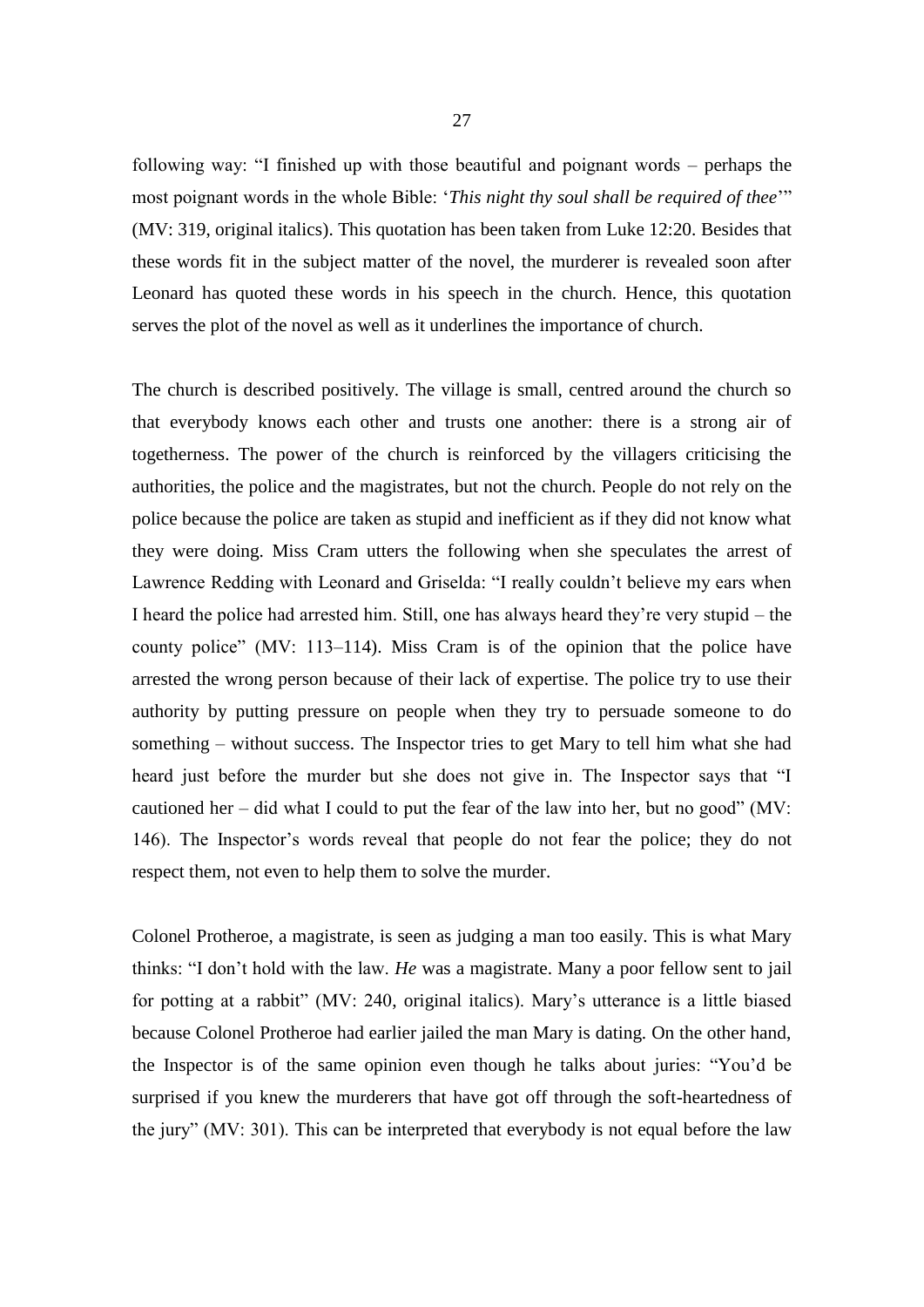but that the sentence depends on the person or the people judging. This, in turn, has an effect on how people consider the authorities.

Even though the villagers regard the police and the magistrates unreliable, they do not question that crimes could occur where they live, which is further proof of the power of the church and the air of togetherness it has created. When Colonel Melchett asks Lawrence Redding whether he locks his door when he leaves his cottage, Lawrence replies that "[n]o; why on earth should I? I've nothing to steal. And no one does lock their house up round here" (MV: 138). This example shows that people do not consider that they have something worth stealing and therefore do not lock their doors. They trust one another because everybody knows each other in the village.

The role of the church in *A Pocket Full of Rye* and in *Nemesis* differs to a great extent from that of *The Murder at the Vicarage*. The role of the church in both of these novels is trifling compared with the role in *The Murder at the Vicarage*. *A Pocket Full of Rye* presents the church almost disparagingly, whereas in *Nemesis* the attitude is more neutral.

*A Pocket Full of Rye* views the church very negatively and gives it only a minuscule role. The only Christians in the novel are Mrs Mackenzie and Miss Ramsbottom. Mrs Mackenzie lives in a sanatorium because she is not mentally healthy, and she is depicted as reading the Bible when Inspector Neele visits her. Miss Ramsbottom is very old and often quoting the Bible seemingly keen on her faith, but her actions speak against her. While playing patience, she exclaims that "[b]etting and card-playing – all devices of the devil!" (PFR: 142). She even admits herself that she likes to play bridge. Even her family thinks that she is not mentally healthy because Pat declares that "I think she's crazy. I think she's got religious mania" (PFR: 173). Church and religion are considered to be obsessions of older women and even signs of insanity.

In *Nemesis*, there are even fewer references to the church than in *A Pocket Full of Rye*. It is described how the church used to be the centre of the village but the situation has changed because new people have moved to St Mary Mead building new houses and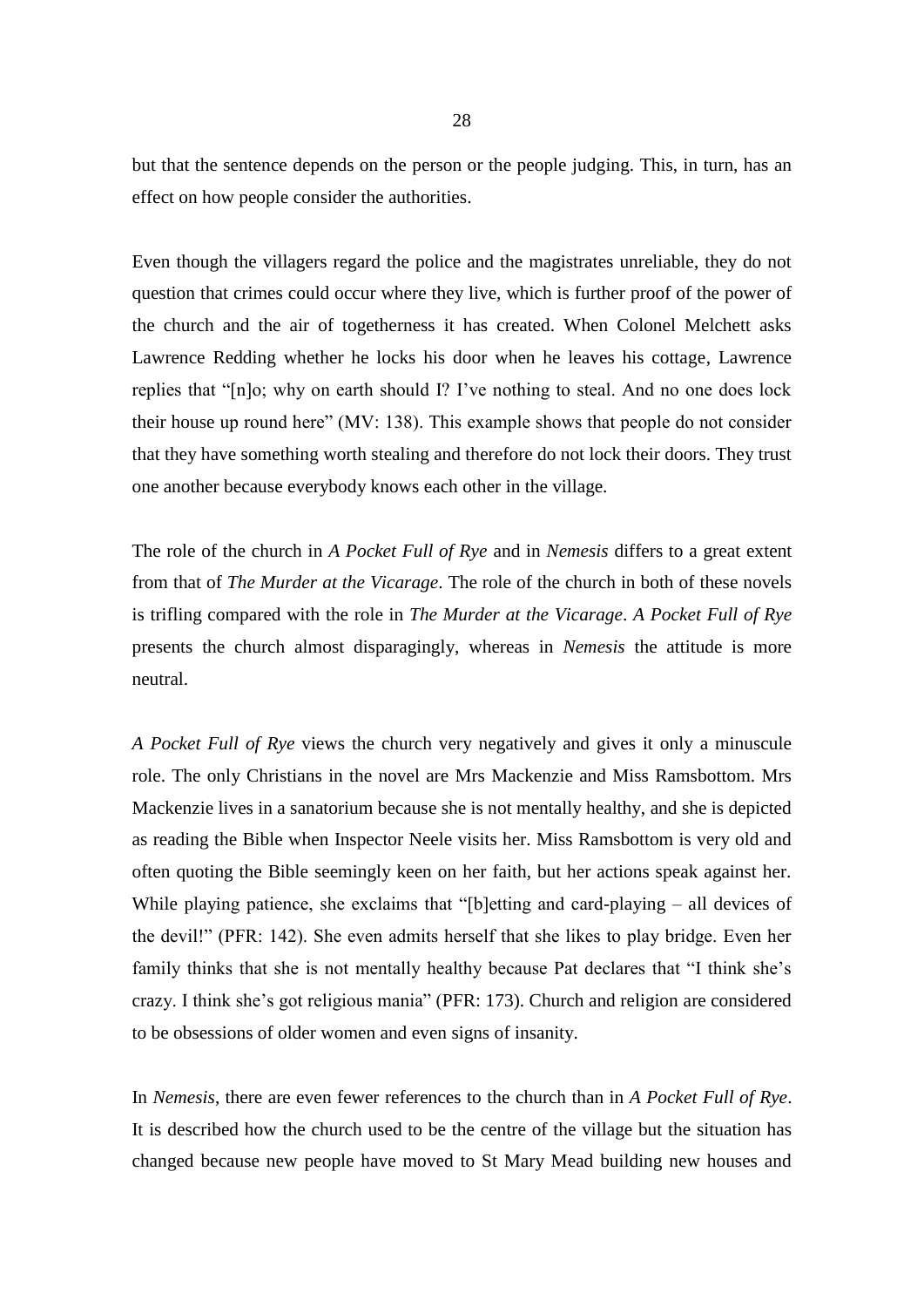renovating the old ones, but otherwise the church does not have a role in the novel. However, the attitude towards the church is neutral rather than negative, as it was in *A Pocket Full of Rye*. The novel is located on a bus tour where the participants visit church buildings. The participants, comprising almost entirely of members of the older generation, merely comment on the architecture of the churches. This suggests that the church belongs to the past. Now it is accepted to admire and aestheticise the architecture of these churches, as if they were relics from the olden days.

The lessening interest in the church shown in *A Pocket Full of Rye* and *Nemesis*  correlates with the trend that prevailed in Britain at that time. For a long time people had been displeased with institutional religion for several reasons, but during the 1960s it totally seemed to lose its appeal. In 1966 less than 25 per cent of adults were members of any religious group. The Church of England had to try to renew itself by creating "a new image of God" (Bédarida 1979: 265) with the help of different organisations, such as Shelter for the homeless, that aimed to erase suffering and by that way make people again interested in religion. (ibid. 263–265)

## 4.1.2 Rationality

Rationality is presented in *A Pocket Full of Rye* by describing technological development, scientific development and rational thinking in general. *The Murder at the Vicarage* and *Nemesis* leave rationality almost thoroughly aside. Highlighting rationality reveals that after *The Murder at the Vicarage* society has become a more unsafe place. Based on this, the reader gets the impression that society is in some kind of an inbetween state: there are signs of development but still, a great deal remains to be improved, and this corresponds with the situation in Britain in the middle of the  $20<sup>th</sup>$ century.

Technological development is an important topic in *A Pocket Full of Rye*. Technological development has, firstly, improved the means of communication of which one example is the telephone. The popularity of telephones grew very fast in Britain because "there were 3.25 million subscribers in 1939, 8.5 million in 1962, and 30 million in 1975"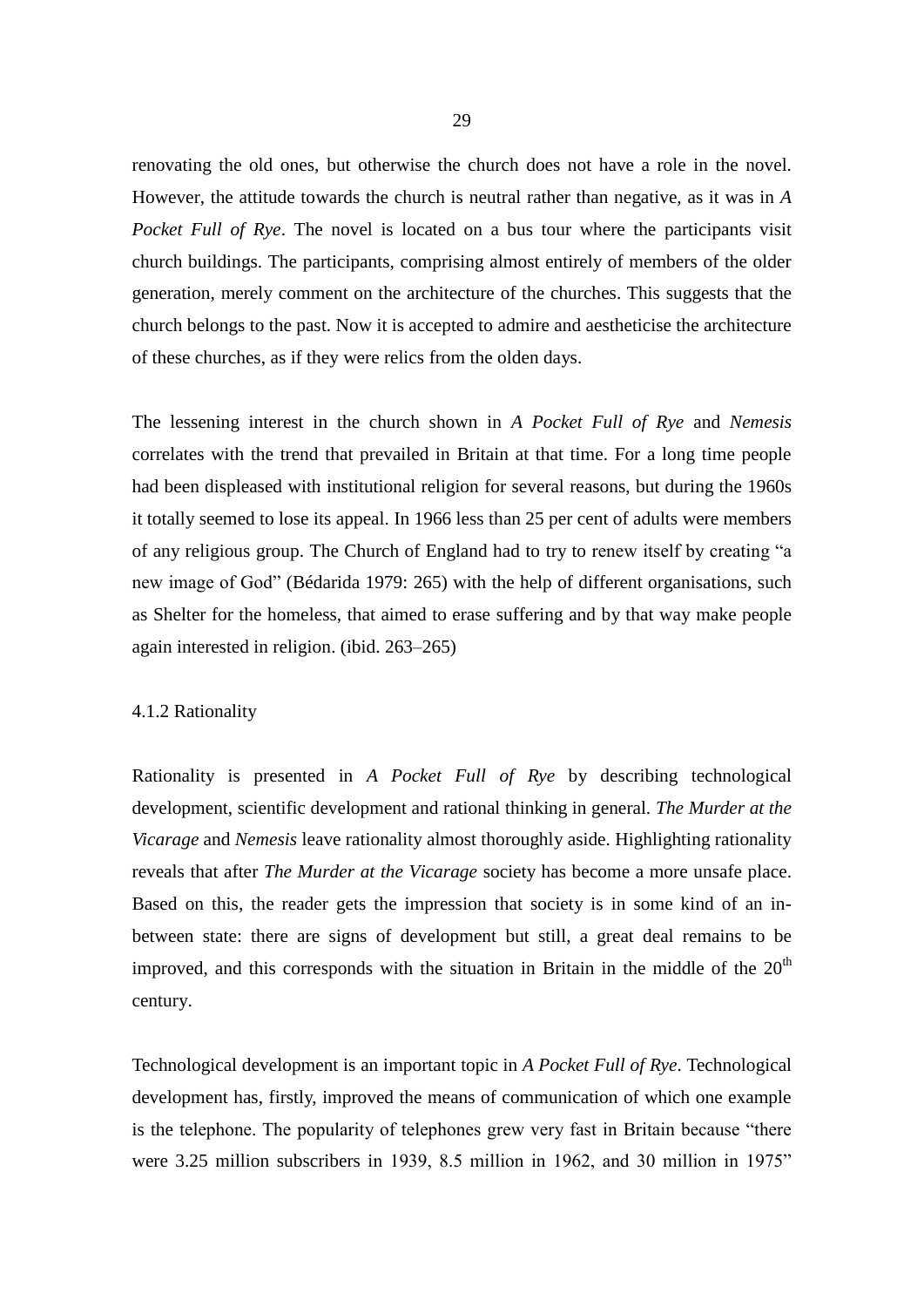(Bédarida 1979: 256). This is substantiated in the novel by The Inspector who uses the telephone to get information from the hospital concerning the death of Rex Fortescue. However, the telephone does not work properly because it is noted that "[t]here were then various clicks, buzzes, and far-off ghostly murmurs" (PFR: 9). Even though the telephone facilitates the Inspector's work, there is still room for improvement because the telephone does not work as it should.

In *A Pocket Full of Rye* however, the means of communication work better than in *The Murder at the Vicarage*, in which the telephone exchanges are complained about because people often got the wrong number when they telephoned someone. Colonel Melchett, trying to telephone Doctor Haydock gives a sudden exclamation: "Wrong number, wrong number – always wrong numbers!" (MV: 347). A little later, Miss Marple makes a comment on the telephone exchanges: "So careless with their wrong numbers, aren't they?" (MV: 350). The telephone exchanges, the people connecting the calls, were either inefficient or the technology was not very well-functioning. These examples reveal that the means of communication have improved a little by the time of *A Pocket Full of Rye*, and by the time of *Nemesis*, the means of communication have improved even further when it comes to telephone since the telephone is mentioned only a couple of times in the novel and there is not a single mention of the telephone not working properly.

Secondly, technological development has improved the means of transportation. Miss Marple travels by train from St Mary Mead to Baydon Heath, and her journey is depicted as follows: "Miss Marple had left St. Mary Mead by the early train, changing at the junction and going on to London where she took a Circle train to another London terminus and thence on to Baydon Heath" (PFR: 92). In *The Murder at the Vicarage*, people are dissatisfied with the transportation system. The local chemist complains to the vicar that the "[t]rain I came down by was ten minutes late. And that on a Saturday with no traffic to speak of. And... last Thursday. [...] How late do you think the 6.50 was? *Half an hour*" (MV: 223, original italics). The long monologue of the chemist exemplifies that people are displeased with the transportation system because the trains running behind the schedule cause them to miss their appointments or connections. It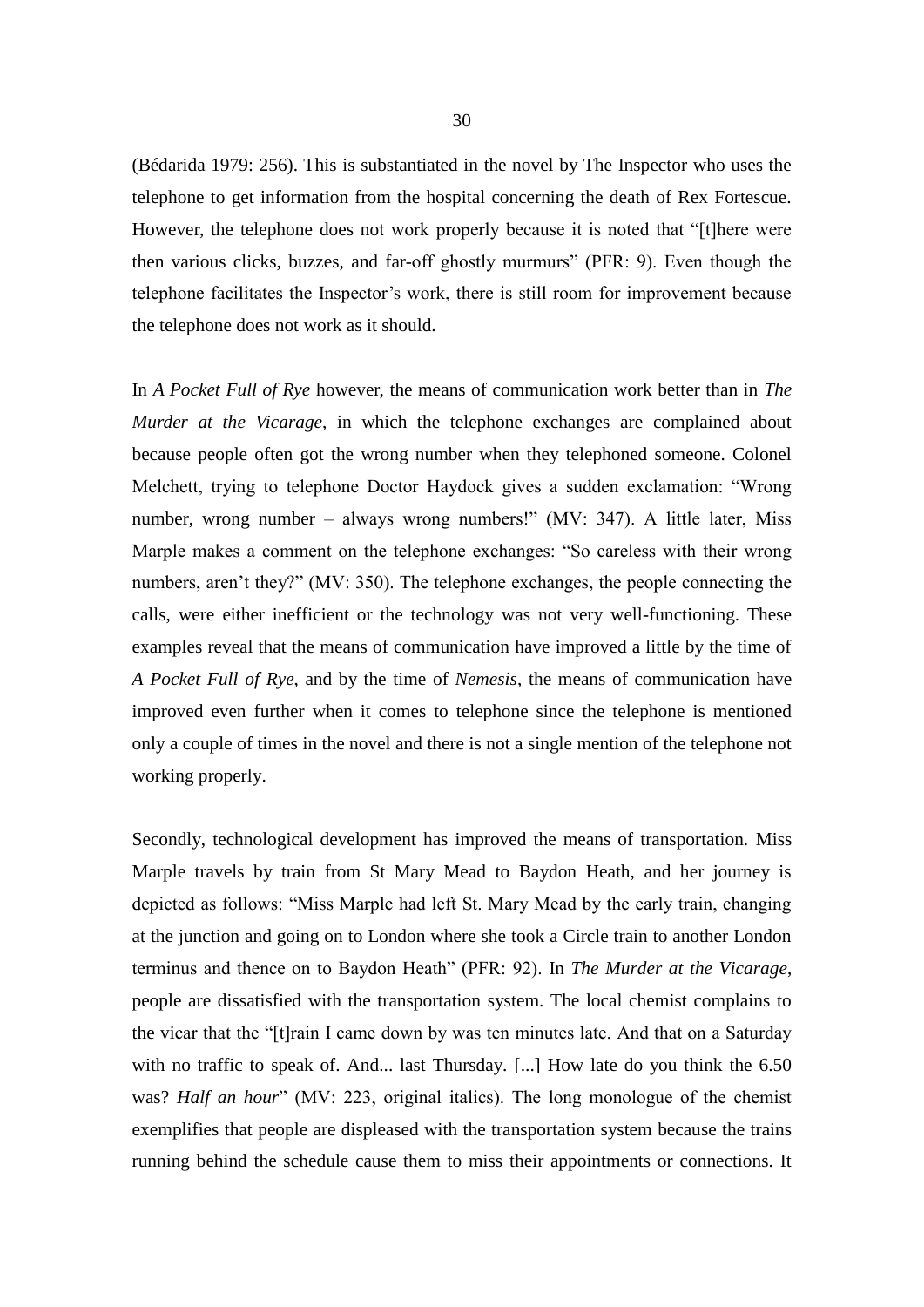seems to be impossible to move around by train, but this is not the case in *A Pocket Full of Rye* since Miss Marple catches her connections.

Besides the trains, people travel by car. The number of cars grew rapidly in Britain considering that in 1930 the number of people per car was 43, in 1960 the number was 9.3 and in 1970 the number of people per car was 4.7 (Bédarida 1979: 256). The car was seen as "the supreme symbol of the consumer society" (ibid. 256) because it was not just a means of transportation but it signalled "personal status and prestige" (ibid. 256) and provided an "extension, both spatial and psychological, of the home" (ibid. 256). One car model in particular is mentioned in the novel: "a Rolls Bentley sports model coupé" (PFR: 45). Mentioning a particular car model suggests that cars have become more accessible and affordable. But the roads are not in very good condition because it is mentioned that "[t]he lane was little more than a cart track and too muddy for cars" (PFR: 139). The roads are not developed in phase with the rise in number of cars, which implies that development has been fast. In *Nemesis*, the number of cars continues to rise because it is noted that the car parks are very crowded. The development of roads can be seen in the rising number of road accidents: "Run over, she was. Run out into the street, went to get sweets at the sweet shop. Happens a lot nowadays with cars going through at the pace they do" (N: 142). Even though the means of transportation and the roads have developed, many people get killed in road accidents because of speeding.

Flying has become a more common form of travel. This implies that the means of transportation have developed and opened up the possibility of travelling abroad more easily. When Lancelot and Pat travel home to Baydon Heath, they fly from Kenya to London via Paris. People took advantage of this possibility and "[b]etween 1951 and 1970 the number of British who went abroad for their holidays was quadrupled" (Bédarida 1979: 256). Air travel has become so popular, that even the wills are changed so that they take into account accidents because of the rise in air travel. Mr Fortescue has changed his will so that his wife inherits his money only, if she lives two months longer than him. It is said that this "is a clause fairly common nowadays. It has come into operation owing to the uncertainties of air travel" (PFR: 146). Accidents occur so often that it has been necessary to take that into account in wills. The means of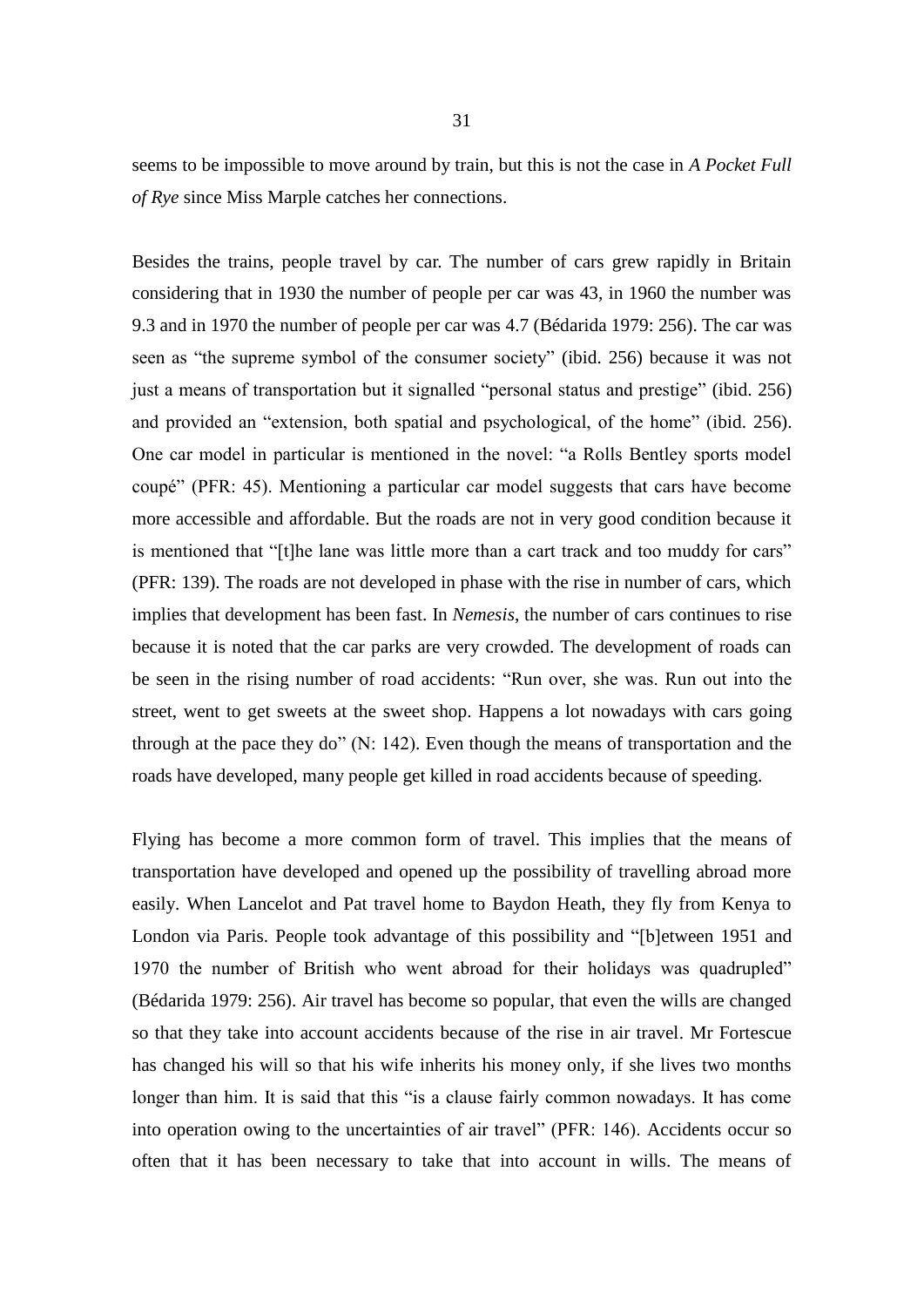transportation have developed and become more diversified, but again, there seems to be room for improvement because accidents are frequent and the roads are in bad condition.

Thirdly, technological development has improved the living standards. In the period of 1953–1972, "7 million houses were built in the United Kingdom" (Bédarida 1979: 255), and thanks to technological development, the majority of dwellings were improved, for example the houses were more frequently equipped with toilets and showers (ibid. 255). The Inspector reminisces that when he was a little boy, his home was filled with luxuries like "electric irons, slow combustion stoves, airing cupboards, hot and cold water from taps, and the switching on of light by a mere flick of a finger" (PFR: 24). His family had had domestic appliances that had been luxury when was a little boy, but at the time of the story, the things he describes are not considered to be luxuries because of the vastly improved living standards.

In addition to technological development, rationality is highlighted by describing scientific development. An important medium is the public press that informs the readers and assists in forming a uniform society by telling the readers what and how to think. When Inspector Neele goes through Gladys' belongings, he comes across newspaper cuttings about "flying saucers, about secret weapons, about truth drugs used by Russians and claims for fantastic drugs discovered by American doctors" (PFR: 90– 91). The newspapers articles also include information about "the manufacture of atom bombs" (PFR: 137). Besides that these examples reveal what is going on in the world and what people like to read about, they exemplify the juxtaposition of Russia and the United States and the speculations about scientific development during the Cold War. Furthermore, the novel takes a stand on the situation by hinting that communist ideas are not accepted. Elaine's father had forbidden her relationship with Mr Wright because Mr Wright supports communism: "Father discovered the young man had communistic ideas and came down on the romance like a ton of bricks." (PFR: 32) This suggests that the horrors of the Second World War are still fresh in mind, and the power struggle of the two nations during the Cold War affects society and its members as well as that the public press echoes the dominant opinion.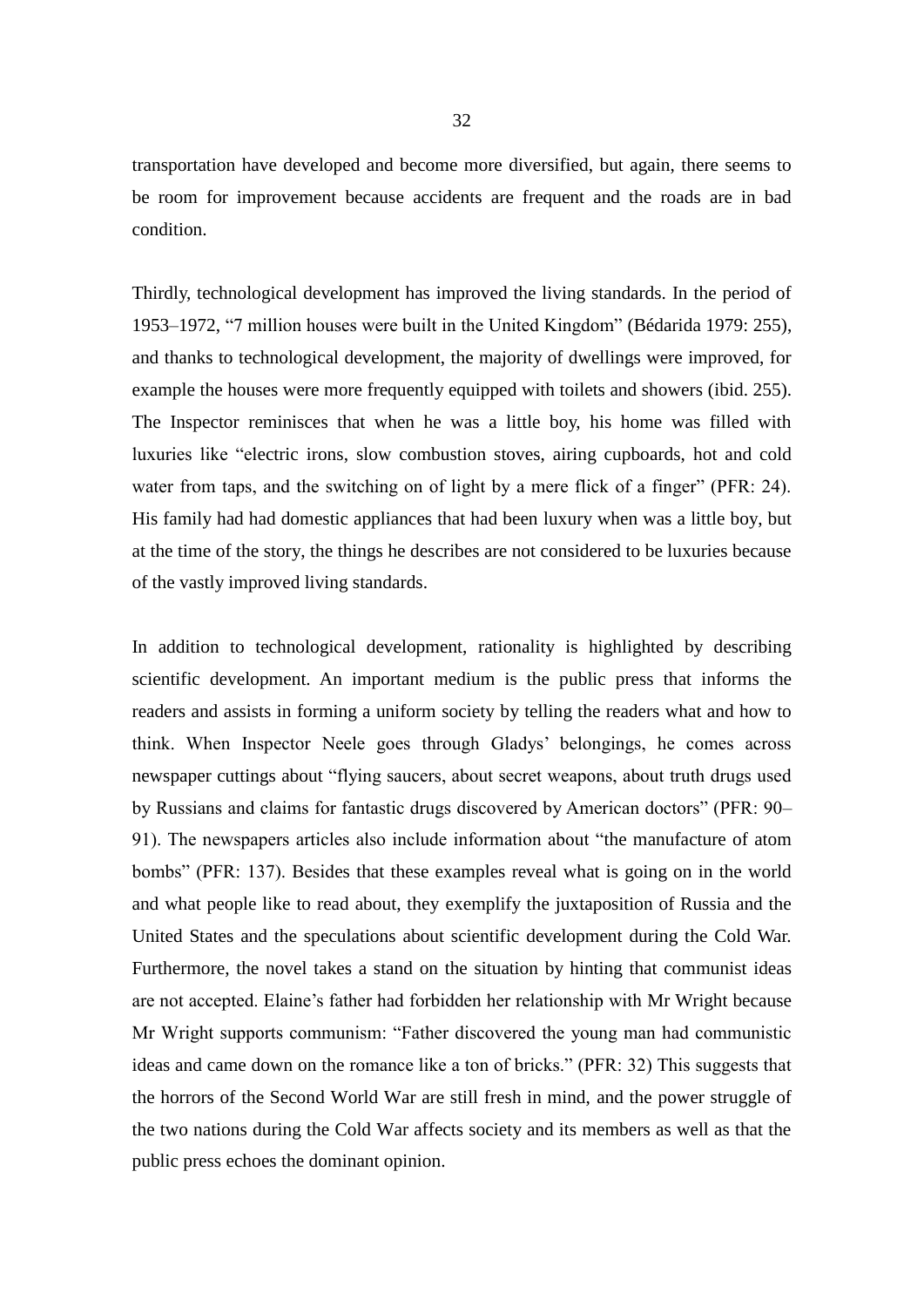It is Miss Marple who reveals that the public press is powerful in unifying society because people are ready to believe what is written in the newspapers: "nobody believes that anyone can [...] wave a wand and turn you into a frog. But if you read in the paper that by injecting certain glands scientists can alter your vital tissues and you'll develop froglike characteristics, well, everybody would believe that" (PFR: 202–203). According to Miss Marple, what is printed in the newspapers is often taken unchallenged to be true.

Lastly, rationality in general is preferable. Inspector Neele is known for his logical investigation process, and he underlines all the time that he is searching for facts in a logical way. By working rationally, the Inspector is able to find the guilty and reveal the murderer. The Inspector is critical because his main task is to question, which is why he does not thoroughly support scientific development. Instead he thinks that they are "[a]ll the witchcraft [...] of our twentieth century" (PFR: 91). This shows that the attitude towards the latest discoveries is not entirely positive.

Rationality is contrasted with irrationality. Society is more unsafe in *A Pocket Full of Rye* than in *The Murder at the Vicarage*, which is revealed by the fact that people are more cautious. Inspector Neele is trying to figure out how the murderer possibly got into the house and asks Miss Dove if the side door is kept locked. Miss Dove answers that "[n]ot until the house is locked up for the night" (PFR: 113). Now people lock their doors for the night, which was not the case in *The Murder at the Vicarage*. In *A Pocket Full of Rye*, of course, it is a wealthier family in question, and this family obviously has the need and want to protect its possessions. Baydon Heath is also a bigger place than St Mary Mead which may initiate these precautions, but this reveals that society is not as uniform and tight as in *The Murder at the Vicarage*. Society is threatened both from the inside (murderer) and from the outside (other societies). But it suggests that society has become more unsafe or the members of this society more cautious.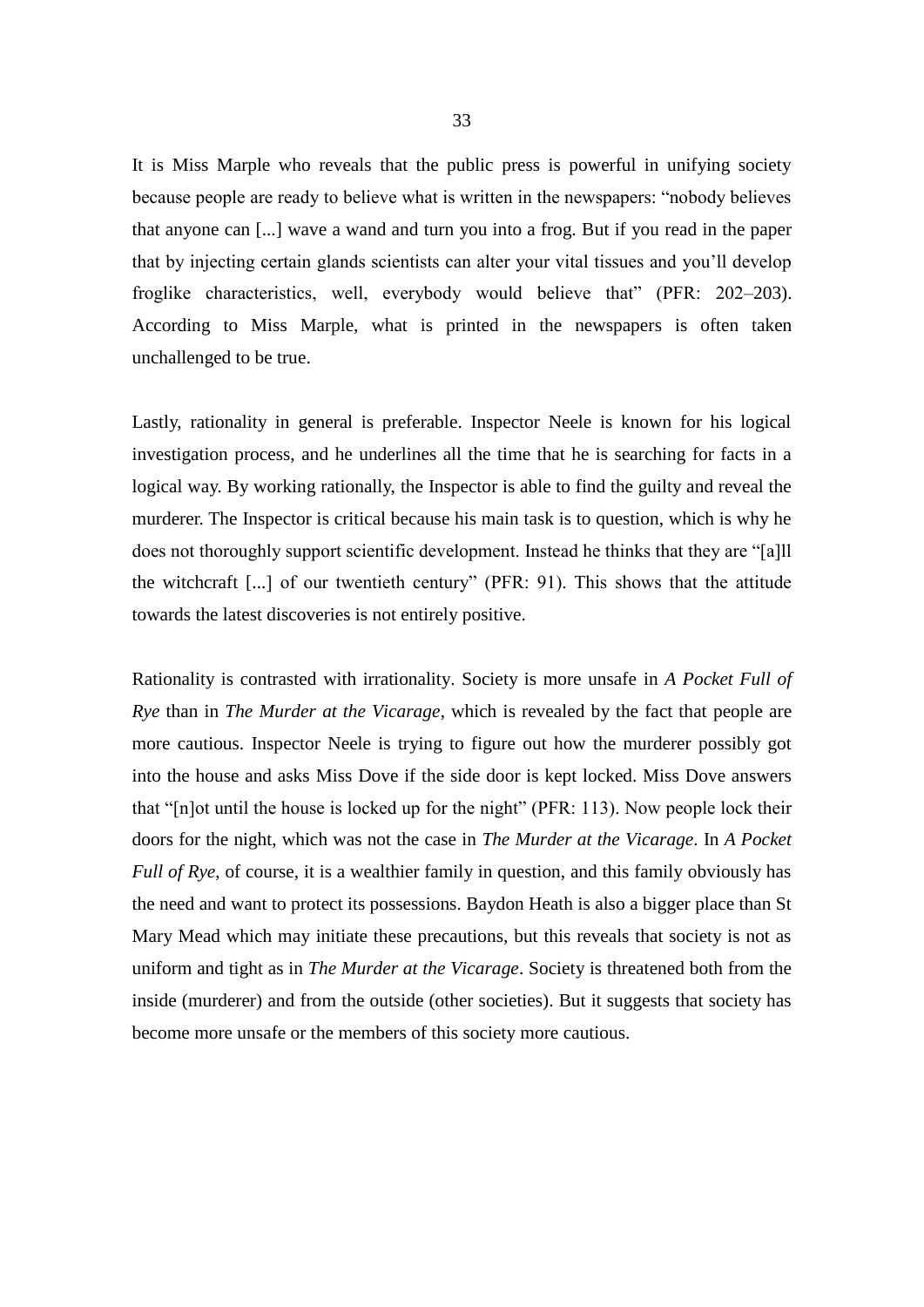## 4.1.3 The Transformation of a Small Community

Social change culminates in society's transformation process. In *The Murder at the Vicarage*, society is both infrastructurally and socially very uniform. In *A Pocket Full of Rye*, there are features of society opening up, and by *Nemesis*, society has become very complex and worldly. This complexity appears through urbanisation, mobility, immigration and centralisation, but the change also brings out less desirable consequences: alienation of the members of society from each other.

As mentioned earlier, the village of St Mary Mead comprises an idyllic setting for the narrative in *The Murder at the Vicarage* because the community is tight and very coherent. The vicar illuminates how well people are acquainted with each other: "The whole village of St Mary Mead probably knows exactly where you [Lawrence Redding] keep your toothbrush and what kind of tooth powder you use" (MV: 225–226), and he continues that "[i]f you change your shaving cream it will be a topic of conversation" (MV: 226). The village houses surround the vicarage which forms the heart of the village. This is unfolded by the narrative but also by providing a map of the village (MV: 102). In other words, the village is an infrastructurally well-knit and socially coherent community.

The fact that society is opening up can be noted already in *A Pocket Full of Rye*, even though the story is not located to St Mary Mead. The story is situated mostly to the countryside in Baydon Heath even though some of the events occur at the Fortescue's office in London. Baydon Heath is a more peaceful place than London but not as restful as St Mary Mead. It takes only half an hour by train from London to get to Baydon Heath. But development is the word of the day in Baydon Heath, which becomes evident through Inspector Neele who reflects on the existence of a tree that "had been there long before the rash of newly-built red brick houses had begun to spread over the countryside" (PFR: 25) and even "before the golf courses had been laid out and the fashionable architects had walked round with their rich clients pointing out the advantages of the various sites" (PFR: 25). Inspector Neele articulates the construction boom of new houses emerging more rapidly and more extensively in the countryside.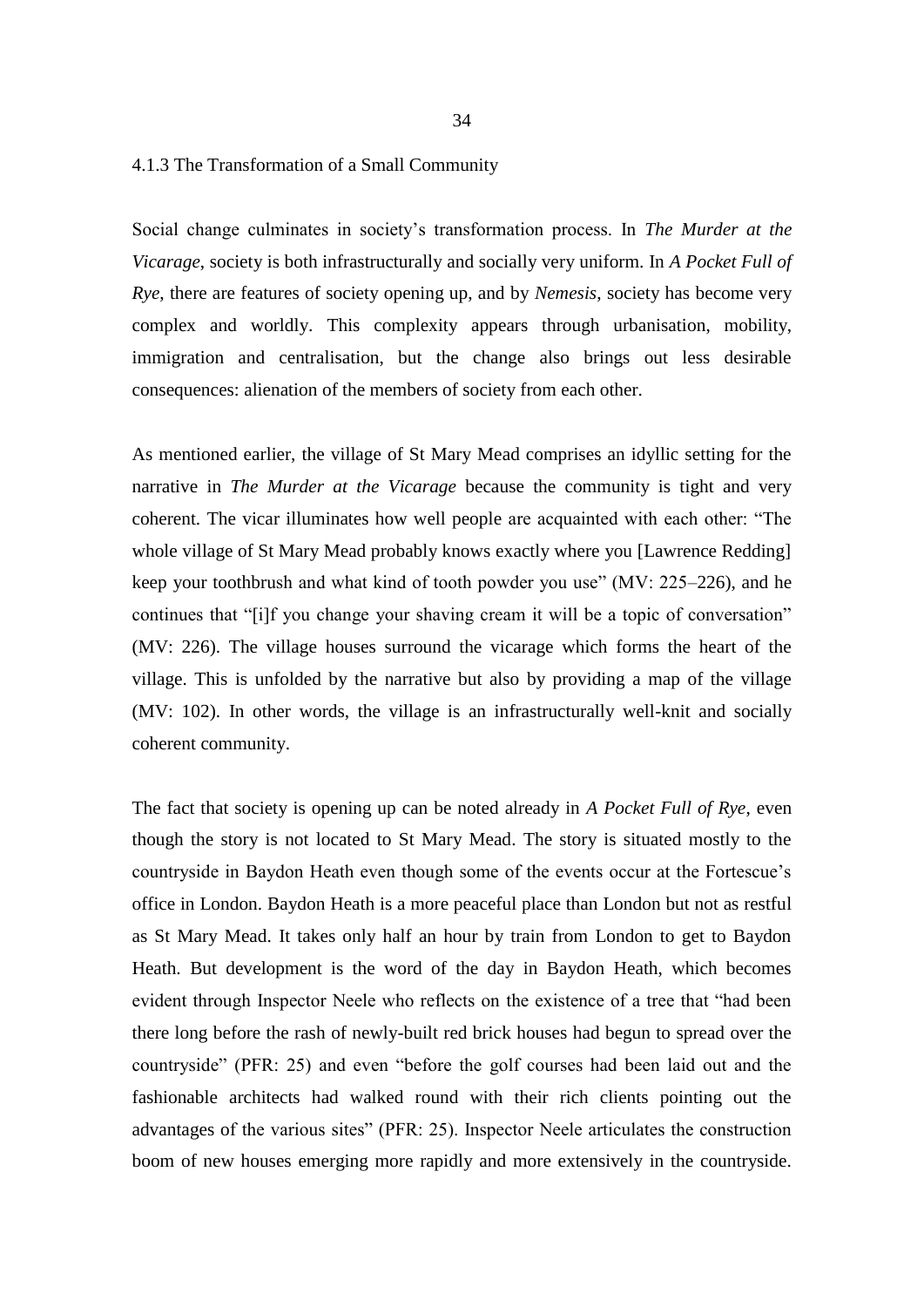Homes and buildings are invested in and architects are employed to design them. This suggests that people have more money to carry out this kind of projects. Even though Neele thinks that this is just one way the rich can spend their money, this clearly shows that the small communities, as the one seen in *The Murder at the Vicarage*, have initiated the process of development and growth.

This trend continues in *Nemesis* in which the first signs of urbanisation can be seen. The population growth is undeniable, and it generates in turn a greater demand for housing and services. *Nemesis* brings the attention back to St Mary Mead that has changed notably since *The Murder at the Vicarage* and appears as a community reborn. The village is changing infrastructurally as new houses are built. It is said that the village is "not so small nowadays, there is so much building going on everywhere" (N: 104) and that "[i]t used to be a very pretty old-world village but of course like everything else, it is becoming what they call developed nowadays" (N: 126). Miss Marple comments that in St Mary Mead "things do rather revolve round the church. I mean, they always have. In my young days, that was so. Nowadays of course it's rather different" (N: 147–148). According to Miss Marple, St Mary Mead is changing from the small community that we saw in *The Murder at the Vicarage* into a bigger place. Miss Marple suggests that it is not only the village that is developing but also all the other things. There is an underlying drive to get rid of the old and to make things better by creating something new.

Growing population means mobility. New people move to St Mary Mead from other parts of the country but also from other parts of the world. Miss Marple mentions how fast the population is growing by saying that "it was probably those newly built houses at the end of Gibraltar Road. Several families had moved in in the last year" (N: 23). These examples concretise mobility. New people move to the village, build new houses and renovate the old ones with exceedingly fast pace. Now people move around which is a stark contrast compared with the two other novels.

The village becoming inhabited by new people causes alienation because the people living in St Mary Mead do not know each other anymore as they did in *The Murder at*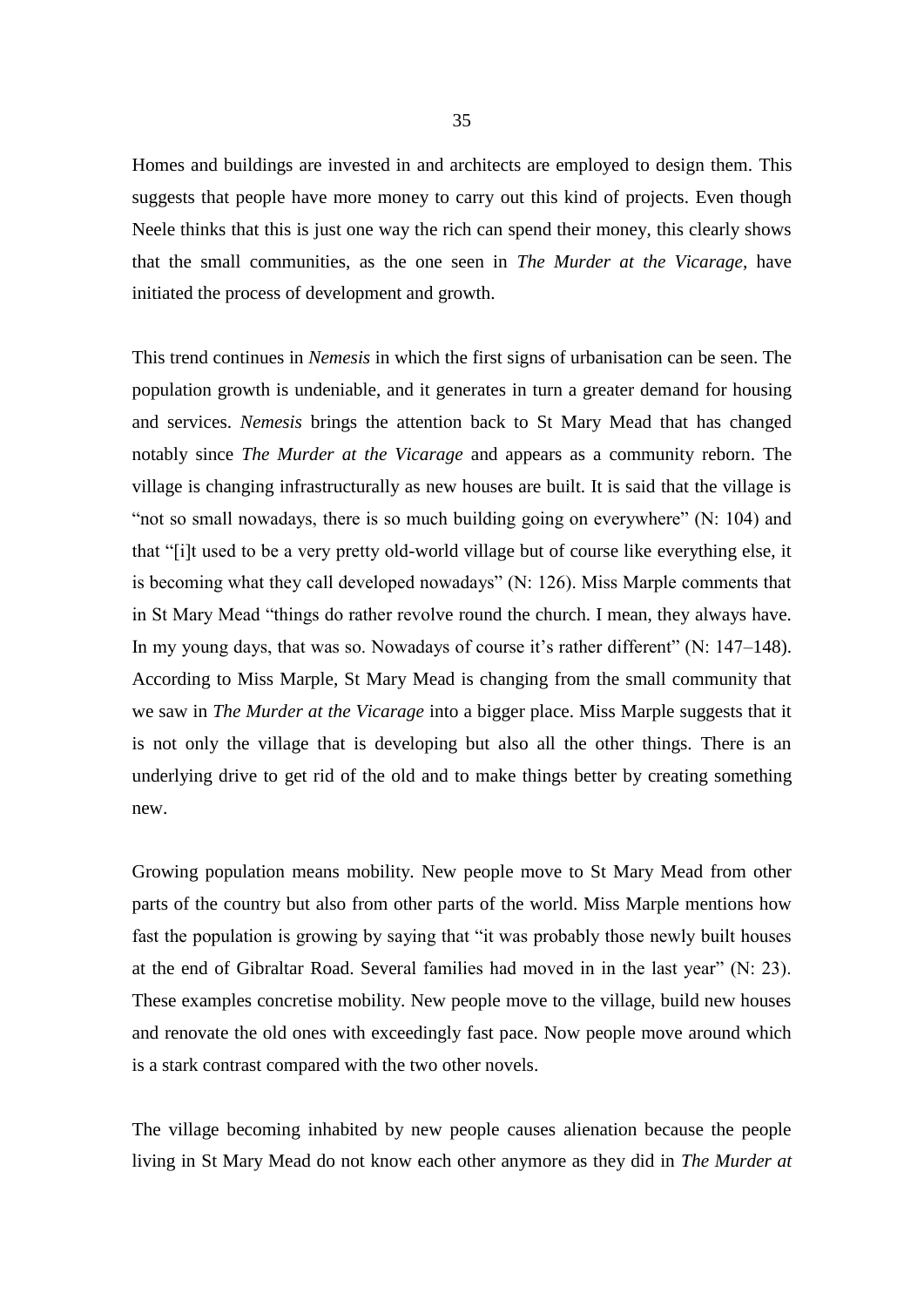*the Vicarage*. Miss Marple notices this when she tries to remember a house at the end of the village that has got new owners: "The people there haven't been there very long. I don't know what their names are" (N: 50). A little later she remarks that "one really only does see one's neighbours on the bus route, or else go by a taxi from the village" (N: 59) Miss Marple does not even know the names of the new villagers like she used to. Even St Mary Mead has become less coherent and less tight.

The transformation process includes immigration, and the newcomers, especially foreigners, are greeted with distrust. It is said that Miss Marple "had never quite succeeded in abandoning her Victorian view of foreigners. One never *knew* with foreigners. Quite absurd, of course, to feel like that – she had many friends from various foreign countries. All the same…?" (N: 107). A little later Miss Marple remarks that "I suppose there are always hooligans about. You know, some young foreigners or students" (N: 313). It is interesting that Miss Marple who is famous for her knowledge of human nature has prejudices against foreigners and students by default. She thinks that they are unpredictable, even hooligans, but at the same time it is noted that her 'Victorian view' is old-fashioned. Foreigners have become part of society. People travel more, and immigration is a common phenomenon. This shows that England and even its smaller societies have opened up and become international.

Another sign of society's transformation is centralisation. "Esther Anderson came out of the Supermarket and went towards where she had parked her car" (N: 57). This is the first time that supermarkets are mentioned. Now, people do their shopping in large supermarkets, and there are no references to the butcher's or the groceries' unlike in *The Murder at the Vicarage*.

These changes are not only positive because people consider society's current state as prevailing disarray. Things do not always develop for the better. Miss Marple states directly that "[o]ur country is in rather a bad way just now" (N: 360). It seems that people are not very optimistic about the future and the changes that are happening in society.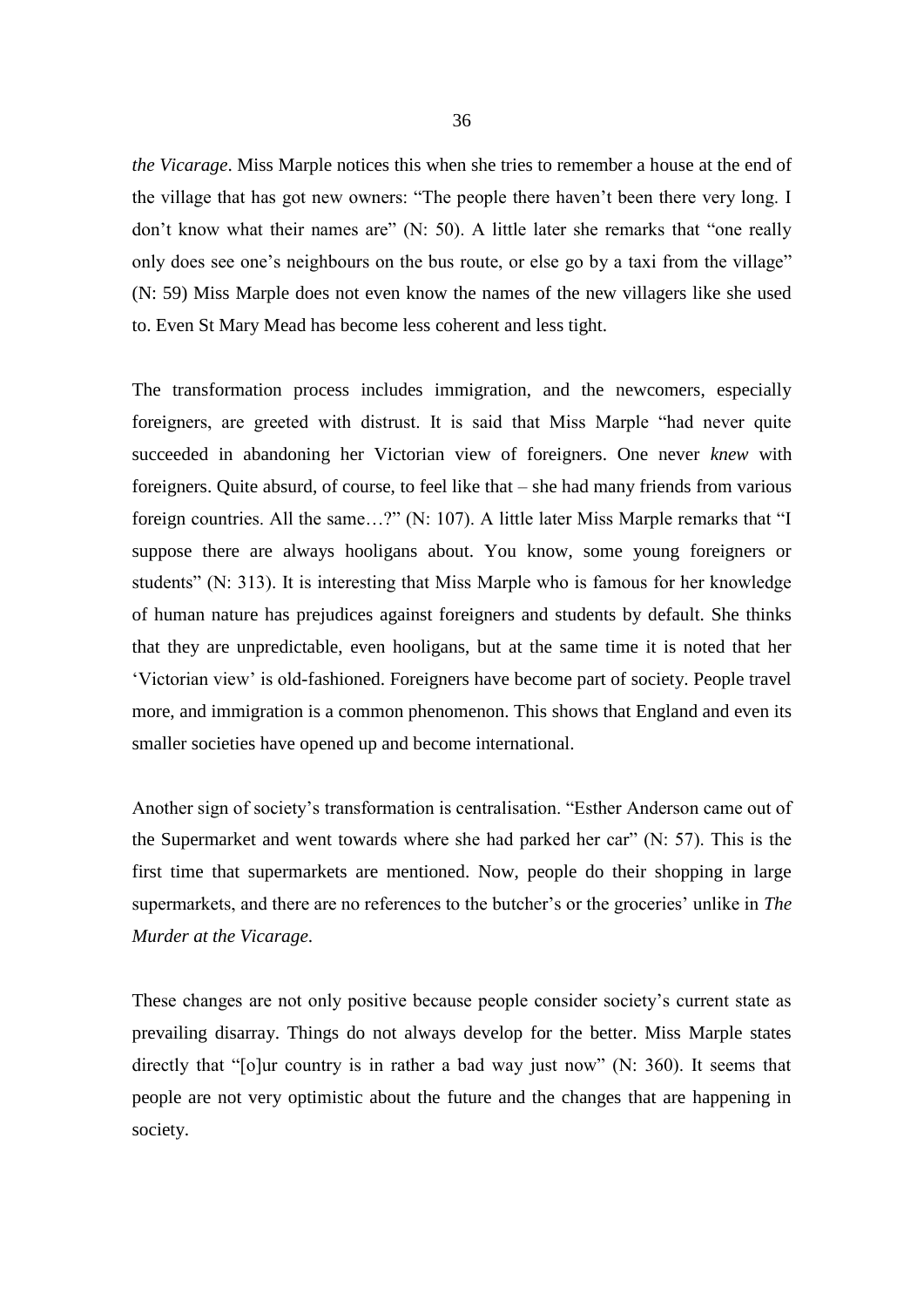The transformation of a small community is drastic. *The Murder at the Vicarage* presents a small and quiet village that is founded in the shadow of the church. *A Pocket Full of Rye* shows the first signs of development. The change is very perceptible in *Nemesis* where modern life has gained ground to the extent that the small community has been forced to adjust to the changes: there are new houses, new people and new marketplaces. But the development is not seen exclusively positively because people have become strangers. Things have changed, and the small community is little by little becoming more aware of the rest of the world and opening up.

#### 4.2 Societal Change

Societal change shows how the class boundaries fade and how women's position becomes more stable. It also brings up the new generations and how they take their place in society.

#### 4.2.1 Class

English class society is made visible in the novels through money that has an effect on the lives of society's members. Class society changes over time which is also noticeable in the novels. The different classes are very well presented in *The Murder at the Vicarage* in which the overall economic situation is weak correlating with the situation in Britain after the First World War. *A Pocket Full of Rye* depicts the economic growth that occurred after the Second World War by concentrating on the lives of wealthy upper-middle class people and forgetting the lower class. In *Nemesis*, the class differences recede, but money still remains as an important factor because people either have it excessively or barely make a living.

In *The Murder at the Vicarage* money is a crucial factor, and both sides of the coin are presented: the excesses as well as lack of money cause problems to all the characters. In the 1930s the unemployment rate in Britain was on the high level of 12.7 per cent, which resulted from the First World War followed by the depression (Johnson 1995: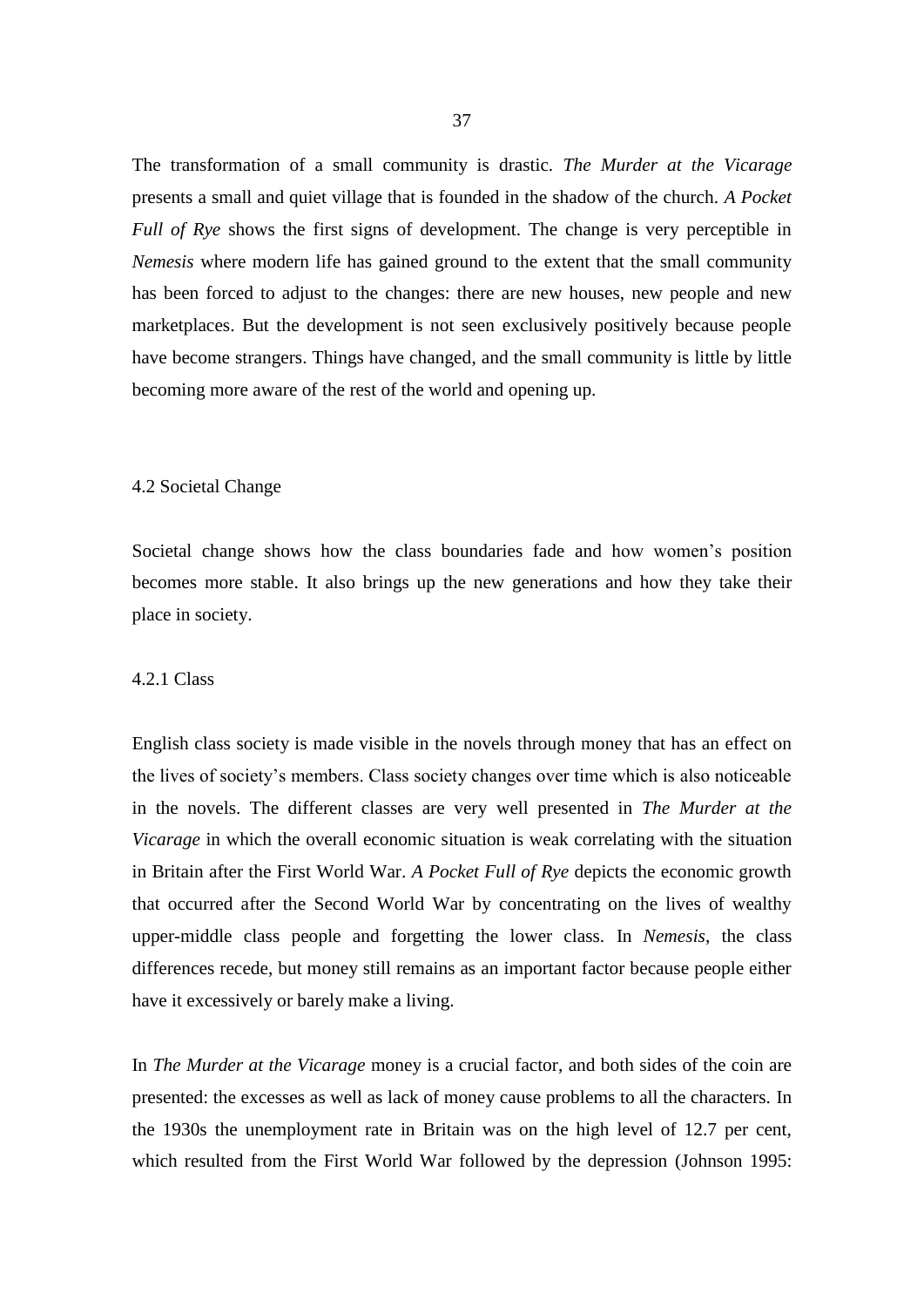180, 320). This means that people did not have paid work and in consequence not money to spend. Society in *The Murder at the Vicarage* is divided in three: the uppermiddle class, the middle class and the lower class. The Protheroes, for example, represent the upper-middle class, and they have money and power in society. Mr Protheroe is a magistrate who can decide on other people's lives. The Protheroes own a large house, a car and employ several servants. However, the Protheroes are not portrayed as an ideal family in spite of their good financial situation because their family relations are tense which leads to the murder of Mr Protheroe committed by the wife and the daughter spending her days by loitering around and dreaming of modelling.

The majority of the characters belong to the middle class without great wealth. One example is the Clements, the vicar and his wife. Although the vicar is a respected person in the village because of his post, his family is not rich. They do not own a car and because Leonard does not know how to ride a bicycle, he has to walk to see his parishioners. Leonard states directly that "I can't afford a University education, I'm afraid" (MV: 166) when he is talking to Dr Haydock about Dennis, Leonard's nephew. Even though the vicar is one of the most central characters in the village and he has a good post, he is economically equal with the other middle class members.

The lower class members, and especially women, are unequal compared to the members of other social classes. They do not have enough money to get an education, they have to start working at an early age, and their chances to climb higher in society are restricted. The lower class is depicted mostly through servants who are usually unqualified young women. Mary works at the vicarage but the vicar is not pleased with her because she cannot do her duties properly: the meals are always too early or too late, she refuses to speak with respect to the family, and she is not too careful with cleaning. She cannot afford to leave her job because she is not particularly good at it also due to not having money to get an education.

The class division remains the same in *A Pocket Full of Rye*, but this time the focus is shifting more on the upper-middle class people compared to the general overview on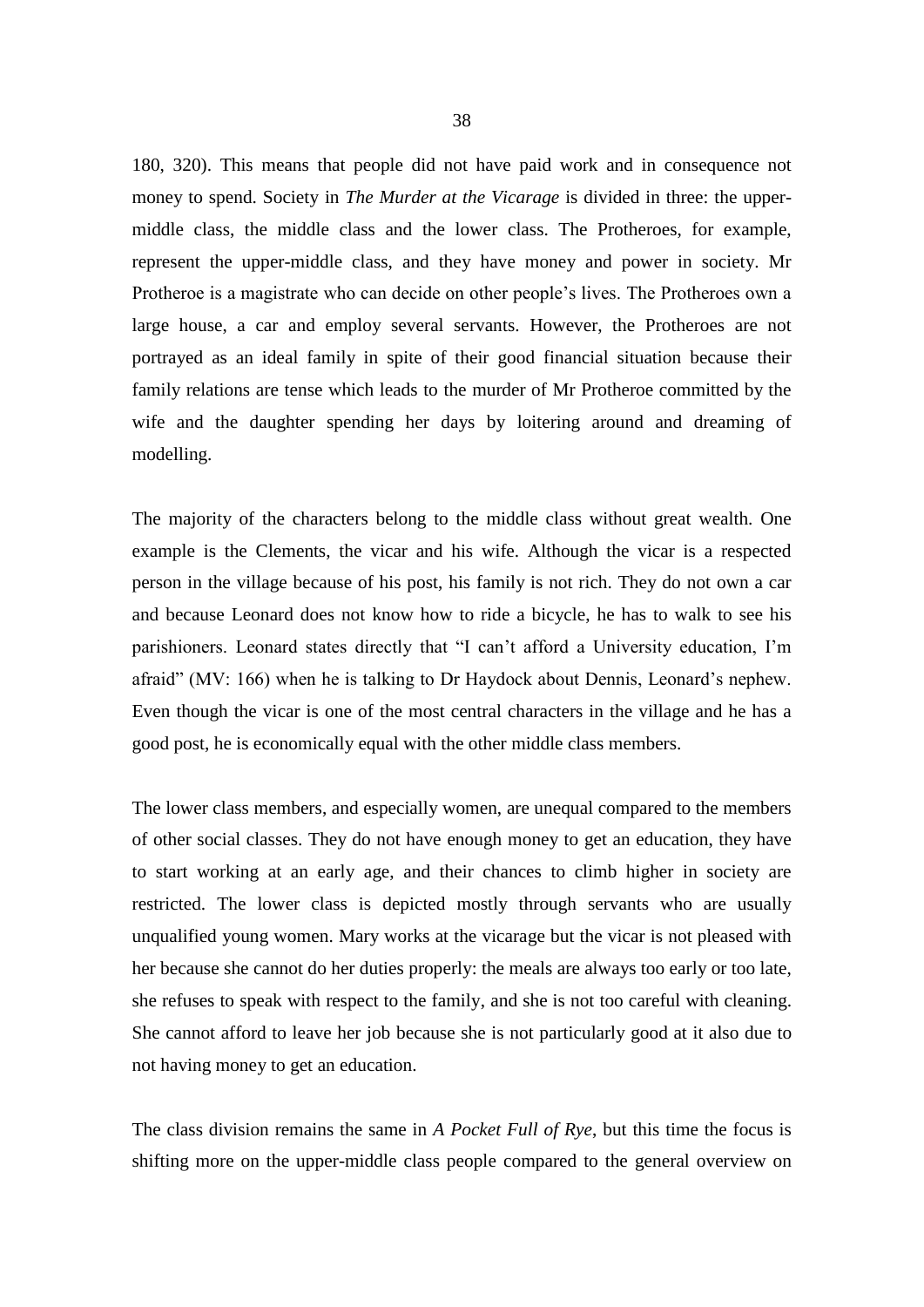social classes presented in *The Murder at the Vicarage*. This turn of focus suits the prevailing situation in society. After the Second World War, England started to recover from the depression due to the enhanced international trade, and the economic situation started to improve (Johnson 1995: 320). Mr Fortescue, the victim, is a company owner who has a London-based office, expensive cars and a mansion, Yewtree Lodge, with a perfect garden near London. It seems that no expense is spared: there is a room "with paneling, rich upholstery, large stuffed chairs, and a suitable set of sporting prints on the walls" (PFR: 26). Mr Fortescue seems to have more money than he can spend.

Only Miss Marple, the Inspector and the typists at the London office belong to the middle class and, similarly, the servants at Yewtree Lodge belong to the lower class. The lower class members are in the same position as in *The Murder at the Vicarage*. They are depicted as inefficient and untrustworthy: Gladys is one of the murderers (even though not deliberately) and Miss Dove has suspicious affairs and not thoroughly pure intentions either. Yet again, it is money that causes problems suggesting that not even the rich can be happy or untouched by crime.

There is a clear gap between the richer and the poorer which is reinforced by a certain hierarchy that exists among the characters and how they behave towards each other. Mr Fortescue's employees have different positions at the office. Miss Grosvenor is Mr Fortescue's personal secretary, and therefore higher up in the social ladder than the other employees. Miss Griffith is in charge of the typists, which makes her superior to them. Miss Somers is the 'lowest' in the pecking order because she has just started working at the office and she is depicted as very inefficient, unlike her co-workers. The servants at Yewtree Lodge also have their own positions. Mary Dove, the housekeeper, is the head of the staff. She supervises that everything happens on time and that everything is as it should be. Gladys Martin, the parlourmaid, is at the bottom. She does everything she is told to do, and she is not particularly good at her job.

The social structure is underlined further by treating people differently on the basis of their position in society and how much money they have. This is indicated at the very beginning when Mr Fortescue's secretary makes him a cup of tea. "Mr. Fortescue had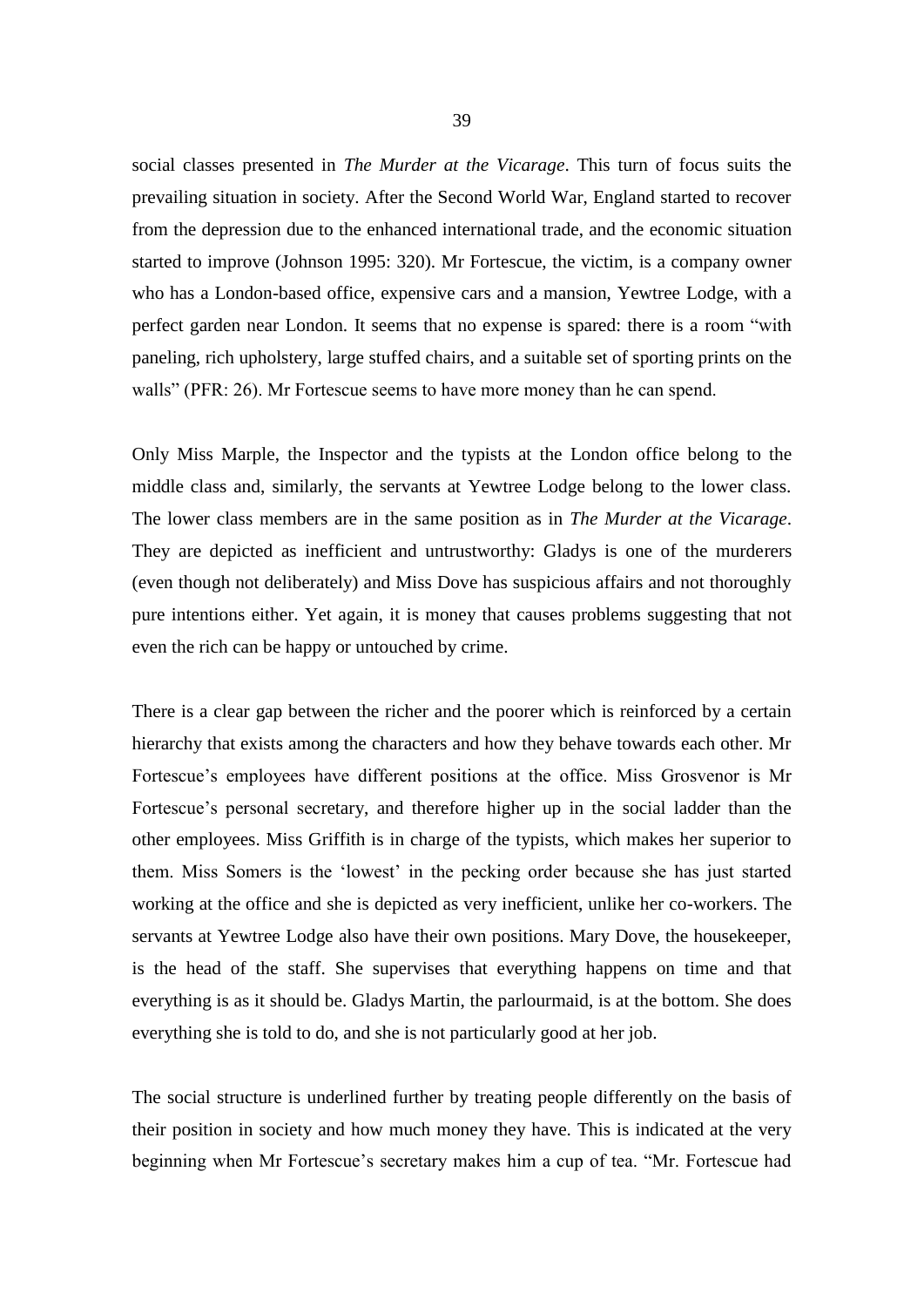different tea, and different china and special biscuits. Only the kettle and the water from the cloakroom tap were the same" (PFR: 2). Mr Fortescue, the rich businessman, cannot even eat the same biscuits or drink the same tea using the same cups as his secretaries who are all women and subordinate to him. This special trait of Mr Fortescue's indicates that in addition to being immensely rich, he is in charge and therefore he can execute his seemingly absurd whims.

The important and insignificant people are separated physically at the office. When Miss Grosvenor takes Mr Fortescue his tea, she goes "[t]hrough the inner office and through the waiting room, where the more important clients were allowed to sit, and through her own anteroom and finally with a light tap on the door she entered that holy of holies, Mr. Fortescue's office" (PFR: 2). There is a separate room for the most important clients, as if they were not to be mixed with the personnel or anybody unimportant, which supposedly appeals the future client's feeling of superiority and importance. The word choice in the previous example parallels Mr Fortescue's office with heaven or church as if Mr Fortescue were God himself in his miniature universe – the office.

The class division prevailing in *The Murder at the Vicarage* and in *A Pocket Full of Rye* still exists in *Nemesis* but is not as apparent. In this novel, most of the characters belong to the middle class, but there are only few who are very rich and few who are very poor. The middle class people have more money than the middle class people in the two other novels because they can afford a recreational bus tour. This reflects the improved economic situation in England that gave way to consumerism: people had more money to spend and more time on their hands, for example because they were able to spend money on consumable goods, such as washing machines, refrigerators and cars (Johnson 1995: 321–324).

Even though people have more money, its value has decreased. Mr Broadribb, a lawyer, puts it plainly when he talks to Miss Marple about her reward if she will accept the offered post. "That [20 000 pounds] is a very large sum of money,' said Miss Marple. 'Not quite so large as it used to be,' said Mr Broadribb (and just restrained himself from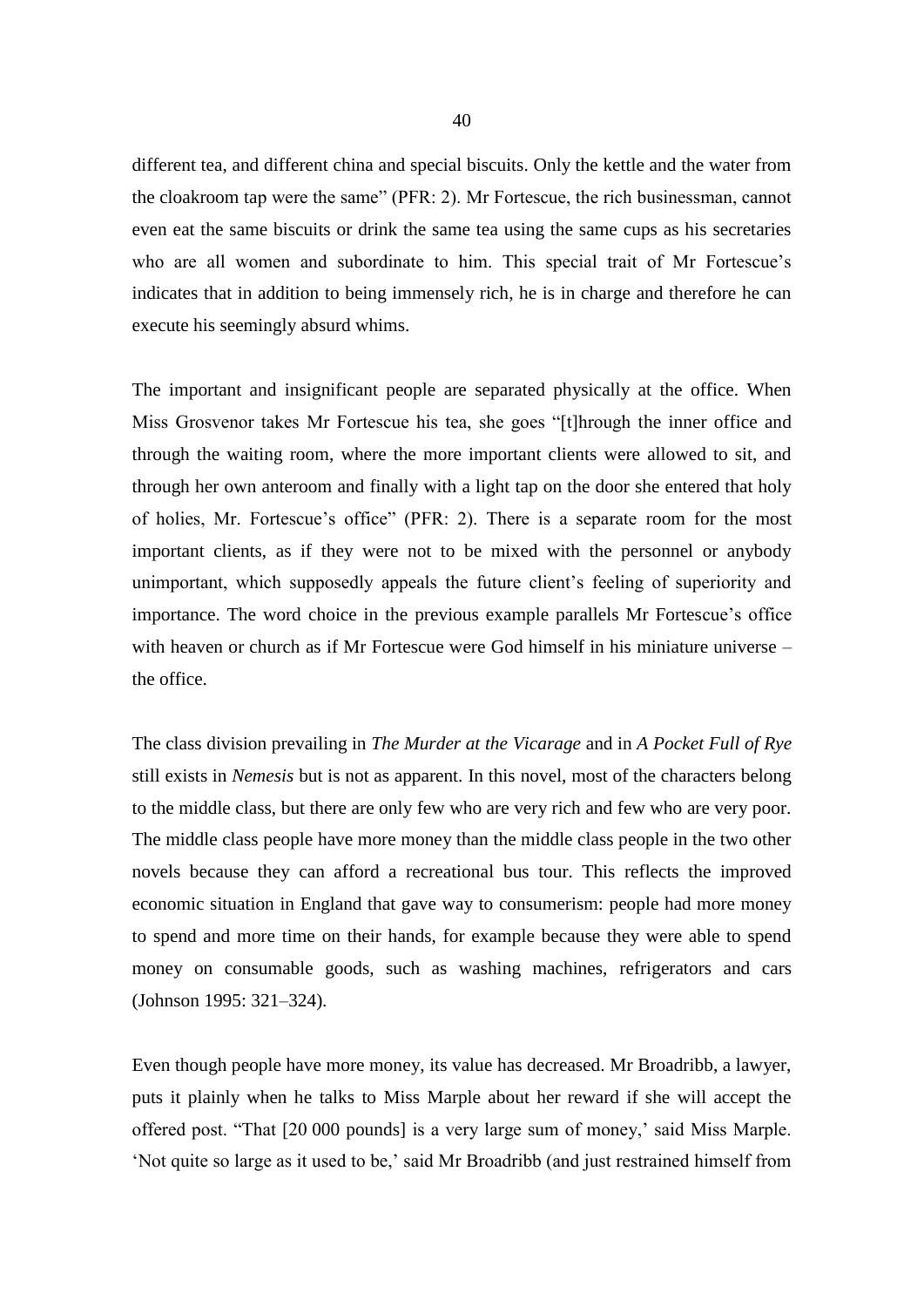saying, 'Mere chicken feed nowadays')" (N: 34). For Miss Marple, however, it is a large sum of money. She states herself that she has been aided financially by her nephew Raymond West. Miss Marple mentions many times during the tour that she could not have afforded that kind of tour unless Mr Rafiel had given one to her as a present. When she thinks about what she could do with the money, things that are luxury to her, different kinds of food and entertainment in the form of a visit to the opera, come first to her mind. At the end of the novel, when she gets her award she states very clearly that she does not want to save the money but to spend it before she dies.

What is remarkable is that the members of the lower class are not as visible as in the two other novels. Only one servant who works part-time for the three sisters is mentioned. One of the sisters clarifies that "[w]e have a very nice woman who comes in but she is only here in the morning" (N: 120). Furthermore, servants are not young girls anymore, but now the word used is "woman". The sisters do not complain about their servant either, and this shows that the attitude towards servants has changed, or the servants have better education because they are not inefficient anymore. Another example of lower class members is Mr Rafiel's son who is mentioned as being "a bad lot" (N: 177). He is a social outcast living on the streets. It seems that the gap between the rich and the poor has widened. Even though most of the characters are quite welloff, the extremes are further away.

Money still separates people, and even though it is the driving force in *A Pocket Full of Rye*, in *Nemesis* its importance is foregrounded even further, which is a sign of a micronarrative that creates distance between people. The whole story is initiated by an extremely wealthy man whose dying wish is to save his son, and he succeeds in his mission with his money. He finances the bus tour for the people he thinks can help him. Miss Marple is beginning to be old, and financially at the mercy of her nephew, and by solving the case she gets access to a large amount of money, so in a way, money is a strong motivator in this novel. Mr Rafiel and Miss Marple are friends, so it can be assumed that she wants to help him even though she would not benefit from it financially, but still, she is excited to get the money.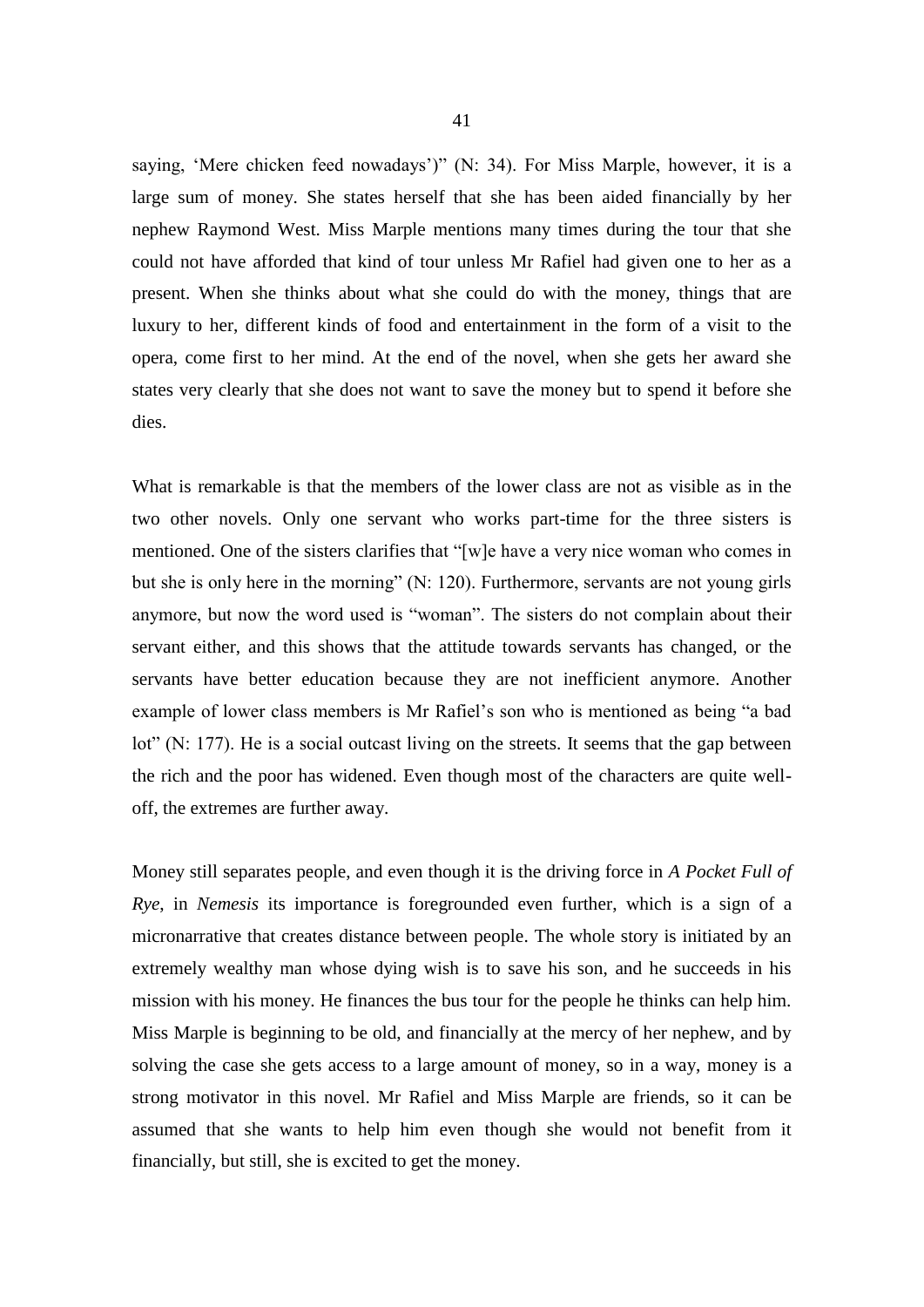# 4.2.2 Women

Societal change is exposed in the three novels through the depiction of women and their position in society – as well as what they do not or cannot do or say. In *The Murder at the Vicarage* and in *A Pocket Full of Rye* women's position signals that society is patriarchal, meaning that men have power over women and children and that society's structures in general are male-dominated. In *Nemesis* the difference between men and women is not highlighted.

In *The Murder at the Vicarage*, the essential elements of patriarchal society are visible. Men occupy the public sphere and women the domestic. Men stand in better positions, have better occupations and act as the pillars of society. For example the vicar is a very important person because of his position in society. Because men support the family, they are in charge and make decisions. Colonel Protheroe, for instance, decides that his daughter, Lettice, cannot be painted in her bathing suit because it is not appropriate. On the other hand, men are not always obeyed, which is a rebellious sign against the patriarchal views. In spite of her father's orders, Lettice is getting her picture painted.

The conventional division between rational men and irrational women is present. Inspector Slack, while trying to figure out with Colonel Melchett and Leonard Clement why Mrs Protheroe has confessed the murder, comments that "[s]he's a woman, and women act in that silly way" (MV: 121), a generalisation not objected by the other conversationalists. In addition, the older women are not seen as very plausible witnesses due to their peculiar concept of time, as explained by Constable Hurst: "You can't take any notice of what old ladies say. When they've seen something curious, and are waiting all eager like, why, time simply flies for them. And anyway, no lady knows anything about time" (MV: 276–277). Constable Hurst regards women as irrational because they do not run systematically according to the clock and notice time passing the same way he does. Instead, women are inquisitive and equipped with lively imagination, which makes them volatile and swayed by whims. These ideas lead Constable Hurst to believe Miss Marple could not help the police to solve the case. At the same time, this example projects policemen as unprofessional and somewhat stupid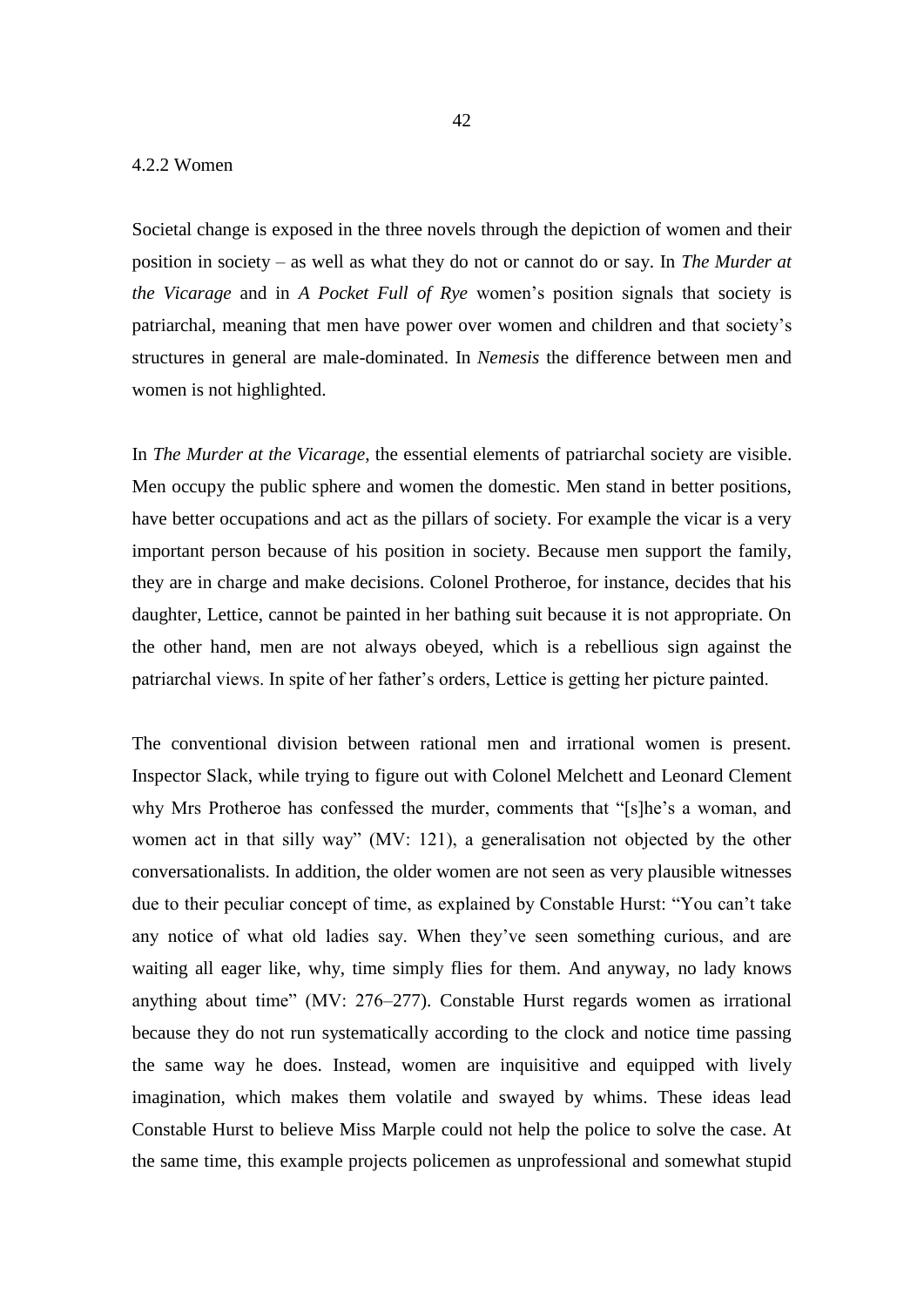because they reject the help they need to solve the case. They do not realise that women could be of help on account of these abovementioned qualities he thinks they possess; if they are nosey, they must know everything.

In their domestic spheres, women stand in the shadow of men. The vicar's wife, Griselda, is a housewife and merely a decoration, and she is expected to keep up the social relations of the vicar. Griselda jokes about it as follows: "My duty as the Vicaress. Tea and scandal at four-thirty" (MV: 2). She stays at home and engages in voluntary work which clearly annoys her because she would like to do more.

Women's position is further underlined by occupations men and women have, and it is especially significant which career paths they do not or cannot choose. Women cannot be policemen and men cannot be servants, except chauffeurs, valets and butlers. This is the situation in the novel, although Leonard tries to reason that men and women are equal: "But surely,' I [Leonard] said, 'in these days a girl can take a post in just the same way as a man does" (MV: 23). But Leonard's remark is overruled by the older women of the village who are of the opinion that women cannot work like men because business trips and sleeping arrangements during them would be problematic. Interestingly, Leonard's word choice (girl–man) reveals that he thinks less of women even though he tries to support them.

Furthermore, women's possessions are restricted whereas men have money. The only way for women to end up rich or climb higher in the hierarchy is to inherit or marry a rich man. Griselda jokes about this by saying that "[d]o you realize, Len, that I might have married a Cabinet Minister, a Baronet, a rich Company Promoter, three subalterns and a ne'er-do-weel with attractive manners, and that instead I chose you?" (MV: 14). Griselda could have chosen differently and married a rich husband, but her choice suggests that she really loves Leonard because she did not marry money. Miss Marple shares Griselda's view by giving a fully plausible explanation why a woman would marry an unattractive man: "'Do you really think she wants to marry that bald-headed dull man?' 'I understand he is quite well off,' said Miss Marple" (MV: 24–25). By this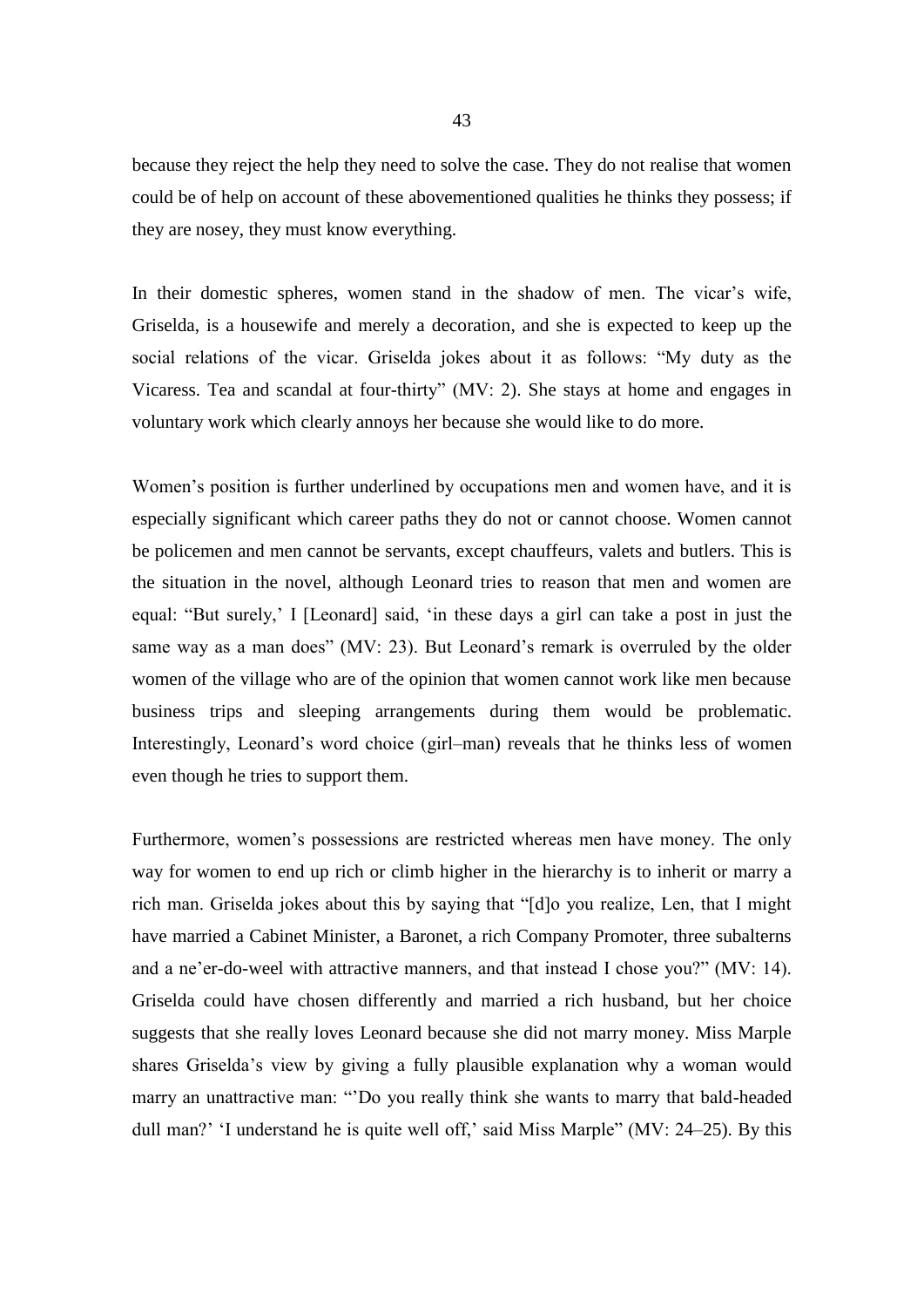she means that money is often more important than love, a fact that makes marriage a game. Women have to consider the economic aspect as well.

In this novel, women's position is underlined by the economic situation, occupations and attitudes towards the opposite sex. There seems to be a shift towards a more equal view (Leonard's comment on women's occupations), but it is not approved of by the older generation. Women are in a weaker position when compared to men, and because Leonard is the narrator, women's voices are not mediated. However, both men and women have flaws (Colonel Protheroe is very stern and Mary is a terrible cook), so either of the sexes is not seen as superior in that light.

A similar kind of juxtaposition of men and women continues in *A Pocket Full of Rye*, but now women's perspective is well presented. The novel shows that women's lives are restricted by various social norms. The novel depicts upper-middle class people, and the tendency is that men are company leaders who work hard to support the family, which is why they are almost constantly away from home. Women simply stay at home. The initial arrangement presents a distinct duality: public sphere controlled by men and domestic sphere controlled by women.

Even though women control the domestic sphere, they do not have to work hard because they have servants to run the domestic affairs. Instead, women have to come up with something to do while men are at work. Adele Fortescue plays golf and has an affair with her golf instructor, and Elaine Fortescue, Mr Fortescue's daughter, is absorbed in all kinds of sports. Jennifer Fortescue is depicted as follows: "Though she had achieved leisure by her marriage with a well-to-do man, leisure had not satisfied her. She bought clothes, read novels and ate sweets" (PFR: 122). Jennifer is simply bored. She spends her days at home waiting for her husband to come home from work, and when he eventually comes, he wants to be left alone. She does not have to do anything because servants run the domestic affairs, and, therefore, she spends her time shopping, eating and reading novels.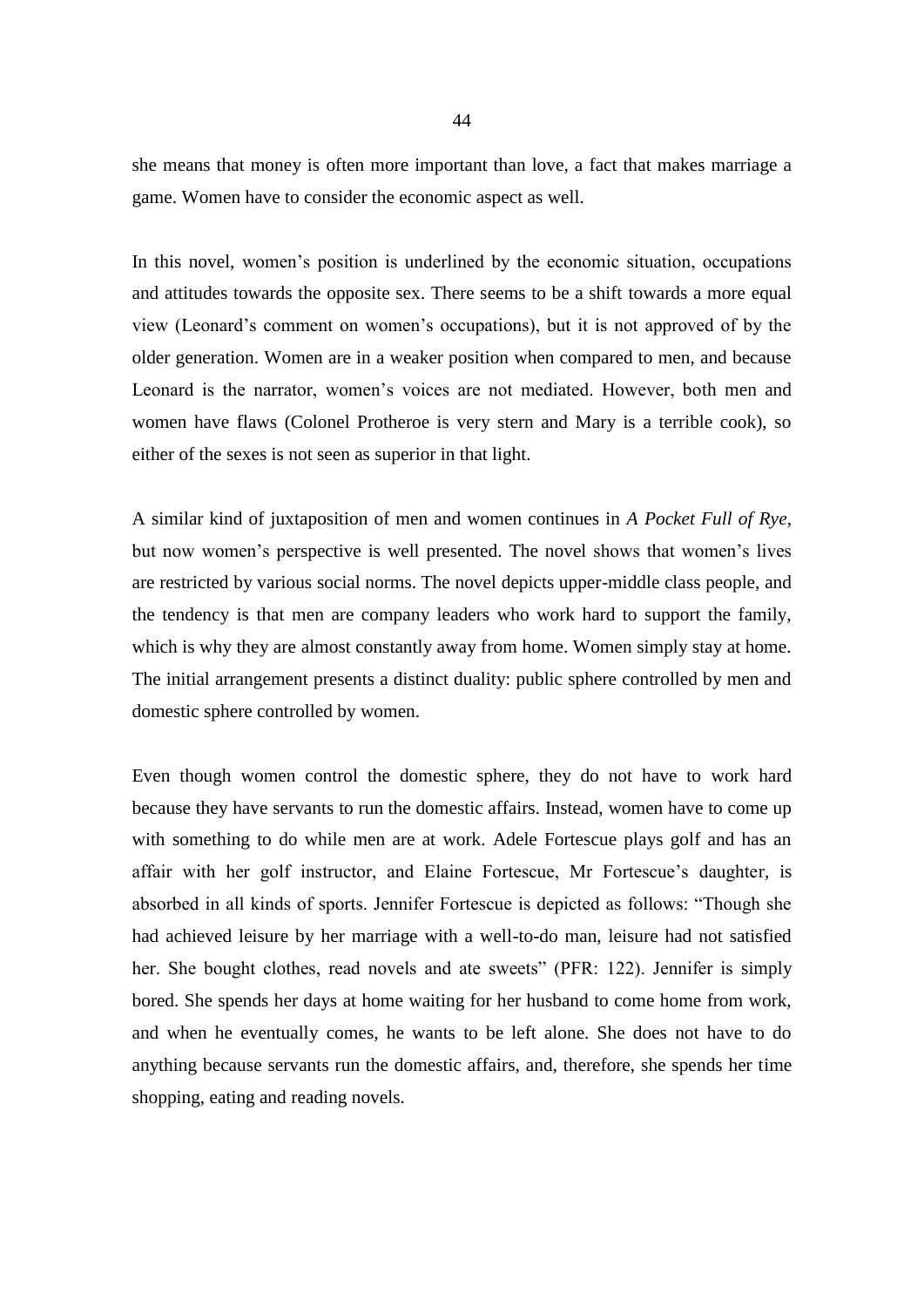Besides novels, women read about "[r]ecipes for beauty, for attracting the man you love. And witchcraft and charms and marvelous happenings" (PFR: 202). Women are not interested in high literature but instead in beauty and how to attract the man, which portrays them as superficial. These interests seem to undermine their capabilities. They do not have ambitions, and they are not interested in educating themselves. Women only wait to get attention from their husbands, and when their wishes are not fulfilled, they seek attention elsewhere. On the other hand, taking care of the looks would give the feeling of control and also better prospects.

Even though upper-middle class women do not seem to be interested in education, it is possible for women, also for members of the lower classes, to get an education. Women who come from orphanages are educated there and afterwards by other women. Miss Marple depicts how she came to know Gladys Martin: "She came to me from the orphanage. [...] We do our best for the girls there, try to give them a good training and all that. [...] I taught her how to wait at the table and keep the silver and everything like that" (PFR: 94–95). Women learn household matters, like cleaning the silver, and when they have learned enough, they move on. They can also be trained in other institutions and holiday camps.

Restrictions govern women's behaviour around men. Adele Fortescue, for example, makes a feminine gesture when she touches her hair in the presence of Lancelot who is very handsome: "She set down the scone she was eating with her left hand and just touched the arrangement of her hair. It was a feminine gesture." (PFR: 79) Touching hair is seen as a feminine gesture and conveying a greater meaning, not forgetting the fact that Adele is depicted as a sexually active young woman. When Lancelot arrives at the office in London, the women start powdering their noses. They are worried about how they look because they want to attract the man. These examples show that women are depicted quite stereotypically, as being interested only in the external factors and pleasing the men.

Women are expected to behave in a certain way. When Mary Dove says that Adele Fortescue is "very good-looking—a real sexy piece" (PFR: 31), Inspector Neele thinks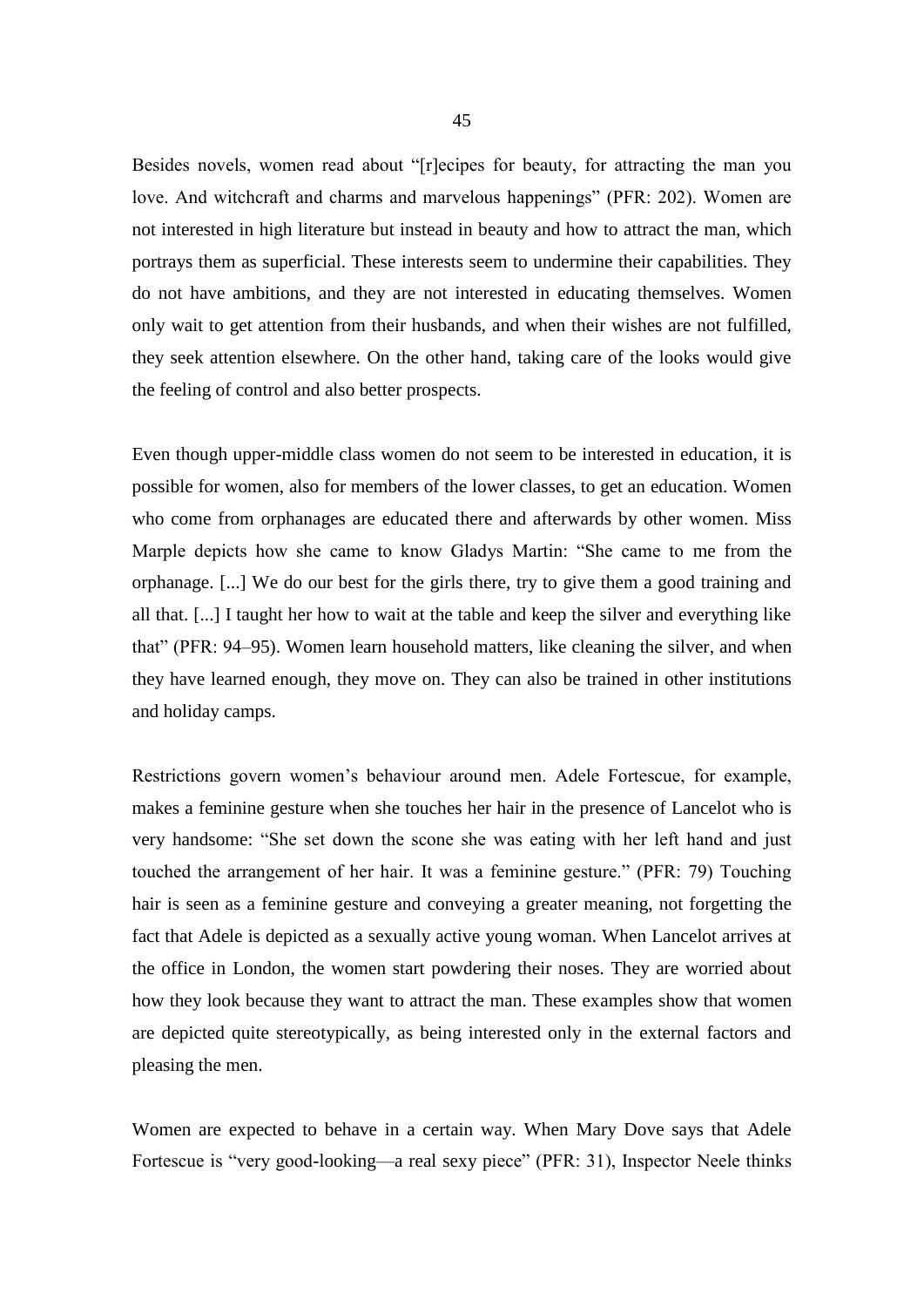that "[a] girl like Mary Dove ought not to say such things" (PFR: 31). Inspector Neele's perception is that a woman in Mary Dove's position should watch her language. Miss Marple sits very upright because she has been taught to do so as a child. Another rather peculiar restriction is that women prefer to sit in the shadow. When Inspector Neele questions Mary Dove, he notices that she faces the light. "She chose, he noticed, to face the light. An unusual preference for a woman" (PFR: 26). This remark reinforces the invisibility of women and their dull life. Women's place is aside while men stand in the limelight.

Women's dull life is visible in that women like drama. Jennifer, for example, "takes an absolute delight in death and misfortune" (PFR: 76–77). She is, in fact, excited when Rex Fortescue is murdered, because it means to her that something exciting happens for once. Similarly Elaine Fortescue "enjoys disasters" (PFR: 110) because "she finds in disaster a kind of pleasurable drama" (PFR: 110). It seems reasonable that women want excitement in their lives because usually nothing really happens.

Women are economically dependent on men, either the father or the husband. Elaine Fortescue would like to get married to the man she loves, Gerald Wright, but because her father does not approve of him and does not want to give money for the wedding or for the dowry, they cannot get married. This becomes evident when Mr Fortescue is murdered, and Elaine comments that "Gerald and I can get married now. I can do everything that I want to do" (PFR: 59). Because her father is dead, she inherits the money and is able to do what she wants with it. She wants to open a school, even though men advise her to save the money for a rainy day. Gaining money through inheritance or by marrying are the only ways for upper-middle class women to get money, and therefore they are advised to save it and not to spend it.

For both men and women, the way to climb the social ladder is to marry money. It is said that before Adele Fortescue married Rex Fortescue, she "was a manicurist on the lookout for big money" (PFR: 31). Women want a better life, and that can be done by marrying money. The same applies to men. "People like young Ellis and this Gerald Wright are only really disagreeable when they've married a poor girl for love. They are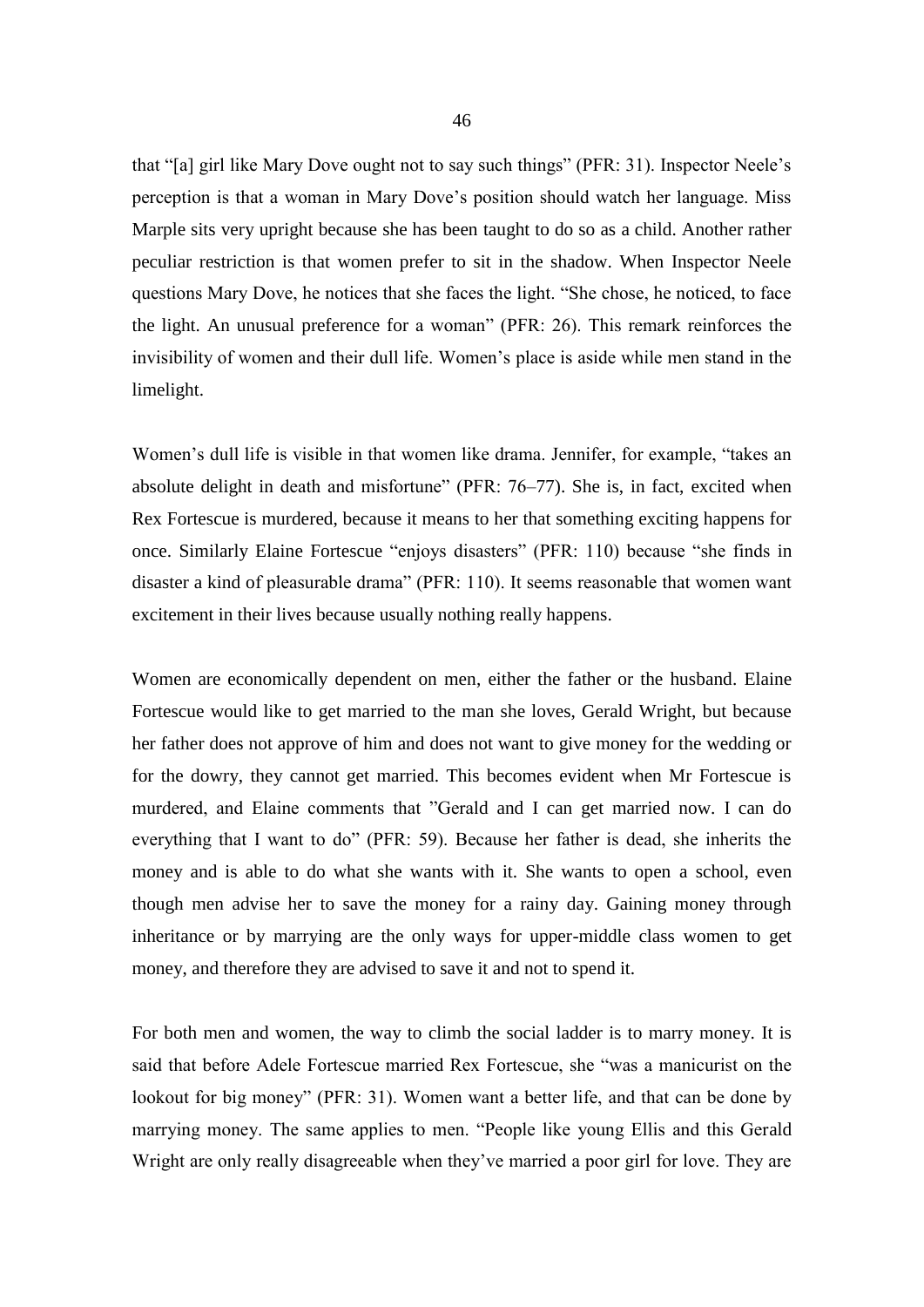so annoyed with themselves for doing it that they take it out on the girl. But if they marry a rich girl they continue to respect her." (PFR: 174) What Miss Marple means by this is that economy goes before feelings. If a man marries a rich woman because of her money, the relationship can succeed even without love. Money is involved in the personal relations and not only in the business. There is a clear gap between the rich and the poor. The ones who belong to lower classes have to marry money if they want to have a better and easier life.

Not only are women's lives restricted, but also men's view on women is restricted. They see women as untrustworthy because they do not keep their promises and because they gossip. Vivian Dubois makes the following comment: "Why have women got to be such damned fools? Surely common prudence..." But then, Mr. Dubois reflected gloomily, women never had any prudence" (PFR: 72). He is afraid that his affair with Mrs Fortescue is exposed because she keeps phoning and writing to him. He also continues that "[w]omen were all the same. They promised to burn things and then didn't" (PFR: 73) by which he means the letters he has written to Adele and which she has promised to get rid of. These letters would give him a motive for murder. Only Mary Dove makes an exception. Her leaving the room when Adele Fortescue is informed about her husband being poisoned, makes Inspector Neele think that it is "[a] remarkable display of tact and discretion, and also a rather remarkable lack of curiosity. Most women…would have remained" (PFR: 45). Inspector Neele is amazed when Mary Dove does not want to stay and listen to the conversation because he assumes that she would want to gossip about it afterwards.

Women's perspective dominates in this novel, and it results in an ideological awakening. It is Jennifer who says that "I do think women ought to stick together" (PFR: 125). This can be seen as a reaction against the patriarchal system and pro feminism. Because women live in the shadow of men, they have realised that they should be loyal to each other and take care of each other, step forward from the shadows casted by men.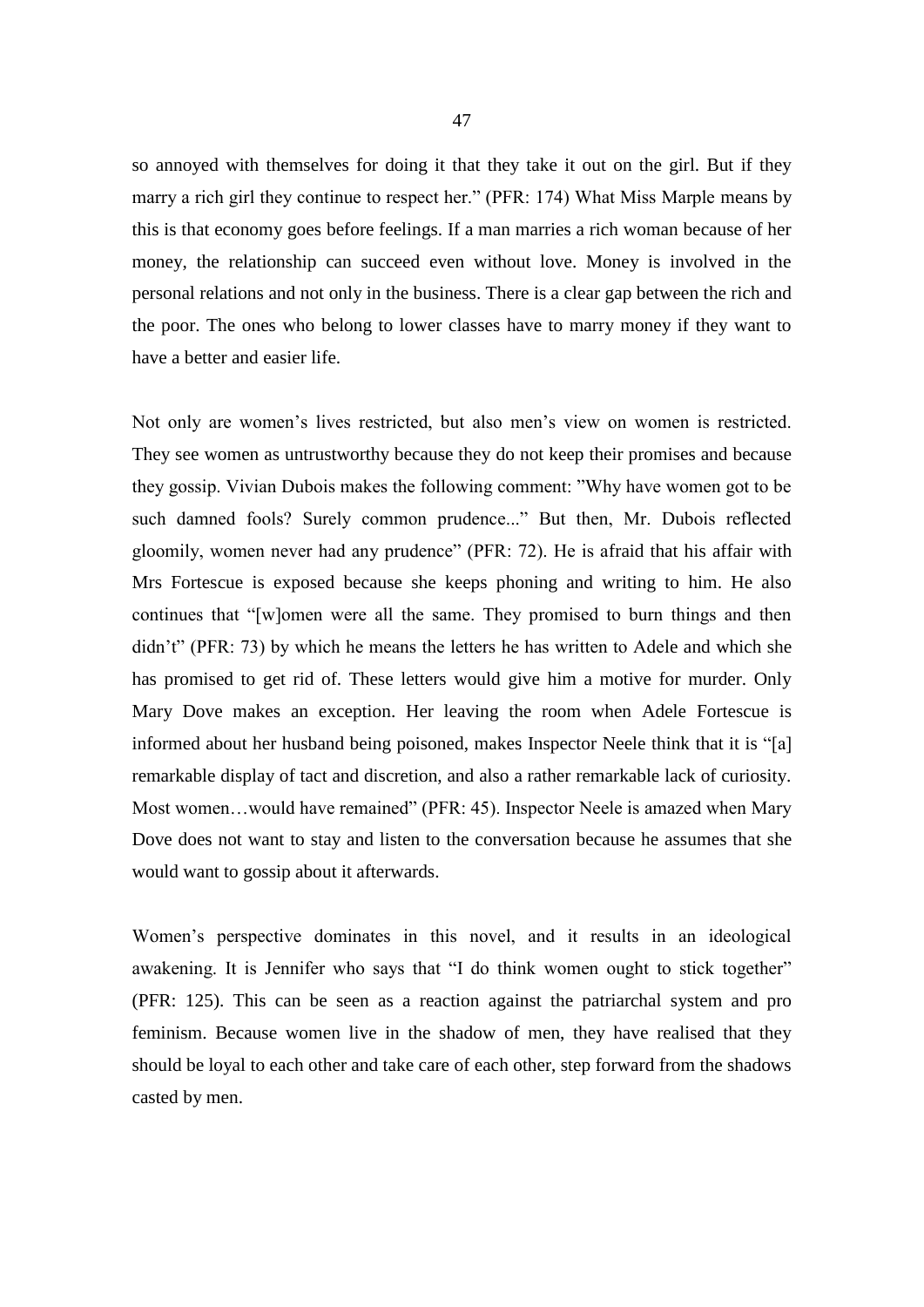Women's position is not as clearly visible in *Nemesis* as in the two other novels. This novel includes men and women as well as the other novels, but either of the sexes is not highlighted as being prior to the other, even though women have a more prominent role in the novel: most of the characters are older women, the victims are women, the murderer is a woman and the amateur detective is a woman.

Women's lives are not as restricted in *Nemesis* as in the previous novel. In this novel, women have occupations that would normally be connected with men, for example there are two female body guards involved. Furthermore, women do not settle for being merely home decorations as in the previous novel, but they work and are appreciated because of their talents and abilities. One of the victims is a retired teacher and even the Archdeacon talks about her warmly because she had "a great sense of each girl's capabilities – for what she was best fitted for in studies. She urged careers on girls that she felt were not really suited to them" (N: 270). The Archdeacon reckons that she had been a very talented pioneer of girls' education who urged girls to take on untraditional career paths. Moreover, the focus in this novel has shifted from the juxtaposition of men and women to that of young and old which is examined in what follows.

## 4.2.3 Rise of the Younger Generation

Societal change is manifested in the fact that society is aging (Miss Marple is older and there are more old people in the novel than in the two other novels) and a new generation is gradually taking over. The new generation is not, however, greeted with open arms by the older generation, but with a negative attitude and even prejudice. This tendency culminates in *Nemesis*, while *The Murder at the Vicarage* and *A Pocket Full of Rye* concentrate on depicting the generation gap with stereotypical characters.

The generation gap is visible already in *The Murder at the Vicarage* but it is quite insignificant. Most of the characters are rather old, as the old ladies of the village, Miss Marple and Mrs Price-Ridley, but there are also younger villagers, for example Lettice, Leonard's nephew Dennis and Griselda. The portrayal of these characters is stereotypical, since the older women of the village are depicted as gossiping know-it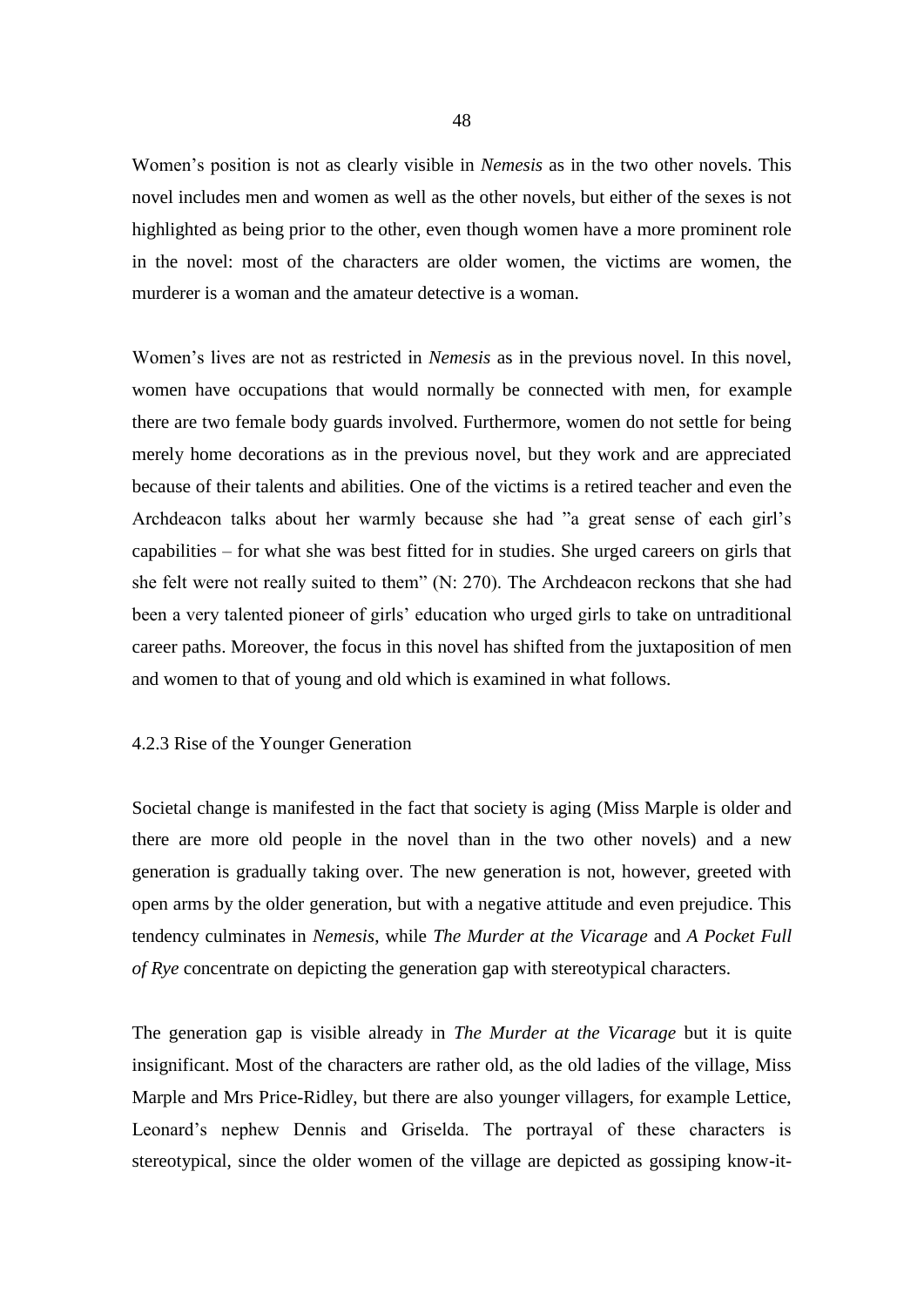alls and the younger ones naive and immature. Lettice, for instance, is depicted as a difficult girl with problematic family relations, who only wanders around in the village, making her a very potential suspect. Dennis is only curious about the murder investigation, not being mature enough to understand what murder means and that it should be taken seriously.

The generation gap is also present in *A Pocket Full of Rye* but this time it is associated with a negative attitude and even prejudices that do not spare either the older or the younger generation. The older generation is represented by Miss Marple and Miss Ramsbottom. Inspector Neele is many times worried that Miss Maple is just a silly old lady who cannot be trusted in a murder investigation. He, however, decides to trust her because "[s]he was upright, of unimpeachable rectitude and she had, like most old ladies, time on her hands and an old maid's nose for scenting bits of gossip" (PFR: 98). It is expected that elderly women gossip because they do not have anything else to do, as in *The Murder at the Vicarage*, but now the police know how to take advantage of their knowledge, even though Inspector Neele's tone is coloured with prejudice. Miss Ramsbottom's situation is even worse. She is thought to be insane because she likes to spend her time alone in her room reading the Bible. It is said that "[a]t her age one does really feel that she ought to be in some kind of a home. I mean somewhere where she will be properly looked after" (PFR: 80). Old people are seen as burdens to the rest of the family, and they can be put away from sight.

The young ones in this novel are Adele, Mr Fortescues's wife, and Gladys, and neither of them is portrayed very pleasantly. Adele seems only to be after her husband's money, and she is having an affair with her golf instructor. She is portrayed as quite unscrupulous and histrionic. Gladys is portrayed incapable of doing what she is supposed to do, and she also is one of the murderers, which does not speak for the younger generation. She is tricked into murder, which shows that she is very naive, gullible and attention seeking.

*Nemesis*, instead, shows many details that underline that the generation gap has widened and that the attitude towards the young is mostly negative. When Miss Marple reads the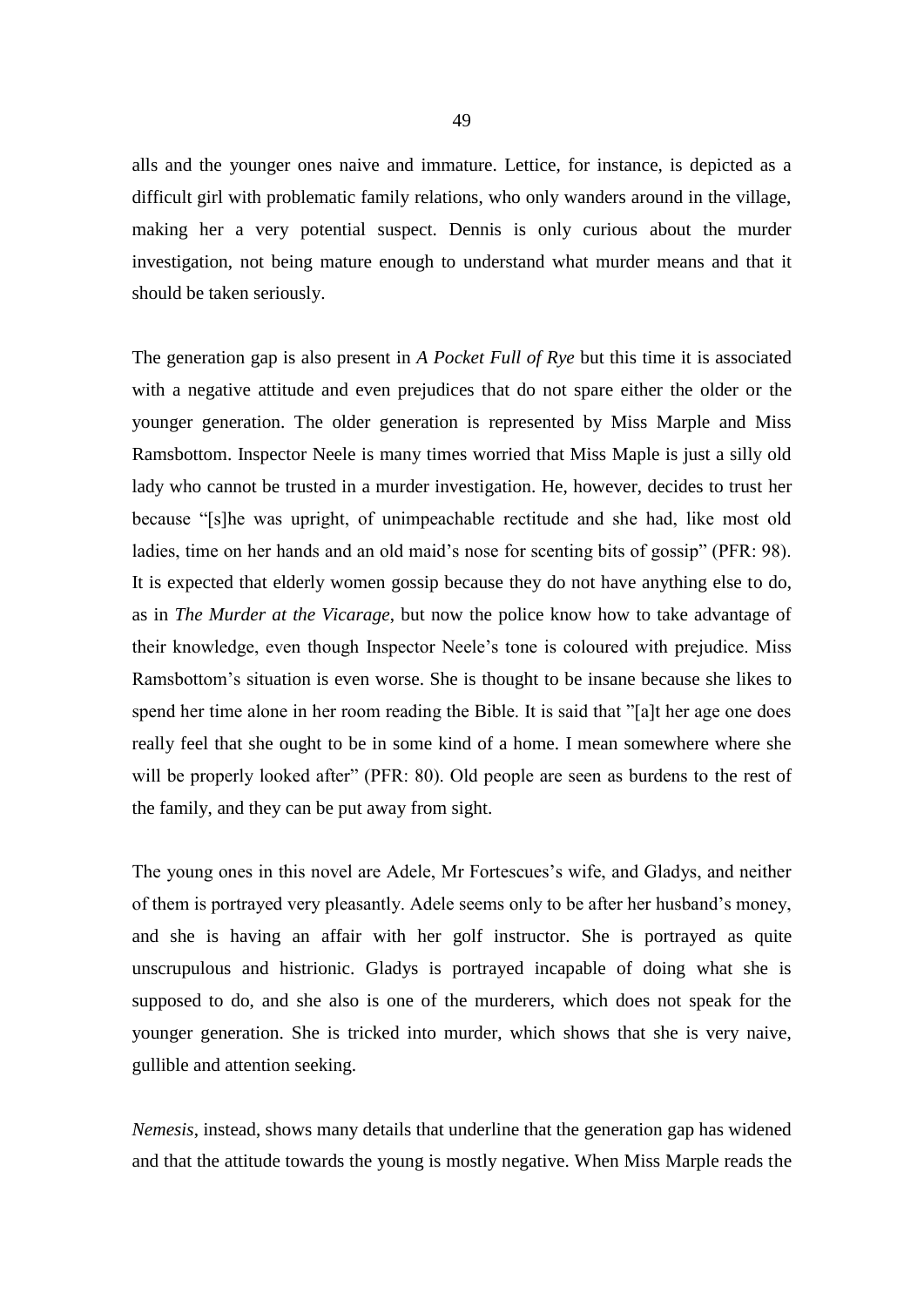newspaper and columns of births, she notes the growing population. It is stated that "[p]eople had babies, but the people who had babies were not likely to be even known by name to Miss Marple" (N: 12). This indicates the fact that Miss Marple is beginning to be very old because she does not know everybody who live in the village anymore; she is much older than in the other novels. The quotation shows that the population is getting younger. It was especially the time after the Second World War when the birth rates got to their peak because "[...] many women left [the postwar labour market] voluntarily to start families having delayed marriage or childbirth due to the war; hence the postwar baby boom" (Johnson 1995: 394). The quotation states that more babies are born than before, which initiates the social change: there are more people now living in the village, and many of them belong to the new generation.

There are many references to young people, but the attitude towards them is mostly negative. For example Mr Rafiel's solicitors wonder what Miss Marple is like before she arrives at their office: "She's elderly, I gather, and much more punctilious than the young scatter-brains of today" (N: 28). The youngster's conception of time seems to be underestimated, whereas it was the older women who did not appreciate time in the previous novels. The word choice ("the scatter-brains") reveals that they are not seen as particularly intelligent either.

The language usage of the young, as well as their appearance, is criticised. One of the tour members describes Emlyn Price as follows: "One of these long-haired students, you know. Always going on demos or something like that. Why can't they say demonstration properly? I hate abbreviations." (N: 286) The use of abbreviations suggests that language is changing. A new way of speaking is a unifying factor for the young, a way to convey togetherness and identity, and a way of standing out from the crowds of older generations, creating something of their own. To the older generations this exposes a threat and marks a lack of a backbone. Clotilde, one of the sisters, describes Emlyn Price as follows: "Very modern-looking, and a lot of hair and all that" (N: 155). This shows that their appearances are criticised because they use strange clothes and even men let their hair grow long. This seems to indicate that the young are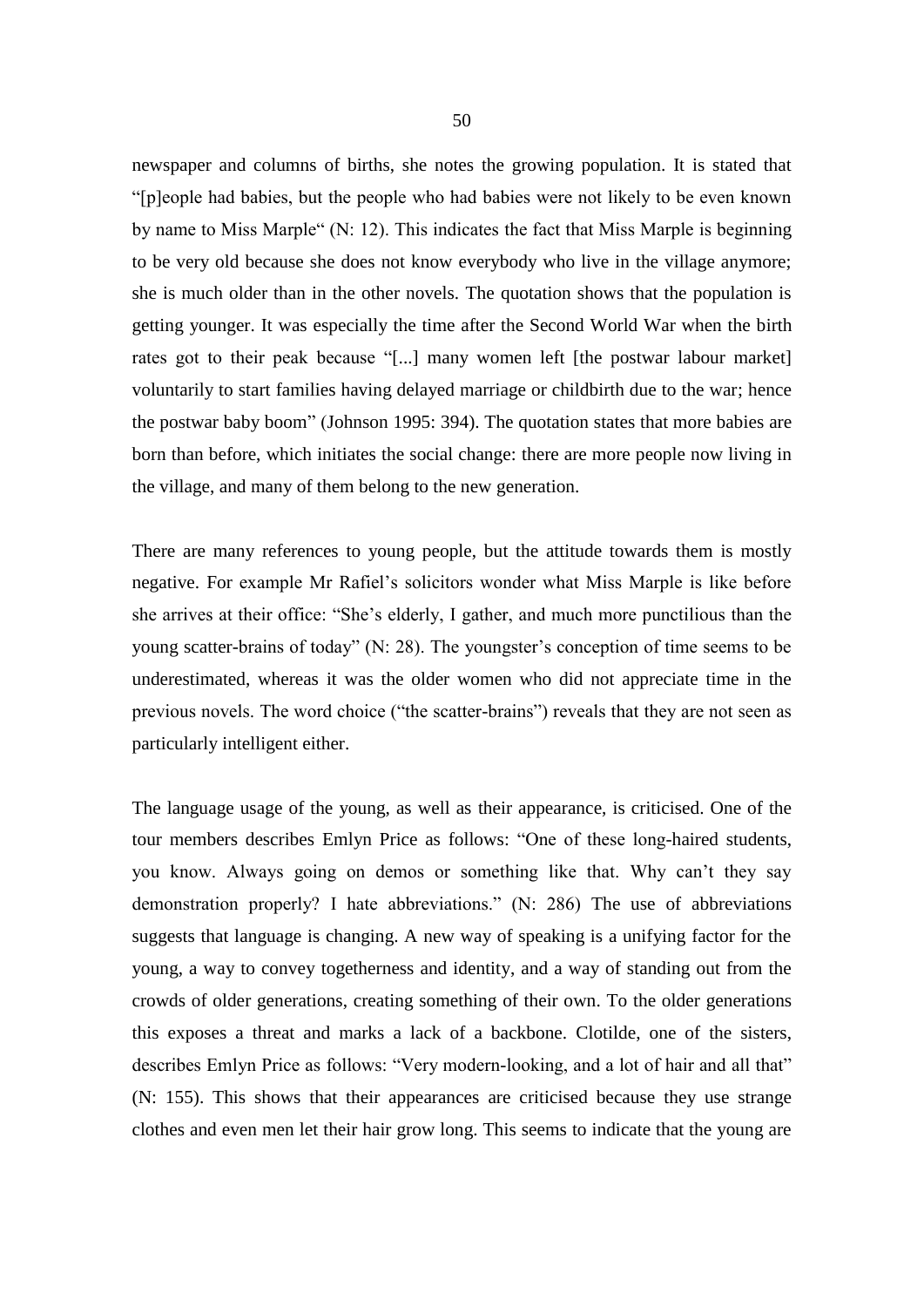seeking their identities: they want to make a difference. The older generation misunderstands these signs, or at least interprets them in their own way.

The young are depicted as radical and aggressive, even capable of horrible deeds such as murder. Miss Marple describes what they can do: "You know, putting things in horses' eyes, smashing Legation windows and attacking people. Throwing stones, at people" (N: 315). It is remarkable how unadmirable the young are seen. They clearly can do very appalling things. It is Miss Marple who gives an explanation to this behaviour when she ponders on who would be the possible murderer: "She [Joanna] and the anarchistic Emlyn Price might combine in the cause of anti-capitalism" (N: 87). Miss Marple is of the opinion that the young are prepared to do anything in order to support their ideologies, such as anarchism and anti-capitalism. They are depicted as knowing what to alter in society, what the weakest points are and wanting to search for their boundaries and do things differently than before, opposing the social order. They think the old habits and beliefs should be altered, and that is the reason why they take part in demonstrations. They want to have an influence on society.

Based on these examples, it can be observed that Miss Marple is one of the characters with prejudices against the young. This is an interesting observation because Miss Marple is the main character, right-fighter and the one standing on the side of the mistreated and still described as prejudiced. The novels show that society changes and Miss Marple gets older, but her ideas do not change. The reason may lay in the same fact: because she is the main character owning knowledge on human nature, she knows not to generalise and condemn everybody as thoroughly wicked. This can be deduced from the only positive thing she says about the young: "'I don't know what one would do without the younger generations,' said Miss Marple. 'They are so kind, are they not?'" (N: 133) Essentially, she thinks that the younger generation can be relied on because she has her nephew, Raymond West, taking care of her and she could not cope without his help.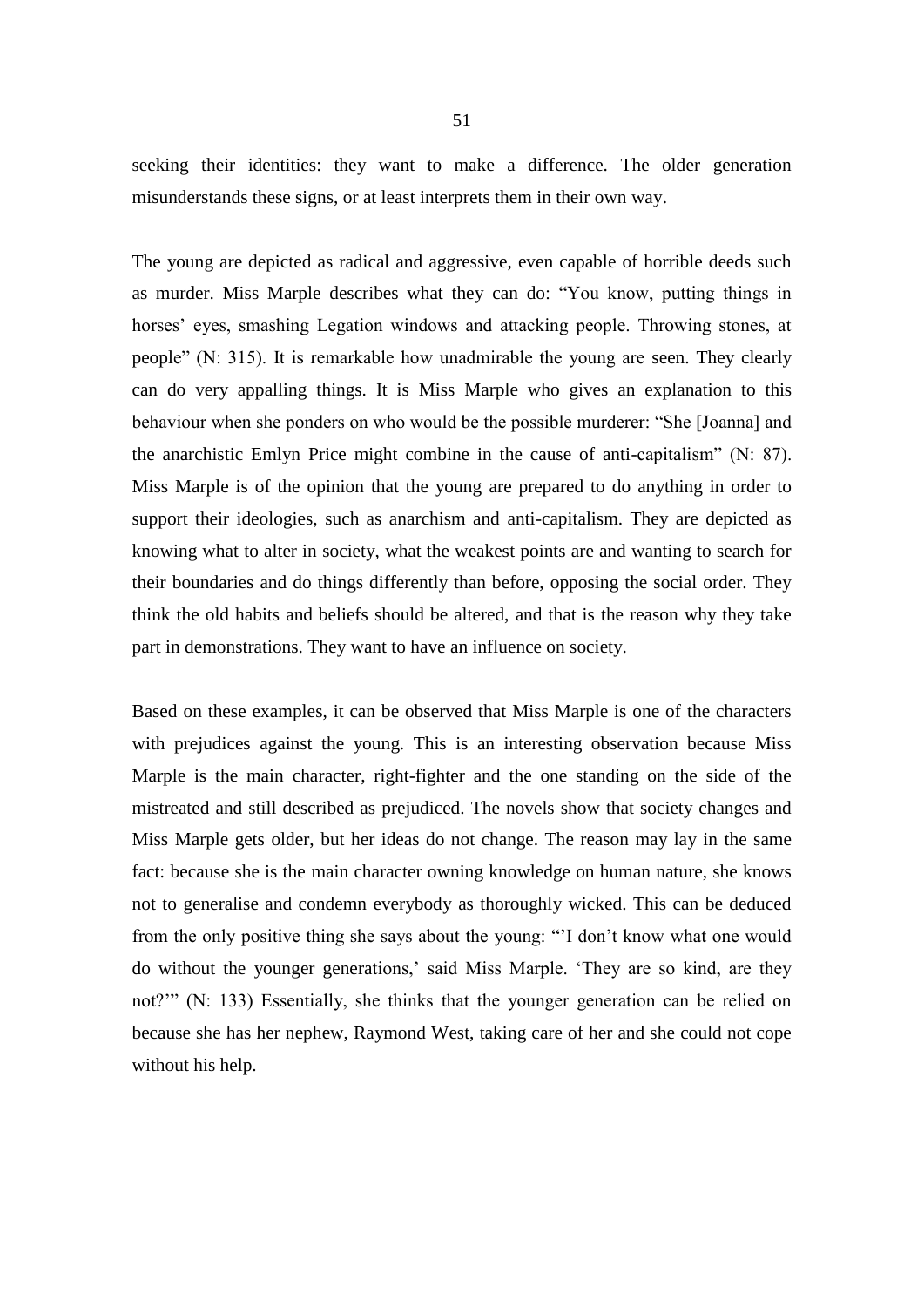## 4.3 Moral Change

Moral change is presented in connection to sexual norms, reasons for crime and the absence of punishment. Moral change is not, however, as perceptible as social or societal change, which suggests that moral change is a slower process.

## 4.3.1 Sexual Norms

Every society has a certain moral code with which it manifests what is good/right and bad/wrong in that society. The crimes the novels depict expose a problem by going beyond the accepted. They violate the social order and force society to face the difficult situation and to react to it in order to restore the order. In the three Miss Marple novels, morals stems from the traditional Christian way of thinking connected with sexual norms. The change can be noticed in the fact the sexual norms become looser in the course of the novels.

In *The Murder at the Vicarage* sexual norms are depicted by insinuating that sex is only accepted as part of marriage and only between the spouses. When the older women of the village meet at the vicarage, Miss Wetherby states that "[n]o nice girl would [...] [b]e a secretary to an unmarried man" (MV: 23). Miss Wetherby thinks that it is inappropriate for a young girl to work for an unmarried man because it is perceived that it has to include something else than a purely professional relationship; at least it is not what a 'nice' girl would do. This conversation exaggerates old maids' tendency to gossip but at the same time it reflects the traditional Christian views the elderly villagers have.

Not only are the young girls blamed for immoral behaviour. Men are depicted as indulging in adultery. Miss Wetherby notes that "[m]arried men living apart from their wives are, of course, notorious" (MV: 23) and Miss Marple continues that this also applies to "some of the ones living with their wives" (MV: 23). The women seem to generalise as if men would not be capable of controlling their wants and feelings at all. Also men recognise that they are unfaithful because it is Inspector Slack who comments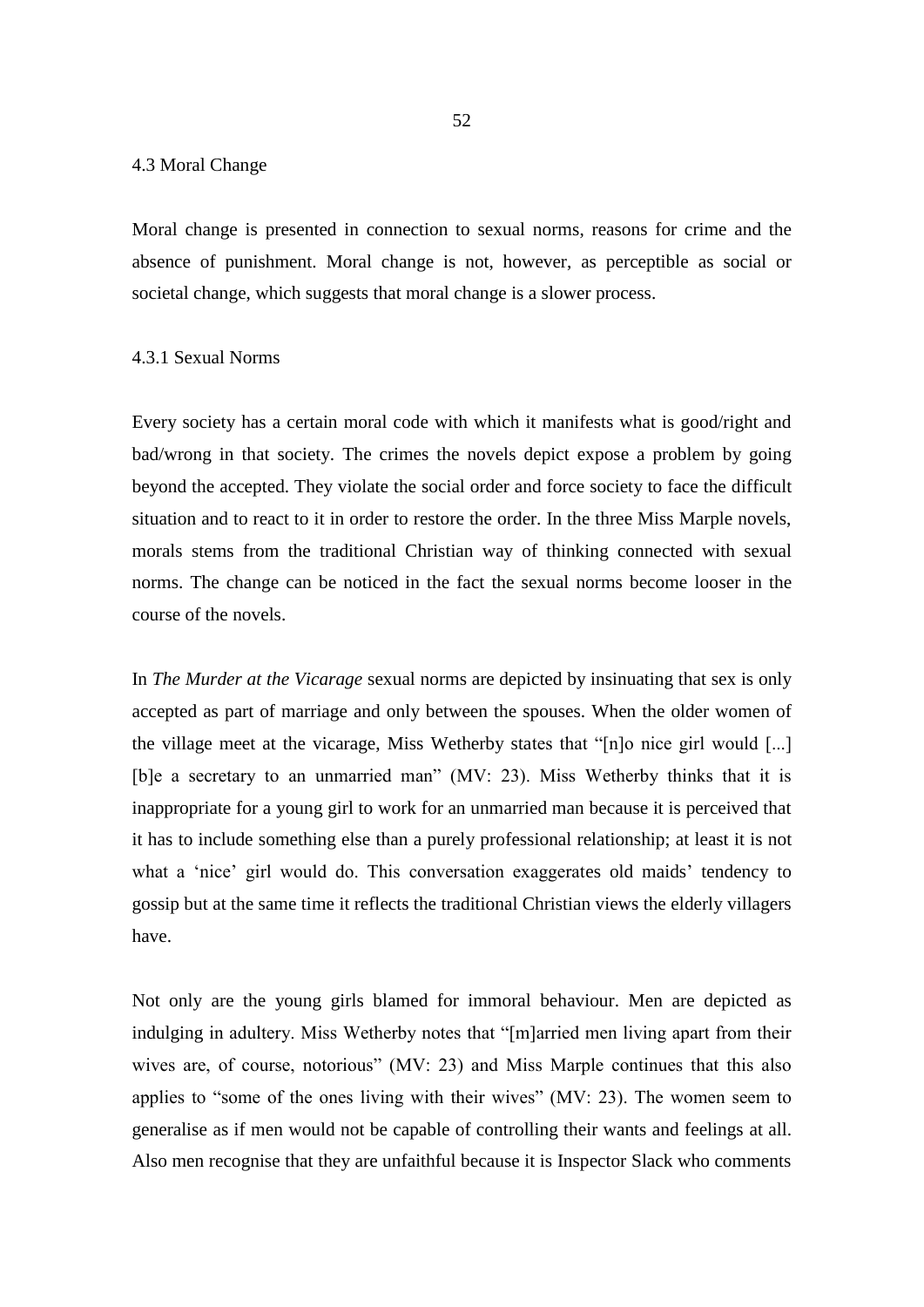on Mr Protheroe that "[h]e wouldn't be the first churchwarden who'd led a double life" (MV: 186). Inspector Slack suggests that adultery concerns everybody in spite of their position in society.

It becomes evident that the church does not accept adultery. This is revealed when the vicar discovers Mr Lawrence and Mrs Protheroe in his own garden shed where Mr Lawrence is painting. The vicar tells about his discovery as follows: "I backed out precipitately and beat a retreat to my study. There I sat down in a chair, took out my pipe, and thought things over. The discovery had come as a great shock to me." (MV: 37–38) The vicar takes adultery very seriously. He is shocked which is why he needs to sit down to reflect upon what he saw. The vicar does not accept adultery and therefore he tries to reason with Mrs Protheroe as follows: "Above all, I begged her to do nothing rash. To leave her home and her husband was a very serious step" (MV: 42). The vicar is of the opinion that Mrs Protheroe should not leave her husband, but instead Mr Redding should leave the village and Mrs Protheroe for good. He is of the opinion that even a dysfunctional marriage is better than a divorce.

Consequently, divorce is not accepted. This follows the trend in Britain, because in 1937 only 2 per cent of the marriages ended in divorce (Ryder & Silver 1981: 301). In spite of the problems the married couples may have, divorce is not a normal procedure. One reason is that divorcing and remarrying is seen to affect the children whose family is broken. Colonel Protheroe's daughter Lettice is constantly wandering from one place to another and is very good at losing things. In addition, she hates her stepmother. Mrs Price Ridley talks about Lettice as follows: "Pity the girl hasn't got a mother. A stepmother is never the same thing" (MV: 26). Mrs Price Ridley blames the stepmother for what Lettice has become like, or rather that she has not had her own mother to bring her up. A stepmother cannot replace the real mother, and a real mother is the only good mother. At the same time as this example underlines the abnormality of divorce, it shows that it is possible for a woman to divorce.

Adultery is more acceptable in *A Pocket Full of Rye*. Rex Fortescue is married to Adele who is much younger than him, and this has led to the situation that Adele has an affair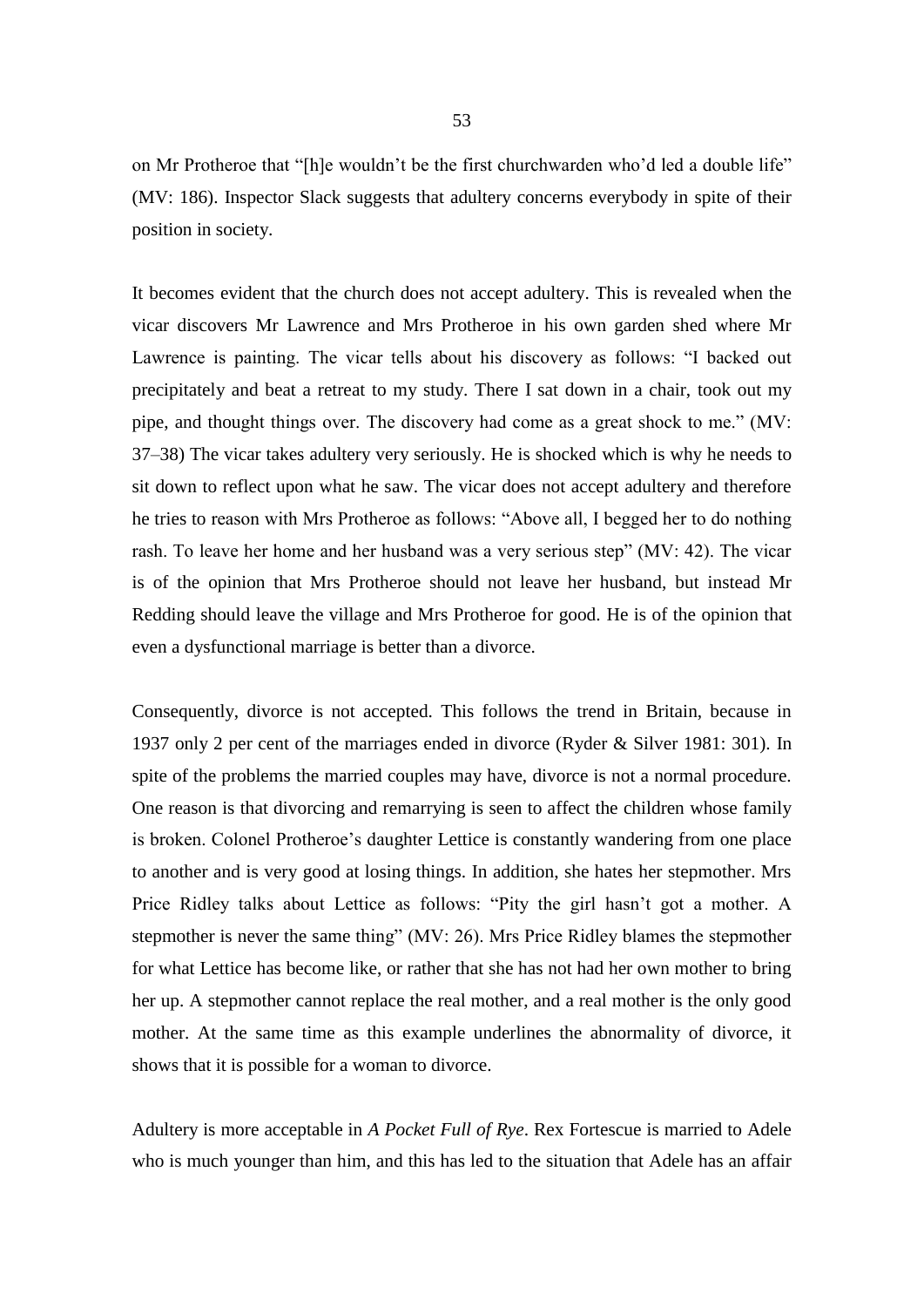with her golf instructor – quite openly. Inspector Neele says that this is a "familiar kind of pattern" (PFR: 21), by which he means that this often happens. Therefore, he later comments that "[i]t may be considered taking rather a risk to marry a woman very much younger than yourself" (PFR: 70). This comment shifts the blame on women suggesting that especially young women are sexually very active and that older men are not capable of satisfying their needs, which is why adultery occurs. Divorce is not talked about, which suggests that it is still seen as abnormal. This correlates with the fact that the number of divorces was lowest in 1958 (Ryder & Silver 1981: 300). It needs to keep in mind that the church's view is not presented in this novel.

When comparing the two other novels with *Nemesis*, it becomes evident that divorce and remarriage are more common and acceptable in *Nemesis*. One of the solicitors states matter-of-factly to Miss Marple that "Mrs Walters' name is now Mrs Anderson, by the way. She has re-married" (N: 38). It can be presumed that he would not make a fuss about the matter because of his post, but the statement does not need further explanations either. It is something that can be uttered casually, and Miss Marple does not react in any particular way to his statement.

The most striking thing is that sex is talked about openly for the first time. Miss Marple's opinion is the following: "There is too much talk about sex, too much attention is paid to it. I do not mean that anything about sex is wrong" (N: 274). She clarifies that "sex cannot take the place of love, it goes *with* love but it cannot succeed by itself. To love means the words of the marriage service. For better, for worse, for richer, for poorer, in sickness and in health" (N: 274, original italics). She is of the opinion that sex is talked about too much and that it is mixed up with love. Her view on sex is very traditional, but it shows that sex can now be talked about openly.

Sexual norms have changed in *Nemesis*. While sex was seen as part of marriage in the two other novels, especially the young girls are depicted as keen to have sex in *Nemesis*. The girls are depicted as "boy mad" (N: 263). Sex is depicted as occurring often outside marriage, but then leading to marriage if the girl gets pregnant. This is seen as a problem because girls get pregnant at a young age, and there are only two ways to deal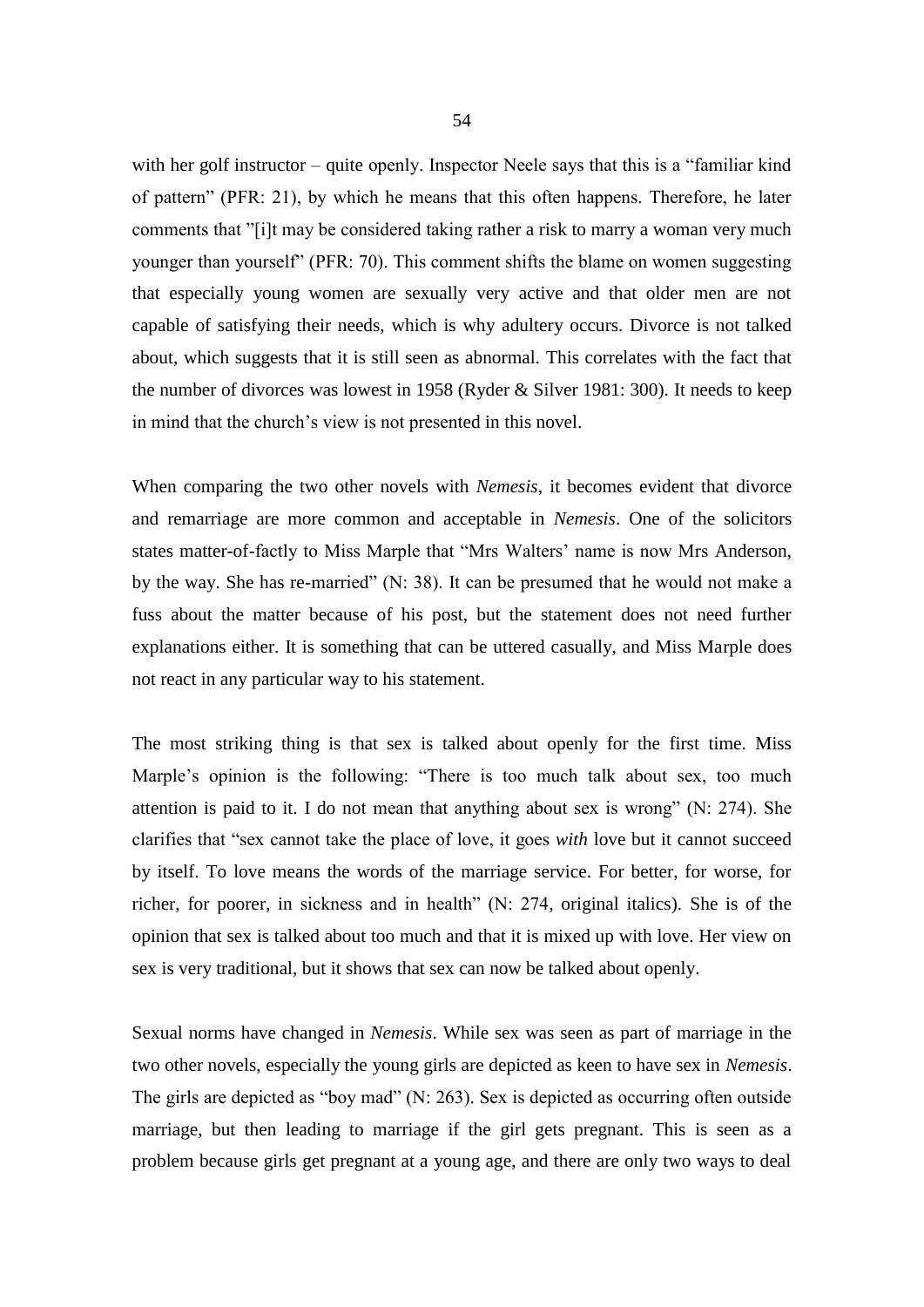with it: the couple is forced to marry or the girl reports a rape. Miss Marple enlightens how this happens: "Mum tells the girl she's got to accuse the young man of rape even if the young man hasn't had much chance, with the girl [...] badgering him until she's forced him to sleep with her. Then, as I say, mum tells the girl to call it rape"  $(N: 218-$ 219). Miss Marples' words show that pregnancies outside marriage are not accepted and that people are ready to stretch their moral boundaries in order to avoid humiliation that the bastard children would bring to the girl's family. This reveals that the situation has not changed so much compared with the two other novels. The change can be seen only in that sex is now a conversation topic.

#### 4.3.2 Reasons for Crime

In accordance with the genre conventions, murders are included in all the three Miss Marple novels, which gives reason for pondering upon the culprit's motives. The main reasons that are given are an external cause, mental instability, society and love. The reasons remain the same in all three novels, but the attitude towards the criminal changes. In *The Murder at the Vicarage*, the vicar is seen to be able to cure the evil, in *Nemesis* it is the doctor. The criminals are helped. The role of society remains superficial. Only the world wars are said to have a negative effect on people's lives whereas otherwise society is not held responsible.

One external cause is brought up in *The Murder at the Vicarage*: drugs. The vicar sees the curate taking headache powder and comes to the following conclusion: "I suddenly wondered whether Hawes might have become addicted to drugs" (MV: 288). The curate has been acting very peculiarly and because the vicar has started to think like a detective owning to him assisting the police with the investigations, drugs seem to be a plausible explanation. The story reveals in the end that the vicar had drawn a hesitant conclusion since Hawes really was sick, but this shows that drugs existed and were misused and therefore could be a reason for criminality. Drugs are not mentioned in the other novels as reasons for criminal activity.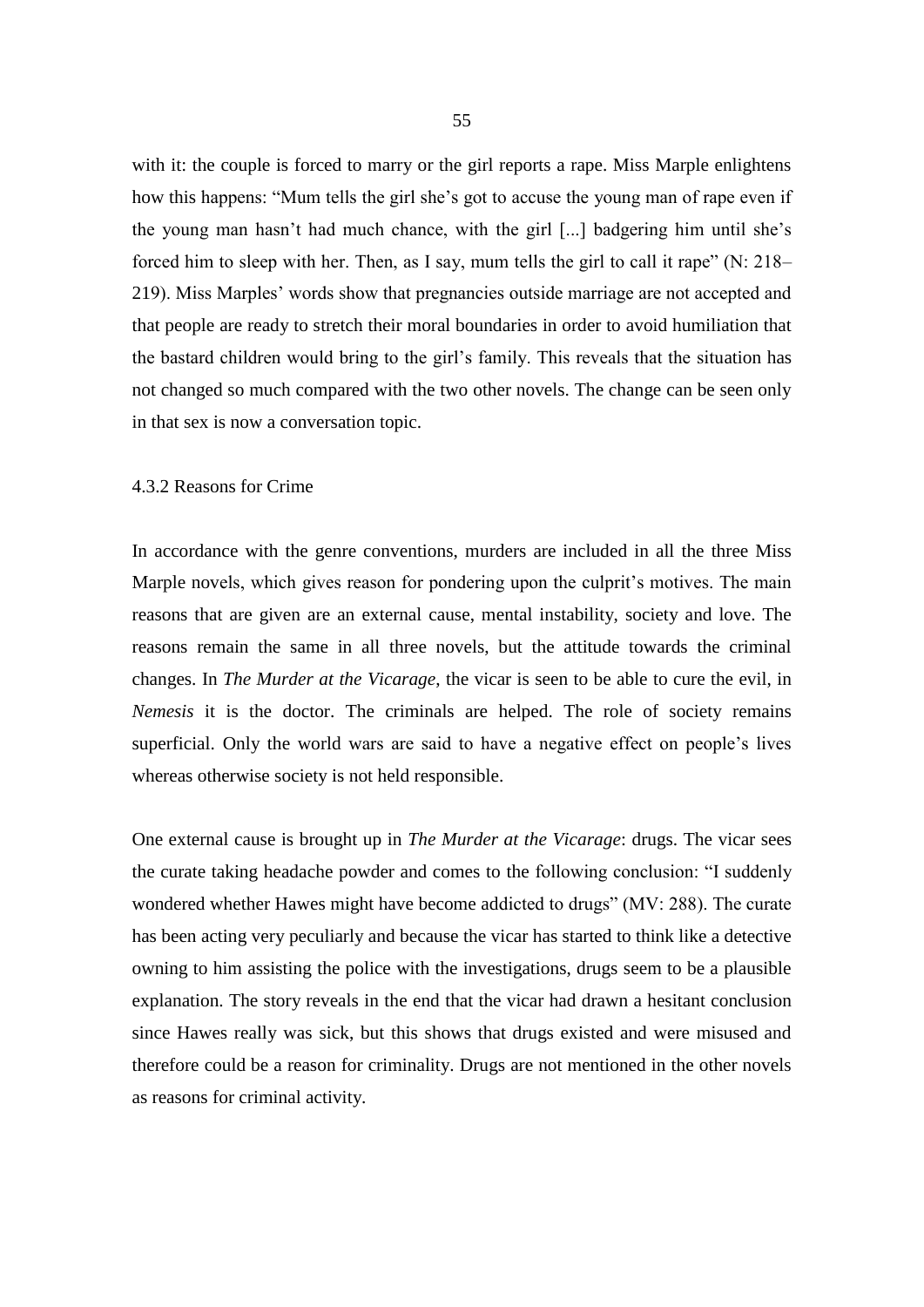Mental instability is first mentioned in *The Murder at the Vicarage*. The doctor's opinion is that people show signs of mental instability already early on. He gives an example of a girl called Lily Rose who "killed her uncle because he docked her of sweets. Hit him when he was asleep with a coal hammer. Went home and a fortnight later killed her elder sister who had annoyed her about some trifling matter" (MV: 164– 165). Even though he paints a very unsettling picture before the reader's eyes, he is of the opinion that these evil deeds are not these children's fault only there is a medical explanation: glands. He gives perfect justifications for his reasoning but he does not explain which glands could have this kind of an affect or how they affect the children, neither how these children could be cured. This shows that there is a need for an explanation for things that are still unknown, and that scientific development is seen to bring about 'the truth'.

Even though it is not possible to cure mental instability in *The Murder at the Vicarage*, the doctor believes that it is possible in the future. The doctor speculates with the vicar about what will happen in the future, and he is of the opinion that crimes can be erased. He says that "I honestly believe crime is a case for the doctor, not the policeman and not the parson. In the future, perhaps, there won't be any such thing. [...] We'll have cured it" (MV: 164). He seems to think that people are not basically evil and that they can be cured thanks to the medical advance. It is the individual who has gone mad, but it is only temporary. Because of his occupation, he naturally stands for the medical view.

Mental instability is still one of the reasons for criminality in *Nemesis* but the attitude towards the criminals has changed. The attitude is more humane and the criminals are given help. Professor Wanstead has studied "the different types of criminal brain" (N: 170) for a long time. Studying the criminal mind is stated here the first time in the examined novels. The professor admits that his studies have aroused divided opinions: "I have written books on the subject, some of the violently disputed, some of them which have attracted adherence to my ideas" (N: 170). This example shows that the scientific approach is not entirely welcomed, but it has its supporters. The professor explains further what he does: "I am consulted fairly soon after whatever the – shall we call it – crime has happened, to judge such matters as treatment, possibilities in the case,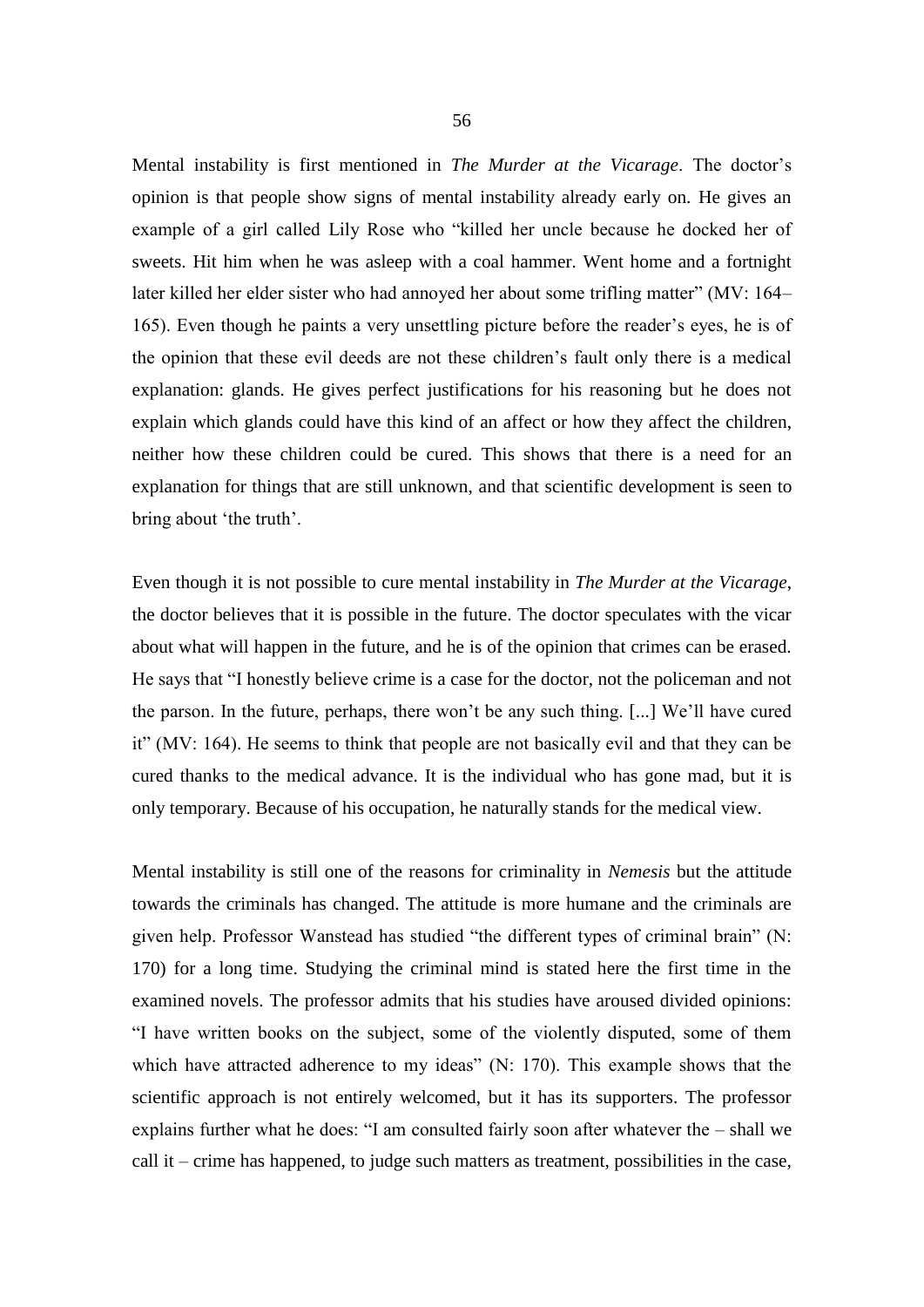prognosis favourable or unfavourable, all the various words" (N: 175–176). This example shows that the criminal mind is examined and treated which deviates from the procedures in the other novels.

The attitude towards the criminals in *Nemesis* is so humane that the criminals are not punished as in the two other novels. This causes divergent opinions in the public. Miss Marple talks to the housekeeper of the three sisters who says the following: "They say nowadays as there are those as can't help what they do – not right in the head, and they can't be held responsible. I don't believe a word of it! Killers are killers" (N: 138). The common belief seems to be that criminals are mentally 'sick', and instead of punishing them, they are cured. The housekeeper does not believe in such a thing. In her eyes some people are just evil and they should be responsible for their actions. Miss Marple seems to think in a similar way: "If you expect me to feel sympathy, regret, urge an unhappy childhood, blame bad environment; if you expect me in fact to weep over him, this young murderer of yours, I do not feel inclined so to do (N: 179). She thinks that people are either good or bad and she does not support the theory that the environment should affect what a human being will become like.

Another reason for criminality is society. The idea is that individuals are basically good but then something happens which is not their fault, and they become 'wronged'. This means that these individuals can be cured and crime erased. It is the Inspector who mentions in *The Murder at the Vicarage* that maybe society is responsible when he says that "[t]here's a lot of gentlemen [who] went a bit balmy after the war" (MV: 124). He means the First World War, and the explanation given is simple: "Ever since the war there has been a loosening of moral fibre" (MV: 153). Blaming the war means that society is held responsible. The same mindset is present in *A Pocket Full of Rye*, only this time the number of references are fewer. The war is still seen as something that disrupted people's lives. Pat Fortescue recalls warmly her childhood "in Ireland, riding, hunting, and a great big, bare draughty house with lots and lots of sun in it… It was afterwards – when I grew up – that things seemed always to go wrong. To begin with, I suppose, it was the war" (PFR: 171). Here, she means the Second World War in which her first husband had died. For her it naturally was the beginning of the downhill.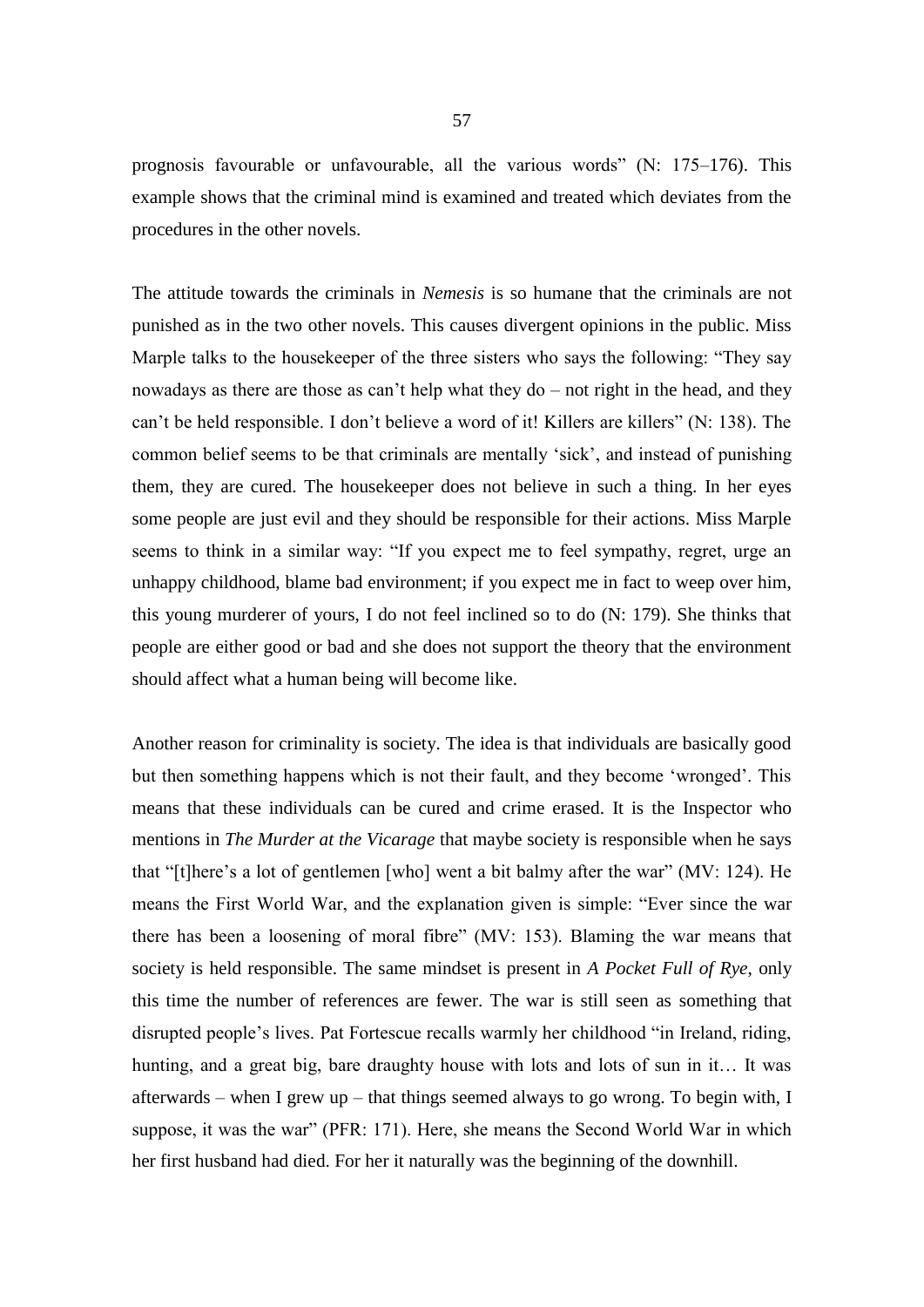In *Nemesis*, society is not blamed. Professor Wanstead is of the following opinion: "If people knew the bad environments that people have had, the unkindness, the difficulties of their lives and the fact that nevertheless they can come through unscathed, I don't think they would so often take the opposite point of view" (N: 179). He believes that the reason for criminality lies in genes: "The misfits are to be pitied, yes, they are to be pitied if I may say so for the genes with which they are born and over which they have no control themselves" (N: 179). It is no longer glands but genes that are seen to cause criminal behaviour. It is good to bear in mind that it was actually somewhere between the 1960s and the 1970s that genes were discovered.

Lastly, another universal explanation for crimes is love. In *The Murder at the Vicarage* the murders occur because two lovers want to be together and remove the obstacles that hinder their love. In *Nemesis* it is maternal love that drives one of the sisters to murder. Love is so powerful that people are ready to commit crimes because of it. Miss Marple depicts what might happen when love drives people to such deeds: "a man of brutality, who wouldn't hesitate to bash in a girl's head after he'd killed her. The kind of man who could be driven frantic with jealousy. There are men like that" (N: 190). Committing crime because of love, passion or jealousy were adequate reasons.

# 4.3.3 Absence of Punishment

In order to be vindicated, society needs to identify and punish the criminal. The need of punishment is present in all the three novels, which becomes evident through the different offences. However, the act of punishment is absent in every one of them, which is typical of detective fiction novels. The only factors indicating change in society is that the criminals are treated differently and that the capital punishment is abolished during the period the novels were published.

In *The Murder at the Vicarage* it is made clear that punishment is needed. A criminal should be punished when caught, and the law should be the same for all who break it. The Magistrate is of the following opinion: "It's all the same to me – no matter what a man is – doctor, lawyer, clergyman, poacher, drunken wastrel – if you catch him on the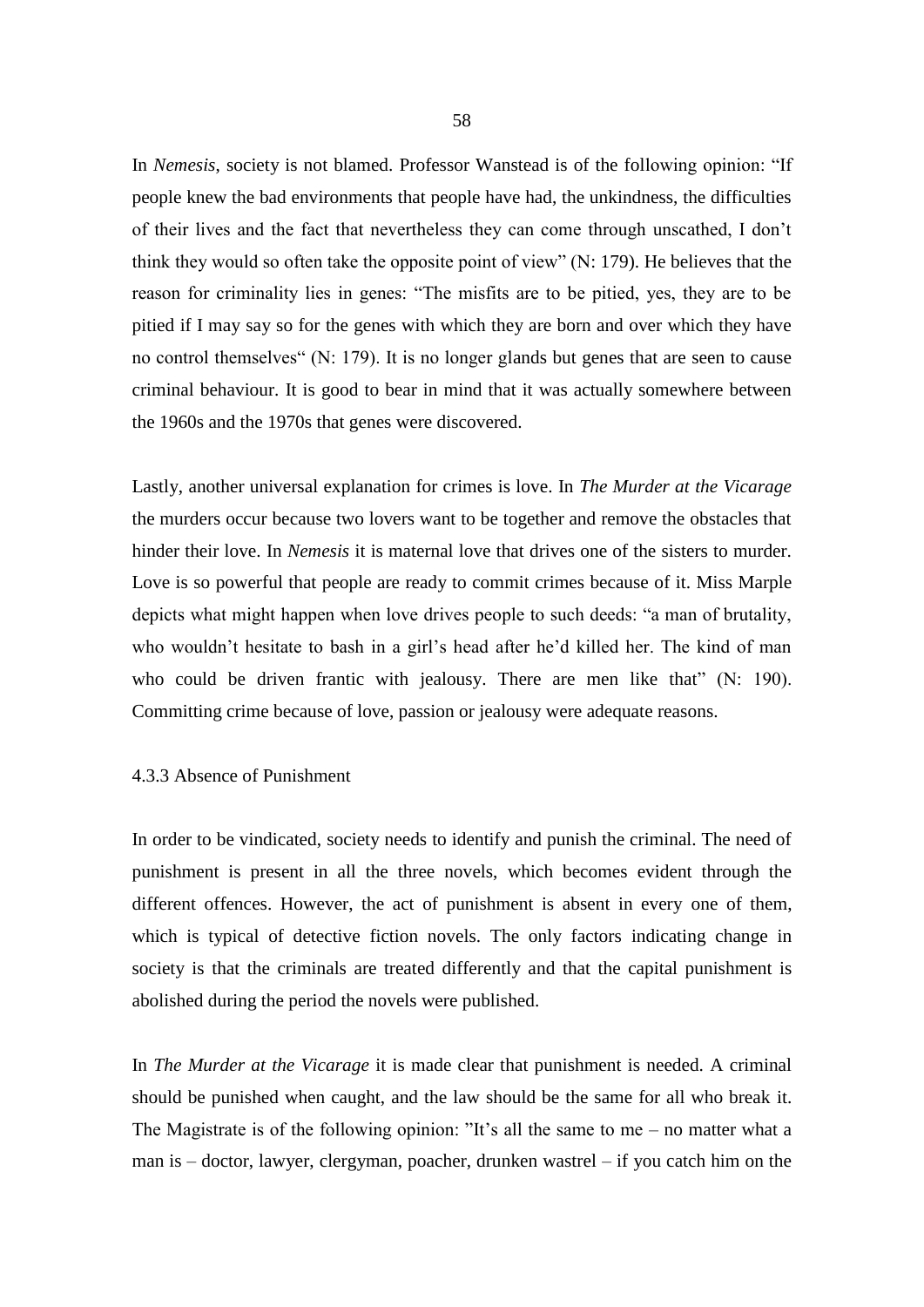wrong side of the law, let the law punish him" (MV: 52). He thinks that criminals should be punished according to the law, and mitigating factors should not be considered (e.g. family that the man has to support). The punishment should be linked with the crime committed.

An example of what society regards as a punishable offence is poaching of which it is possible to get a prison sentence. Archer, the man who is dating Mary, the housekeeper at the vicarage, has been in prison for poaching. Blackmailing is referred to as "a punishable offence" (MV: 187), and it seems that the law has recently been changed: "The law has taken up a very different stand. Every facility is given nowadays to people prosecuting for blackmail – names are not allowed to be reported in the press" (MV: 208). This means that society's view was changing because the law was altered in order to protect the victims.

It becomes evident that capital punishment, hanging, is used. For example in connection with Colonel Melchett it is said that "[h]e had caught a murderer and he wanted his murderer hanged" (MV: 346). The suspect, Lawrence Redding, confesses terrified that "I don't want to be hanged" (MV: 229). Hanging is used for murders, and it is a punishment people are afraid of, but it does not prevent them from murdering.

In *A Pocket Full of Rye* the number of references is scarce. According to Miss Marple, punishment is needed. She states that "the wicked should not go unpunished" (PFR: 100), and Inspector Neele answers her that it is "an unfashionable belief nowadays" (PFR: 100) but that he agrees with her. It is because Miss Marple knew one of the victims very well that she is particularly interested in getting the murderer caught, but her thirst for justice makes sense because she is the amateur detective; she wants to find the murderer. Tim Lambert writes in "A Brief History of the death Penalty in England" [\(2012](http://www.localhistories.org/capital.html%20loaned%2028.6.2012)) that public opinion started to turn against hanging in the middle of the  $20<sup>th</sup>$ century. According to Lambert, the reason was that cases of miscarried justice were revealed: it turned out that innocent people had been hanged. Miss Marple utters that in this case, hanging would be an appropriate punishment for murder, but because hanging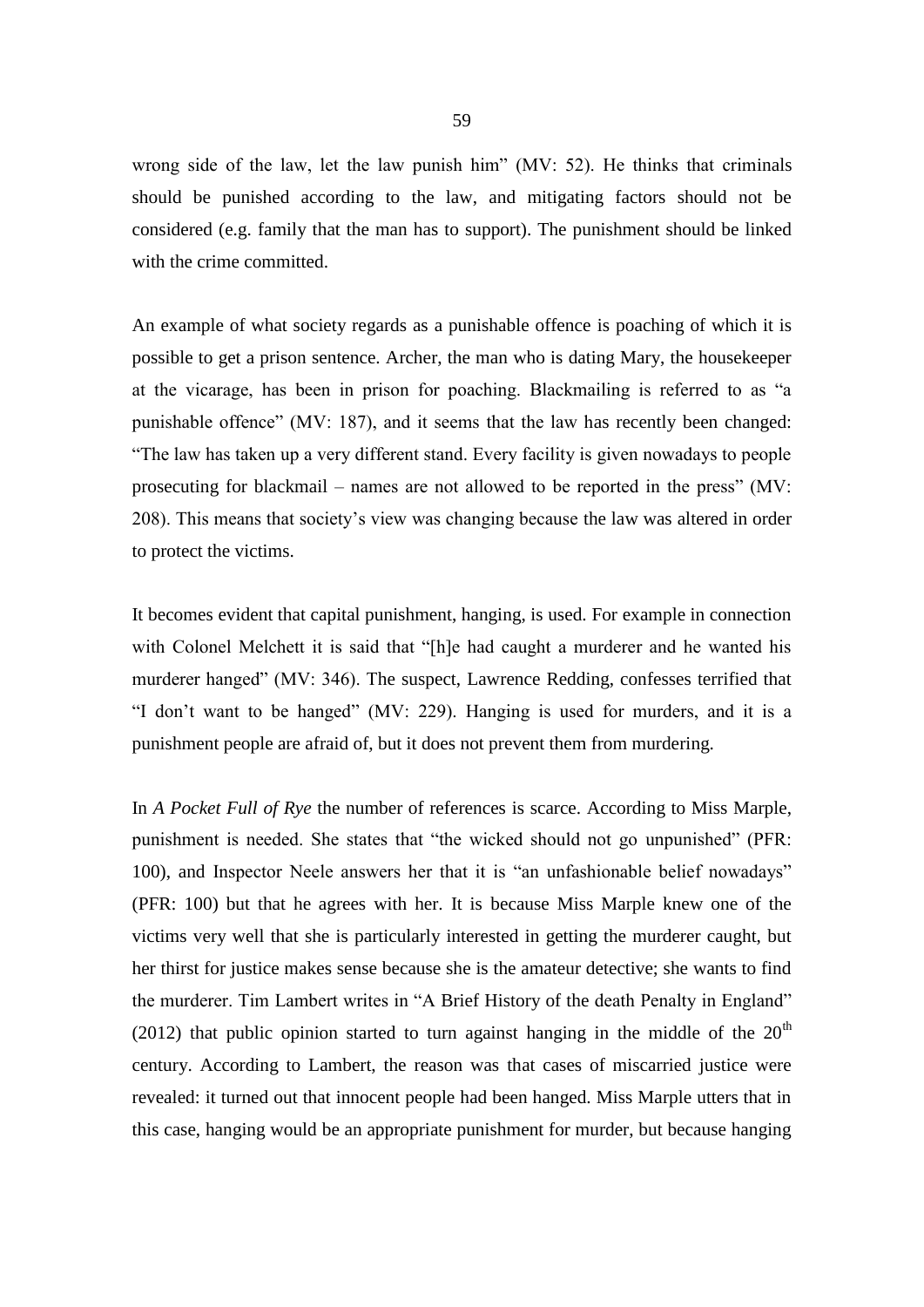is not considered the right way of carrying out punishment, Neele thinks that it is an "unfashionable" idea.

Capital punishment is still used in the novel, but if there is evidence against the mental stability of the murderer, the culprit is instead institutionalized. Inspector Neele is worried about the guilty getting away when he says that "I suppose at the end of it all he'll [Redding] go to Broadmoor, and we shan't be able to hang him because he's crazy" (PFR: 205). Broadmoor is a psychiatric hospital in England. Inspector Neele thinks that Redding may be mentally unbalanced and therefore hospitalised instead of hanged. He is, nevertheless, keen to judge Redding as a murderer who has committed a crime in his full senses and needs to be punished. Inspector Neele's words point out that the ones in power are ready to murder, and this is because of the hegemonic decision that capital punishment is acceptable.

Punishment is needed in *Nemesis*. Mr Rafiel wants to get the murderer caught because his first priority is to get justice in front of God. In his letter to Miss Marple he quotes the Bible, Amos 5:24: "*Let justice roll down like waters. And righteousness like an everlasting stream*" (N: 41, original italics). He also continues a little later that "[*w*]*hat is involved on my problem is* justice. *Either to set right an injustice or to avenge evil by bringing it to justice*" (N: 91, original italics). Mr Rafiel is a businessman who has not shown any interest in religion, which is why the Bible quotations feel out of place. But writing these words as a dying man highlights his desperate need for justice and punishment for the wrongdoer. He wants to set things right for his son, and he believes that justice is possible to achieve: the world will be a better place for his son when evil is found out and erased.

The most drastic change compared with the two other novels is that capital punishment has been abolished: the murderers are not hanged anymore. The death penalty for murder was completely abolished in Great Britain in 1969 (Bromhead 1985: 78). In *Nemesis*, Elizabeth Temple tries to remember what had happened to Mr Rafiel's son and says that "[t]hey'd abolished hanging by then – or else he was too young. ... It may have been Bostol or Broadsand – one of those places beginning with "B" as they sent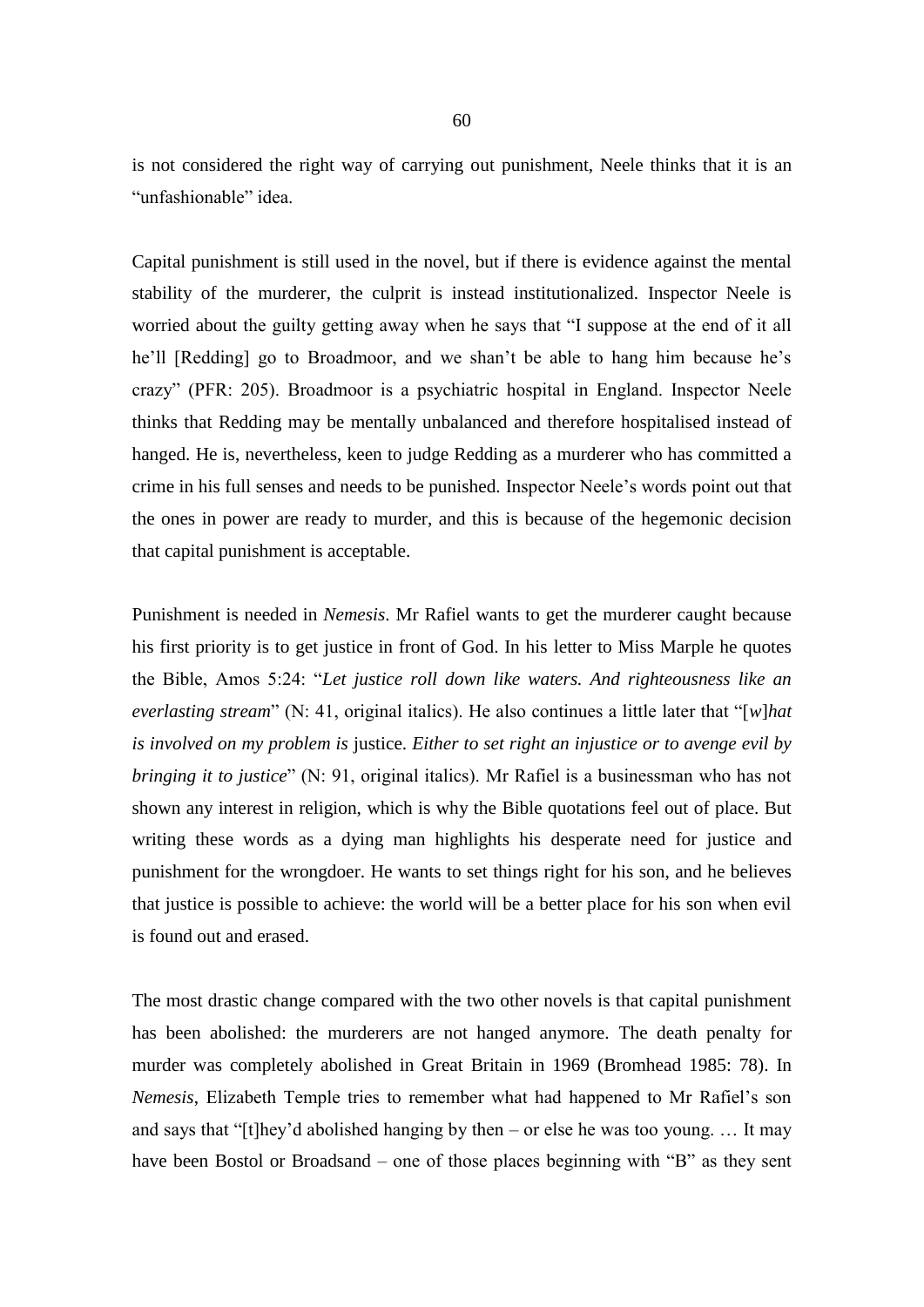him to" (N: 139). This shows that hanging has been abolished, and before it was totally abolished, it was not applied to people under 18 (Capital punishment 2012).

Instead of using the capital punishment, new procedures are used especially when it comes to minors. Professor Wanstead tells more about this: "There are certain establishments which, in the event of crime, provide board and lodging for certain types of criminal [...]. They remain there [...] for a definite length of time and in direct association with their age" (N: 175). This means that even though criminals are not hanged, they are punished according to their age. Instead of murdering the murderers, society tries to help them.

The criminals and their mental state are examined. Professor Wanstead explains further how he acted with a criminal: "I approached him as a friend but also as an enemy so that I could see how he responded to different approaches, and I also made a good many physical tests, such as we use very frequently nowadays" (N: 181). The criminals are tested both physically and mentally in order to see if the results of these tests could affect the verdict. This is progress because in the first novel the murderer is hanged without further examinations, or at least the reader is not given these details.

The criminals who are mentally unbalanced get treatment, but in some cases, the criminal is beyond help. Professor Wanstead tells how he saw the situation of Mr Rafiel's son: "If you have a son who is sick morally, shall we say, and for whom there is no cure, I have done what I could" (N: 184). He feels that he had done everything he could with Michael, but it was not enough because he could not cure him. Professor Wanstead explains that "the boy was the kind of criminal type who would never go straight no matter what treatment was given to him, would never reform himself" (N: 180). He thinks that evil cannot be cured even though he has himself tried to cure the criminals. The Archdeacon is of the same opinion. He tells about the situation when he had advised Verity not to get married to Michael because he thought Michael was not good for her: "I warned her [Verity] that that would not happen, he [Michael] would not change. People do not change" (N: 273). Here the scientific and religious opinions seem united: both sides believe that people do not change.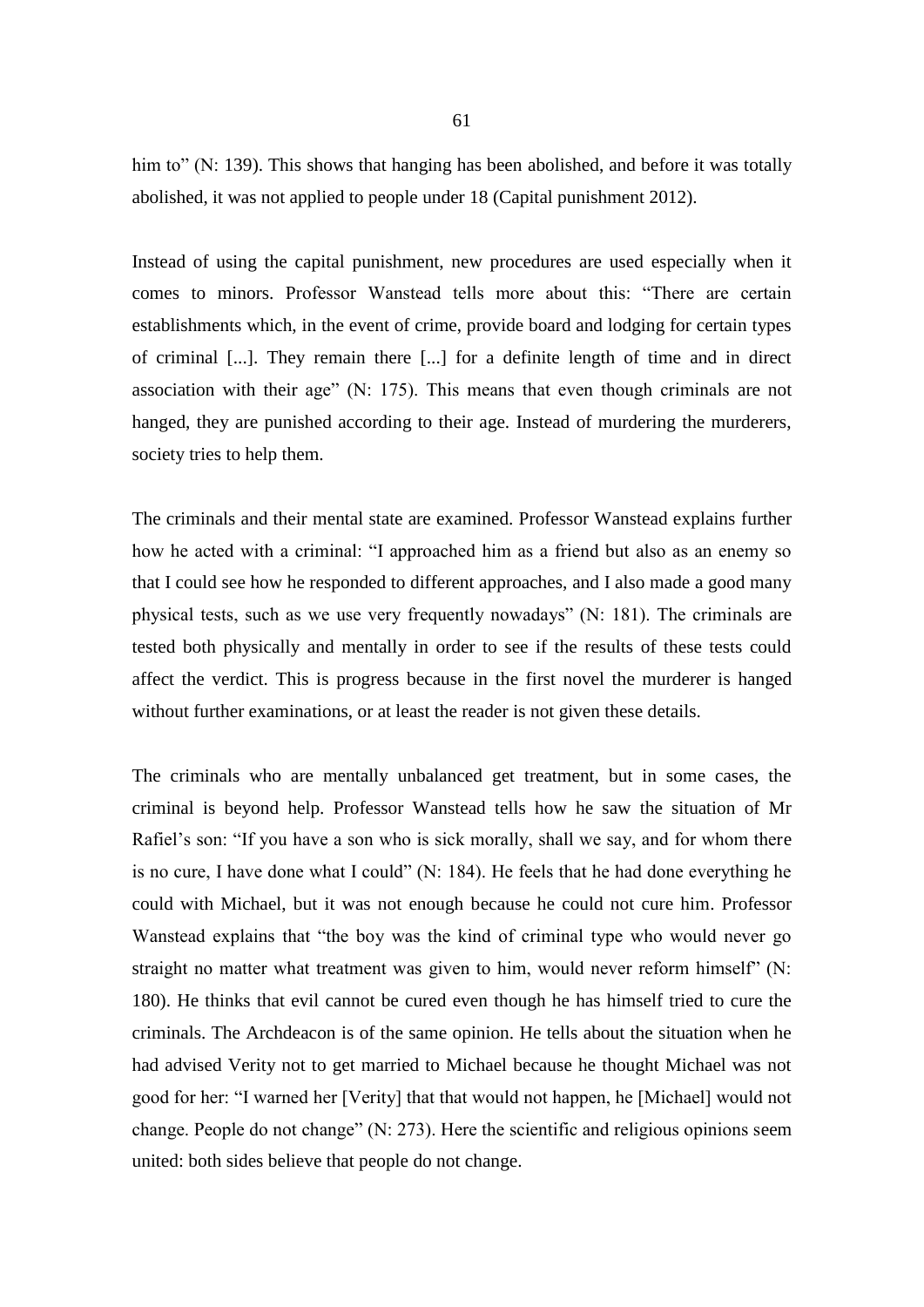People react to this new way of handling the criminals. They think that some of them get away too easily "with a verdict of diminished responsibility" (N: 219) and that the magistrates are too soft-hearted: "They don't want to upset a young man's university career. And so they let them off with  $a - I$  forget what they call it – a suspended sentence, something of that kind" (N: 229). The new ideas on criminals and punishment bring about conflicting opinions.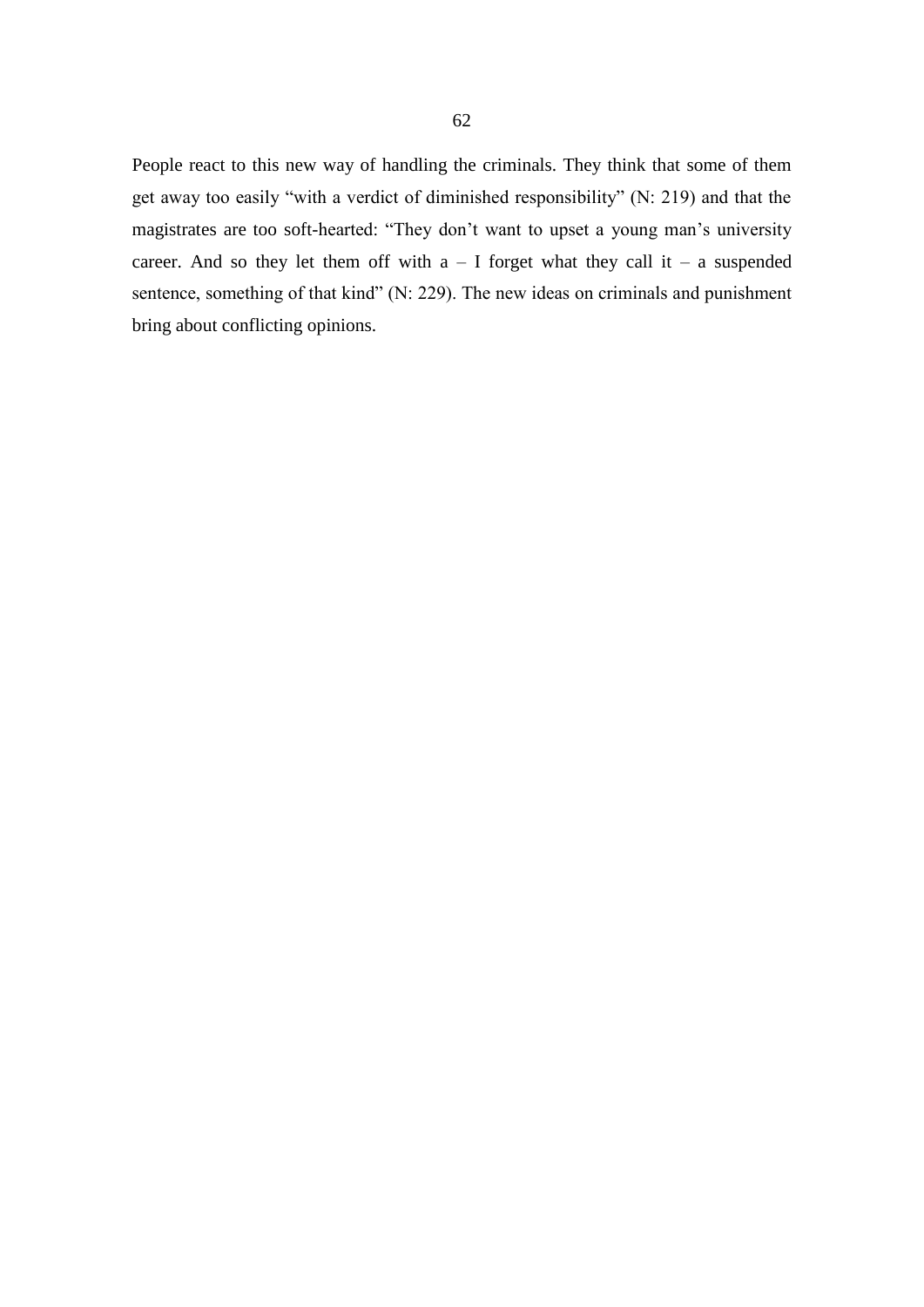#### 5 CONCLUSIONS

This thesis pursued to study how society is presented in three novels by Agatha Christie featuring Miss Marple which follow the conventions of Golden Age of detective fiction. Although socially critical tendencies become pronounced only later in crime fiction, society plays an important role and is a salient part of these classic detective fiction novels.

Another question that was to be answered in this thesis was whether the society represented changes during the series. The answer is simply: yes. England goes through the two world wars, modernisation, urbanisation, population growth, rise of popular cultures and improves means of travel and communication, just to give a few examples, and all these significant changes are represented in the novels. The change was analysed more particularly through three different categories: social, societal and moral change.

Social change can be seen in the diminishing role of the church. The church as an authority and a creator of togetherness is remarkably clearly present in *The Murder at the Vicarage* but neither in *A Pocket Full of Rye* nor in *Nemesis*. Instead, rationality gains ground in *A Pocket Full of Rye* which reveals that after *The Murder at the Vicarage* society is in some kind of an in-between state: there are signs of development but still, a great deal remains to be improved, corresponding to the situation in England in the middle of the  $20<sup>th</sup>$  century. Social change culminates in society's transformation process which can be seen in infrastructure, urbanisation, mobility, immigration and centralisation. The change also brings out less desirable consequences in the form of alienation of the members of society from each other.

Societal change emerges in the fading of the class boundaries. The different classes are very well presented in *The Murder at the Vicarage* and *A Pocket Full of Rye* depicts the economic growth that occurred after the Second World War by concentrating on the lives of wealthy upper-middle class people and forgetting the lower class. In *Nemesis*, the class differences recede. The strengthening of women's position in society also signals societal change that stems from the patriarchal order visible in *The Murder at*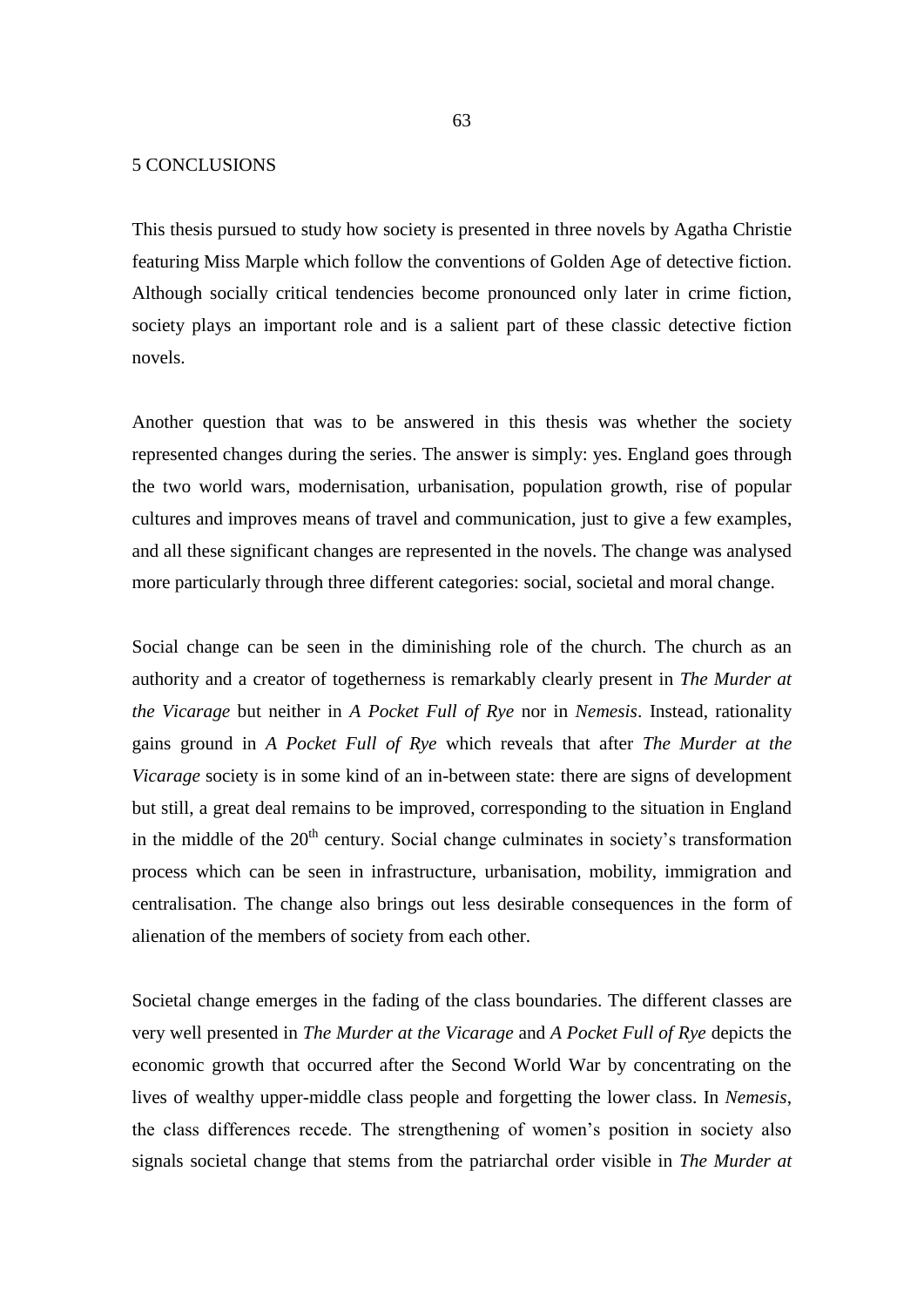*the Vicarage* and reaches towards a more equal view presented in *Nemesis*. Societal change is manifested in the fact that society is aging and a new generation is gradually taking over, but the new generation is not greeted with open arms by the older generation, but with a negative attitude and even prejudice.

Moral change is presented in connection with the loosening of sexual norms, reasons for crimes and abolishing the capital punishment. Moral change is not, however, as perceptible as social or societal change.

When looking at the three Miss Marple novels as a whole, it can be constituted that *The Murder at the Vicarage* and *A Pocket Full of Rye* include most of the references to social and societal change whereas *Nemesis* contributes most with references to moral change. Here, it should be noted that *Nemesis* differs from the other two as regards the subject matter. In *Nemesis*, the crime Miss Marple needs to solve is old and it is uncertain whether crime has taken place at all. This is why Miss Marple first has to untangle the mystery, which is why the novel consists of surplus of, especially, moral speculation. The other two novels are more traditional and straightforward in that the crime, murder, is discovered early on after which the investigation process is initiated.

It needs to be reminded that reading and analysing a novel always happen individually, which means that a novel can produce many different interpretations. It would be intriguing to read further studies about whether the findings of this thesis can be applied to other detective fiction novels by other writers and to the contemporary crime fiction novels. It would also be interesting to study in depth why moral change remains so superficial in detective novels even though it is an intrinsic part of them.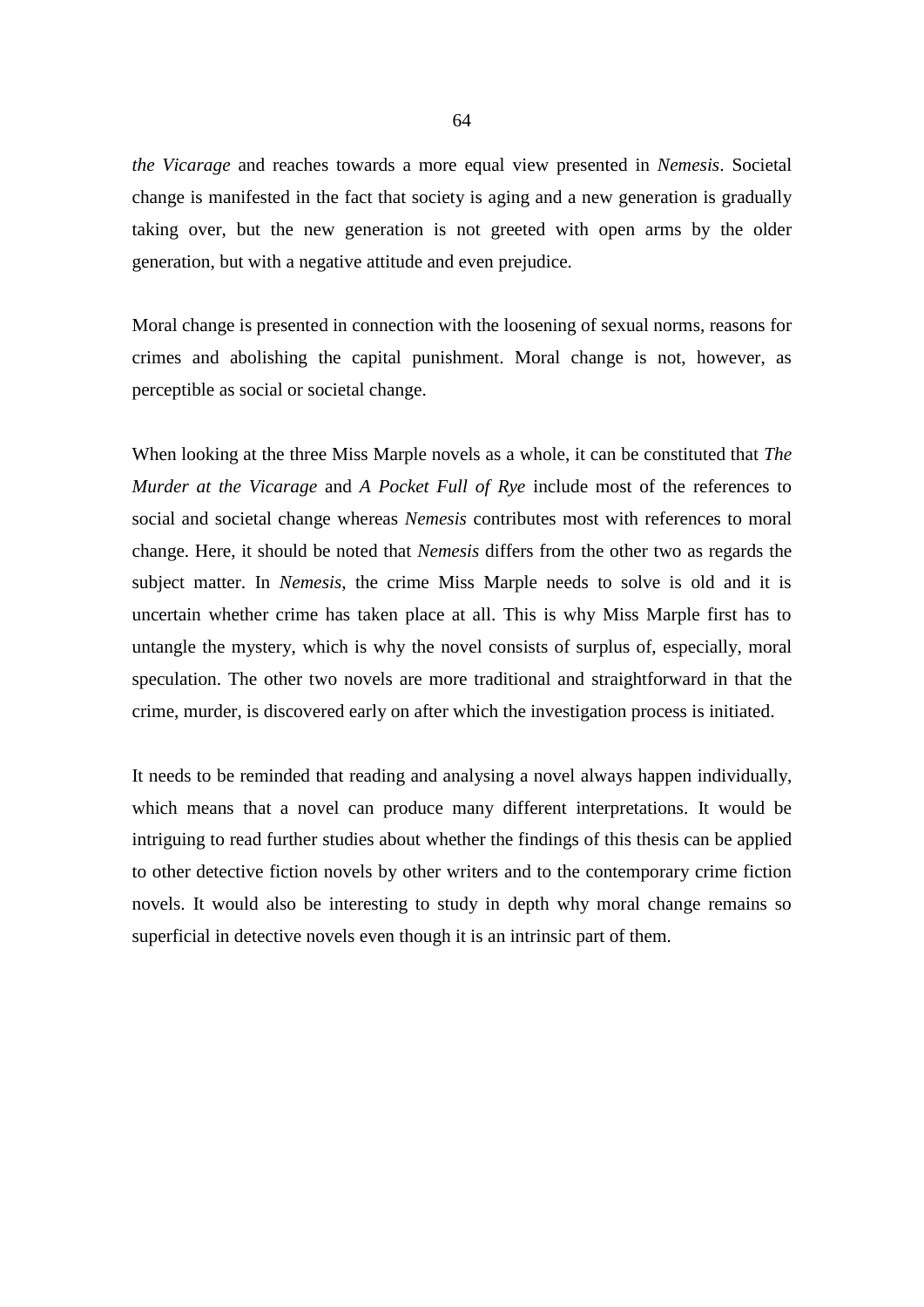# WORKS CITED

## Primary Sources

- Christie, Agatha (2002/1930). *The Murder at the Vicarage*. London: HarperCollins*Publishers*.
- Christie, Agatha (2000/1953). *A Pocket Full of Rye*. New York: Signet.
- Christie, Agatha (2002/1971). *Nemesis*. London: HarperCollins*Publishers*.

Secondary sources

- Acorn Productions Ltd (2012) [online]. [Cited 18.10.2009]. Available at: [www.agathachristie.com](http://www.agathachristie.com/)  $\rightarrow$  Christie and her stories  $\rightarrow$  Christie's life & How Christie wrote.
- Ashe, Fidelma (1999). The Subject. In: Fidelma Ashe, Alan Finlayson, Moya Lloyd, Iain MacKenzie, James Martin & Shane O'Neill (1999). *Contemporary Social & Political Theory. An Introduction*. Buckingham: Open University Press. 88– 110.
- Baby boomer [online]. [Cited 22.3.2012]. Available at: [http://en.wikipedia.org/wiki/Baby\\_boomer](http://en.wikipedia.org/wiki/Baby_boomer)
- Bargainnier, Earl F. (1980). *The Gentle Art of Murder. The Detective Fiction of Agatha Christie*. Bowling Green: State University Popular Press.
- Bédarida, François (1979). *A Social History of England 1851–1975*. (*La Société Anglaise 1851–1975* [1976], translated by A. S. Forster). London: Methuen & Co. Ltd.
- Bromhead, Peter (1985). *Life in Modern Britain*. 6<sup>th</sup> edition. Harlow: Longman Group Limited.
- Capital punishment [online]. [Cited 9.3.2012]. Available at: [http://en.wikipedia.org/wiki/Capital\\_punishment\\_in\\_the\\_United\\_Kingdom](http://en.wikipedia.org/wiki/Capital_punishment_in_the_United_Kingdom)
- Cawelti, John G. (1976). *Adventure, Mystery, and Romance*. Chicago: University of Chicago Press.
- Christie, Agatha (2002/1932). *The Thirteen Problems*. London: HarperCollins*Publishers*.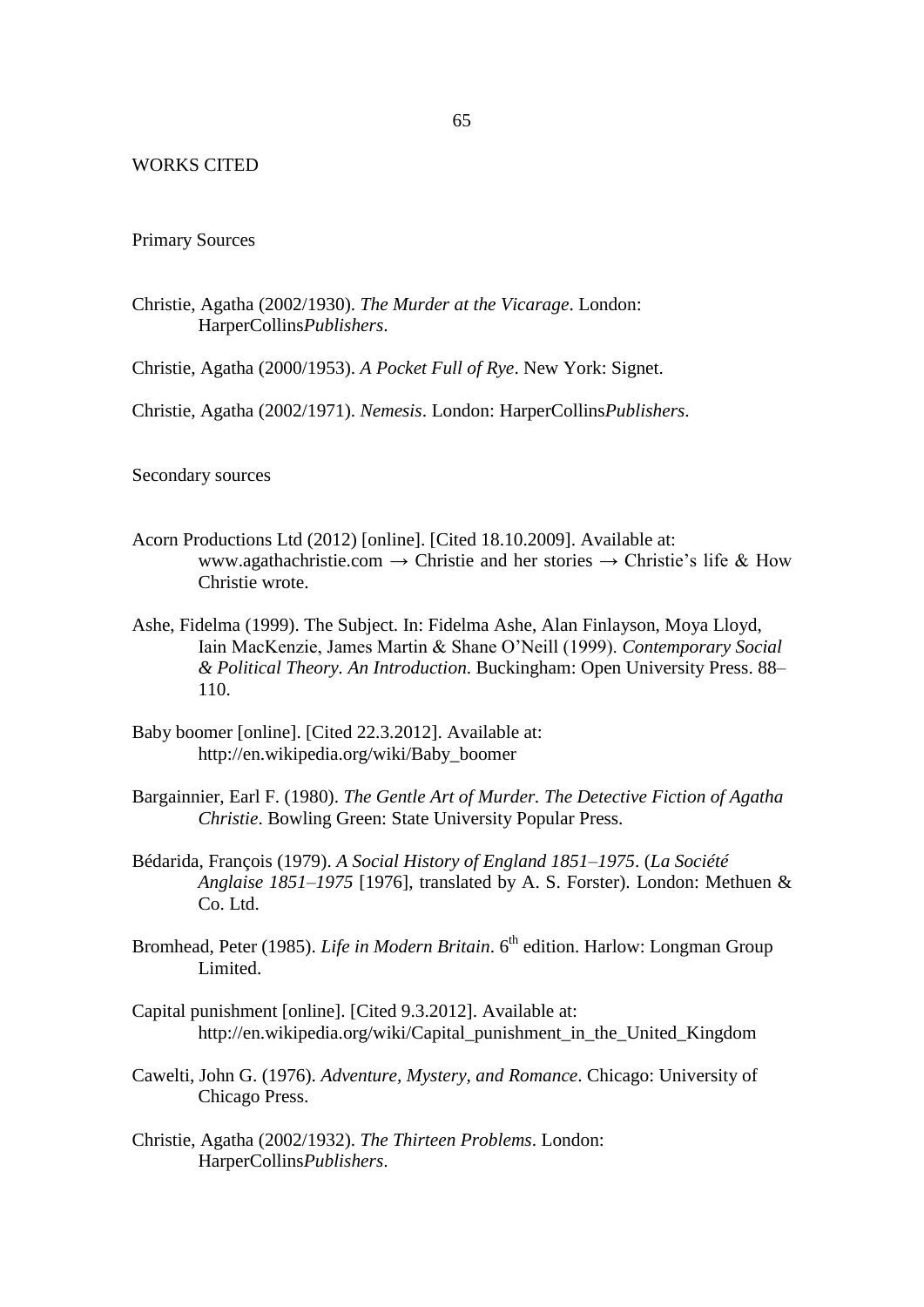Christie, Agatha (2000/1964). *A Caribbean Mystery*. New York: Signet.

Christie, Agatha (1997). *Miss Marple Omnibus. Volume I*. (*The Body in the Library, The Moving Finger, A Murder is Announced, 4.50 from Paddington*). London: HarperCollins*Publishers*.

Cormack, Mike (1992). *Ideology*. Ann Arbor: The University of Michigan Press.

- Costera Meijer, Irene & Liesbet Van Zoonen (2002). Gender. From Britney Spears to Erasmus: Women, Men and Representation. In: Briggs, Adam & Paul Cobley (eds.). The Media: An Introduction. 2<sup>nd</sup> edition. Harlow: Pearson Education Limited. 326–339.
- Detailed History (2012) [online]. [Cited 18.8.2012]. Available at: <http://www.churchofengland.org/>
- Dove, George N. (1997). *The Reader and the Detective Story*. Bowling Green: State University Popular Press.
- Dyer, Richard (1993). *The Matter of Images. Essays on Representations*. London: Routledge.
- Dyer, Richard (2002). *Älä katso! Seksuaalisuus ja rotu viihteen kuvastossa*. (Translated by Martti Lahti [ed.] et al.). Tampere: Vastapaino.
- Finlayson, Alan (1999). Culture. In: Fidelma Ashe, Alan Finlayson, Moya Lloyd, Iain MacKenzie, James Martin & Shane O'Neill (1999). *Contemporary Social & Political Theory. An Introduction*. Buckingham: Open University Press. 131– 154.
- Hall, Stuart (ed. 1997). *Representation. Cultural Representations and Signifying Practices.* London: SAGE Publications.
- High Church [online]. [Cited 18.8.2012]. Available at: [http://en.wikipedia.org/wiki/High\\_church](http://en.wikipedia.org/wiki/High_church)
- Internet Encyclopedia of Philosophy [online]. [Cited 1.3.2013]. Available at: http://www.iep.utm.edu/lyotard/#H7
- Johnson, Paul (ed. 1995). *20th Century Britain. Economic, Social and Cultural Change*. 2<sup>nd</sup> edition. London: Longman.
- Kaplan, Cora (1997). 'An unsuitable genre for a feminist?'. In: Bob Ashley (ed.). *Reading Popular Narrative. A Source Book*. London: Leicester University Press. 211–214.
- Kelly, R. Gordon (1998). *Mystery Fiction and Modern Life*. Jackson: University Press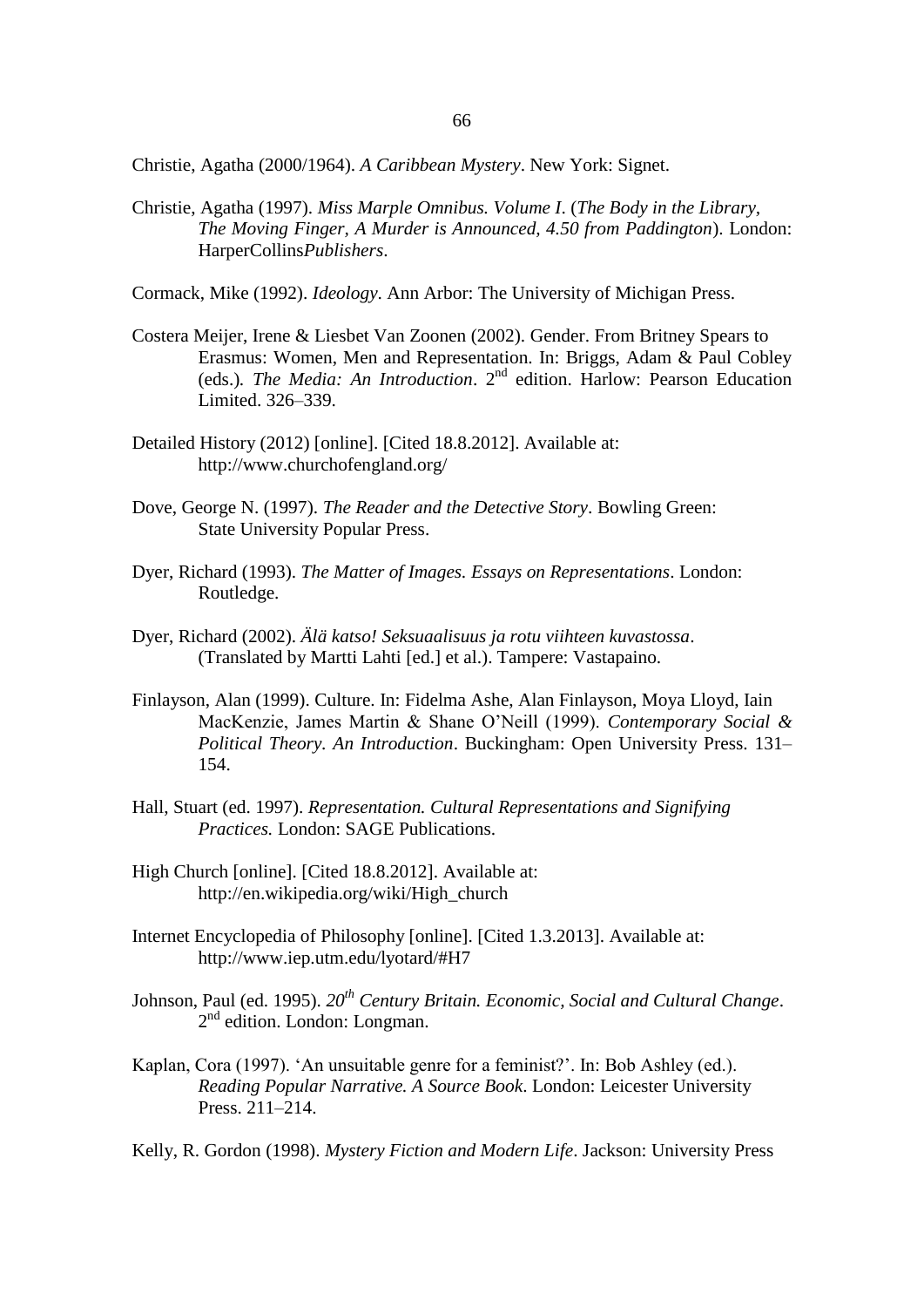of Mississippi.

- Knight, Stephen (2003). The golden age. In: Martin Priestman (ed.). *The Cambridge Companion to Crime Fiction*. Cambridge: Cambridge University Press. 77–94.
- Lambert, Tim (2012). *A Brief History of the Death Penalty in England* [online]. [Cited 28.6.2012]. Available at: http://www.localhistories.org/capital.html
- Larros, Heini (2001). Feministidekkari paljastaa. *City-lehti* [online]. 2001: 17 [cited 6.6.2009]. Available at: <http://www.city.fi/artikkeli/Feministidekkari+paljastaa/303/>
- Lehtonen, Mikko (1996). *Merkitysten maailma. Kulttuurisen tekstintutkimuksen lähtökohtia*. Tampere: Vastapaino.
- Lentricchia, Frank & Thomas McLaughlin (eds. 1995). *Critical Terms for Literary*  Study. 2<sup>nd</sup> edition. Chicago: University of Chicago Press.
- McDermid, Val (1998/1987). *Report for Murder*. Denver: Spinsters Ink Books.
- Molander Danielsson, Karin (2002). *The Dynamic Detective. Special Interest and Seriality in Contemporary Detective Series*. Uppsala: Acta Universitatis Upsaliensis.
- Painter, David S. (2002). *The Cold War. An international history* [e-book]. New York and London: Routledge. [Cited 15.2.2013].
- Poe, Edgar Allan (1841). The Murders in the Rue Morgue. In: Edgar Allan Poe (1994). *Selected Tales*. London: Penguin Books Ltd.
- Poe, Edgar Allan (1842). The Mystery of Marie Rogêt. In: Poe, Edgar Allan (1994). *Selected Tales*. London: Penguin Books Ltd.
- Poe, Edgar Allan (1844). The Purloined Letter. In: Poe, Edgar Allan (1994). *Selected Tales*. London: Penguin Books Ltd.
- Ryder, Judith & Harold Silver (1981). *Modern English Society*. London: Methuen.
- Rzepka, Charles J. (2005). *Detective Fiction*. Cambridge: Polity Press.
- Scaggs, John (2005). *Crime Fiction*. Abingdon: Routledge.
- Storey, John (2012). *Cultural Theory and Popular Culture. An Introduction*. 6<sup>th</sup> edition. Harlow: Pearson Education Limited.

Thomson, David (1969). *England in the Twentieth Century. 1914–1965*.